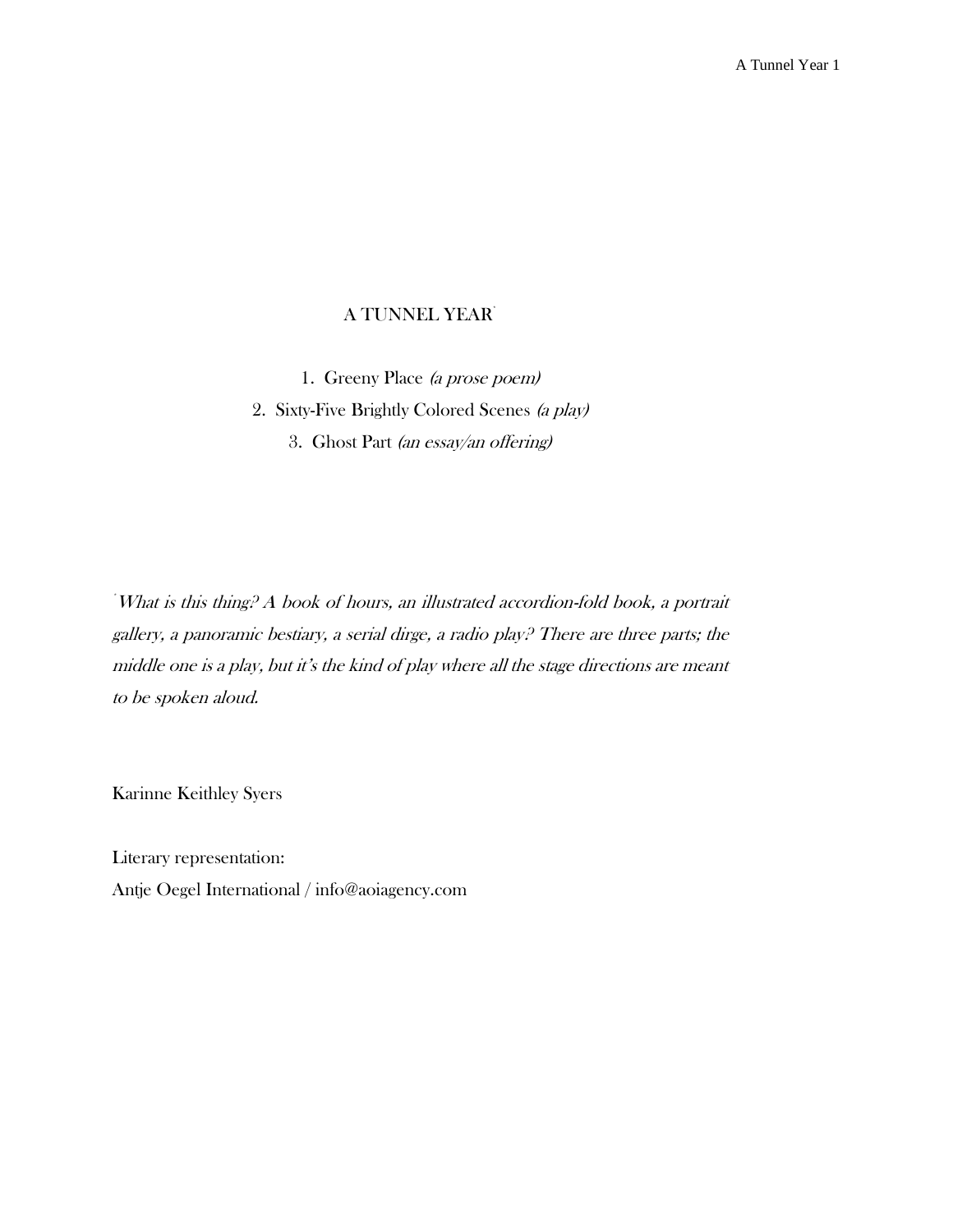### GREENY PLACE

Two sisters sit in a grey room. Thin light moves through wood blinds. The older sister describes a film of wildebeests running in open fields intercut with the image of an arrow traveling through dark space until it finally lands in a rat tree, a species native to a small region of France. The younger sister leaves, impressed but disturbed. She draws her hand across grey corridor until she reaches the large potted fern by the elevator. In the elevator itself there is an armchair and rich Turkish rug. She sits down as she rides the elevator slowly to her own apartment, two floors below, where she will tend to her dog Faithful, who is dying. Because Faithful is incontinent, obstructions have been placed across all the doors to the rooms, and the greeny carpet has been rolled up. She lies down on the floor with her dog and turns on the news, dominated today by a gruesome video released by militants demanding the renunciation of modern life. The video ends with the group's icon, a righteous arrow. Faithful, disturbed, tries to stand, but her back legs are weak and she can't make it up.

After death, the dog takes an elevator ride to a safe, greeny place free of obstructions. The elevator is grey-walled, soft-lit, with a rug, an armchair, and a potted fern. Faithful may sit wherever she likes or, if she prefers, can lie on the floor. I would never renounce modern life, when it offers these kinds of spiritual comforts.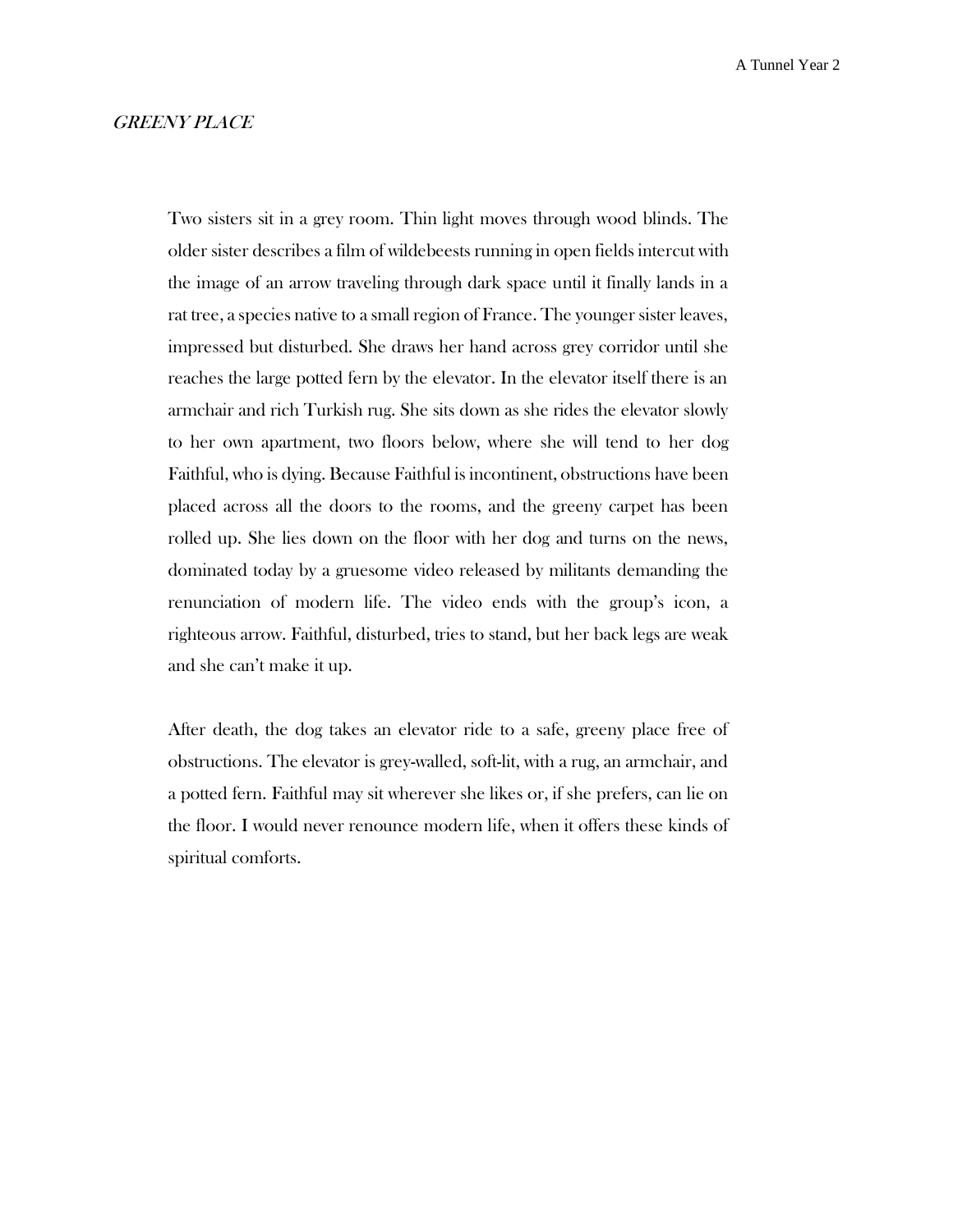Two sisters sit together in the grey light of a house just beyond Northern Boulevard. Morning light comes through the blinds. They are drinking coffee. The intermittent, nearby landing noise of airplanes is soft, almost sweet, low and familiar. Betty, the older of the two, holds a notebook in which she sketches images from a film reel she found yesterday while cataloging a new acquisition for the special collections of the important library where she works as an archivist. The box was donated by the family of a woman identified only as Helen, a North African woman from a Francophone country who briefly dominated the surrealist circles of Paris before vanishing. In the film, which is not identified as a work of Helen's, but was in her possession and may have been her own work, shaky footage of stampeding wildebeests intercuts with an illuminated arrow traveling steadily through dark space until it finally lands in a rat tree, a scrubby, aromatic tree native to southern France. As the arrow pierces the bark, the trunk buckles and bends, and in immediate succession, one of the wildebeest's legs is seen breaking, buckling the beast under and leaving it to be run over by the rest of its panicking herd. Betty sketches the interwoven scenes in two columns down her page. Frankie, the younger sister, closes her eyes, tries to imagine it. The radiators hiss because it is October outside. It is October inside too, of course.

- –What happened to Helen?
- –I don't know. All we have is the box. It came from a law firm in New Hampshire.
- –Are there letters?
- –No letters. Only films.

Planes overhead, soft. Frankie gets up. Pigeons coo from nearby ledges. It's time for her to go to work. She adjusts her dress and kisses Betty, puts on her coat and walks outside. In a minute comes the bus.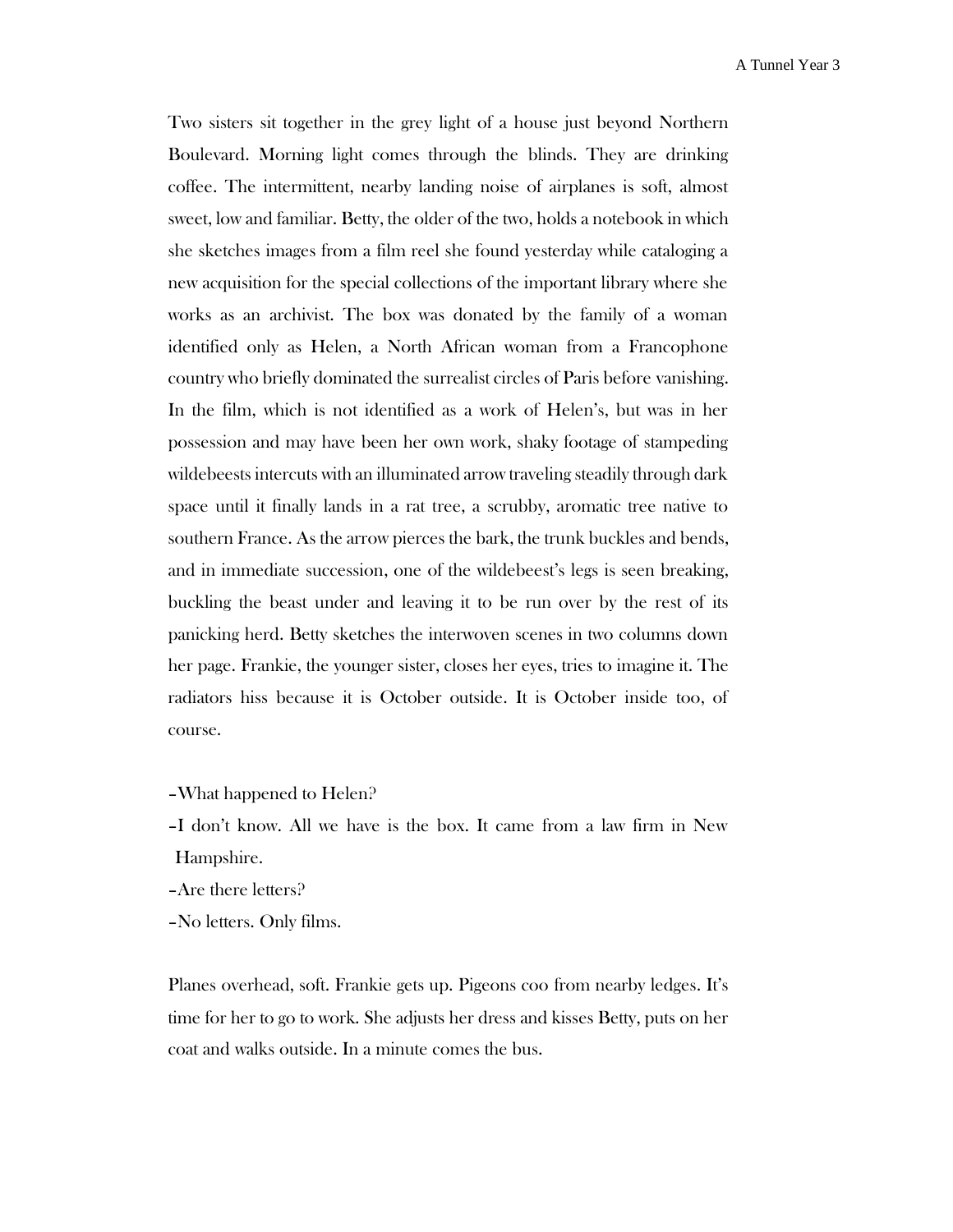Down the street goes the bus, and Frankie in it, elegant in the work clothes she keeps in the standards of the time kept by her own mother, a string of women holding up standards that everywhere else have given way. Hard to find the right fabrics anymore. Frankie passes two-story houses that fill me with a longing disproportionate to their minor beauties. Anything that suggests a softly settled life, a modest triumph of longevity. I guess this marks me as someone who will move for opportunity. To pile the list higher. To raise the roof of the list of things. Somehow this sacred thing is turned all into a contest a continuous struggle. The imperfect paradise of these lived-in houses these low houses. You could imagine someone spending hours at an instrument, or quilting upstairs, or writing every day before the children wake up and start demanding, or memorizing an epic list or harboring a special love of clay or opera or leaving the city every summer weekend to go boat on an upstate lake. I walk back. The bus passes me. I return with my dog to the density. Stalled out in the middle of my ambitious years, I tunnel. I keep turning down here in the narrow dark, trying to catch a fact in the making. I don't know what fact.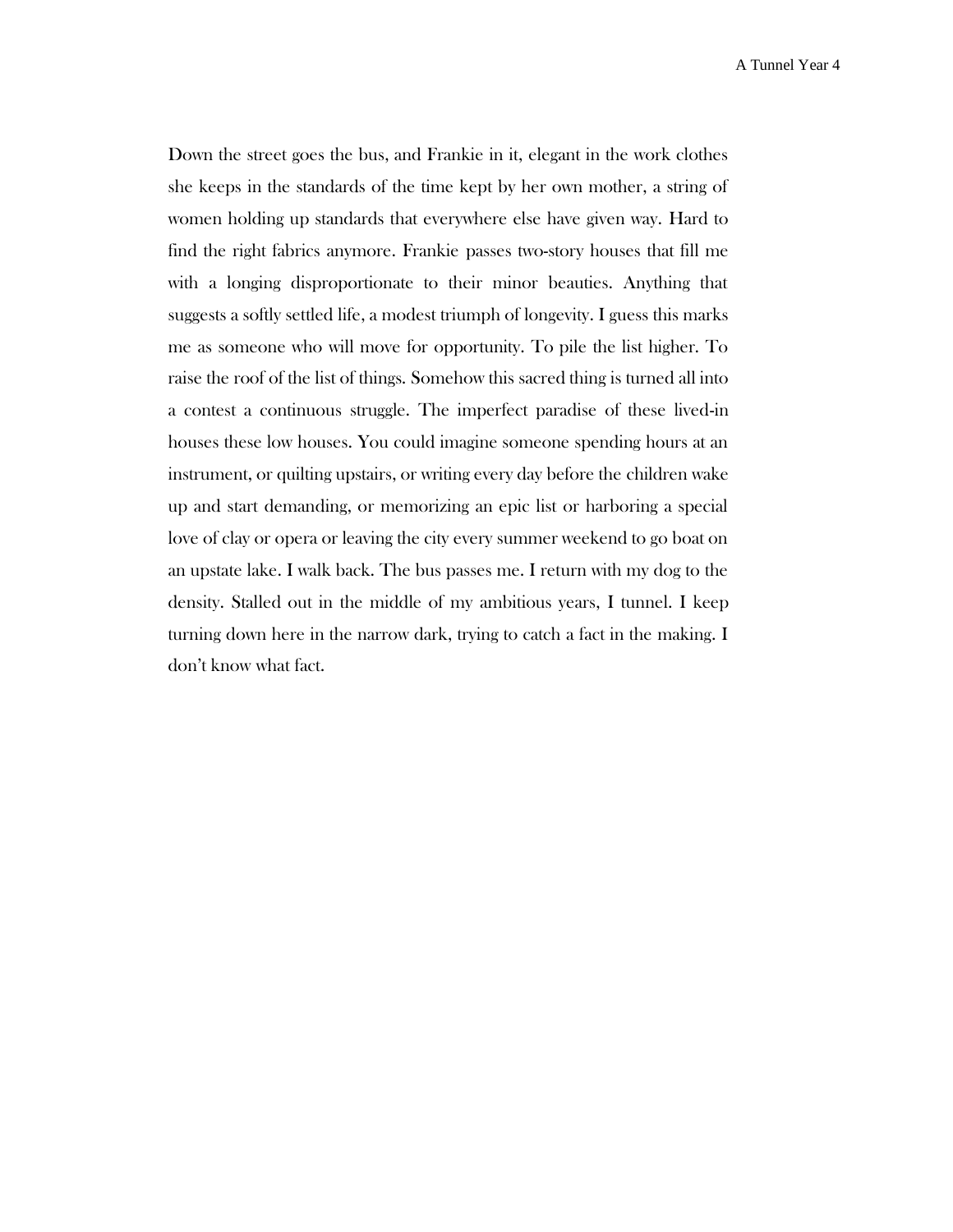Two sisters drink coffee in the morning light of the living room of the house they grew up in and now share, both grown. They have divided it as a duplex, but they take their coffee together most mornings, when there is time. Having time is something they are good at, but they get their time at the expense of other things that press on time, the time-pressers that draw us into community with other people, giving us something to talk about in the grocery lines. The feeling of being late, of always feeling a demand, of being behind, of having too much to be done that can't get done, of unceasing cleaning up after self and others, the feeling of your life being a sweet slow space you keep trying to reach that you might reach this weekend or remember you did reach for a while. Here we are, inhabiting lives we seem to have only half intended. It rushes, passes, closes, opens. It is punishing, delightful, it multiplies, wilts. We are deliberate or accidental but somehow always late. It is the imperfect that is our paradise, said Wallace Stevens. What time is it in paradise, we asked? The imperfect is incomplete. Never arrived at, it is always shifting. The transition that is our paradise. What transition is this? In a small boat, we said, we'd go drifting. This weekend, we'll go boating. We dream of boating.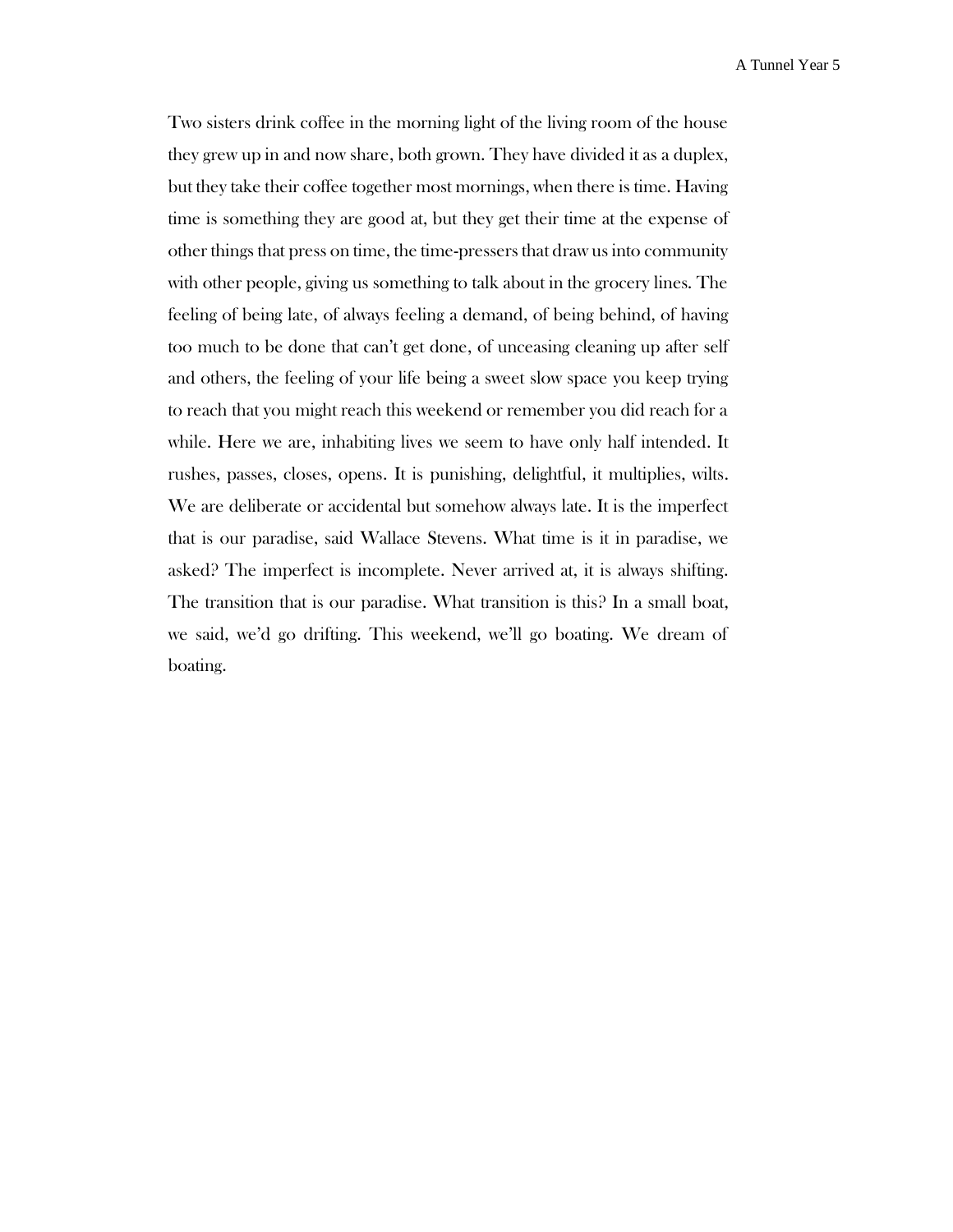This evening-out of the day, when it ends. When it makes its ordinary evening.

He was supposed to get out to the house yesterday afternoon, to take a look at the tree in front of the house, to give me an estimate on the tree.

Two sisters on a train through Connecticut. Red train lights. Semi-cold fall day. Warmer than it really ought to be.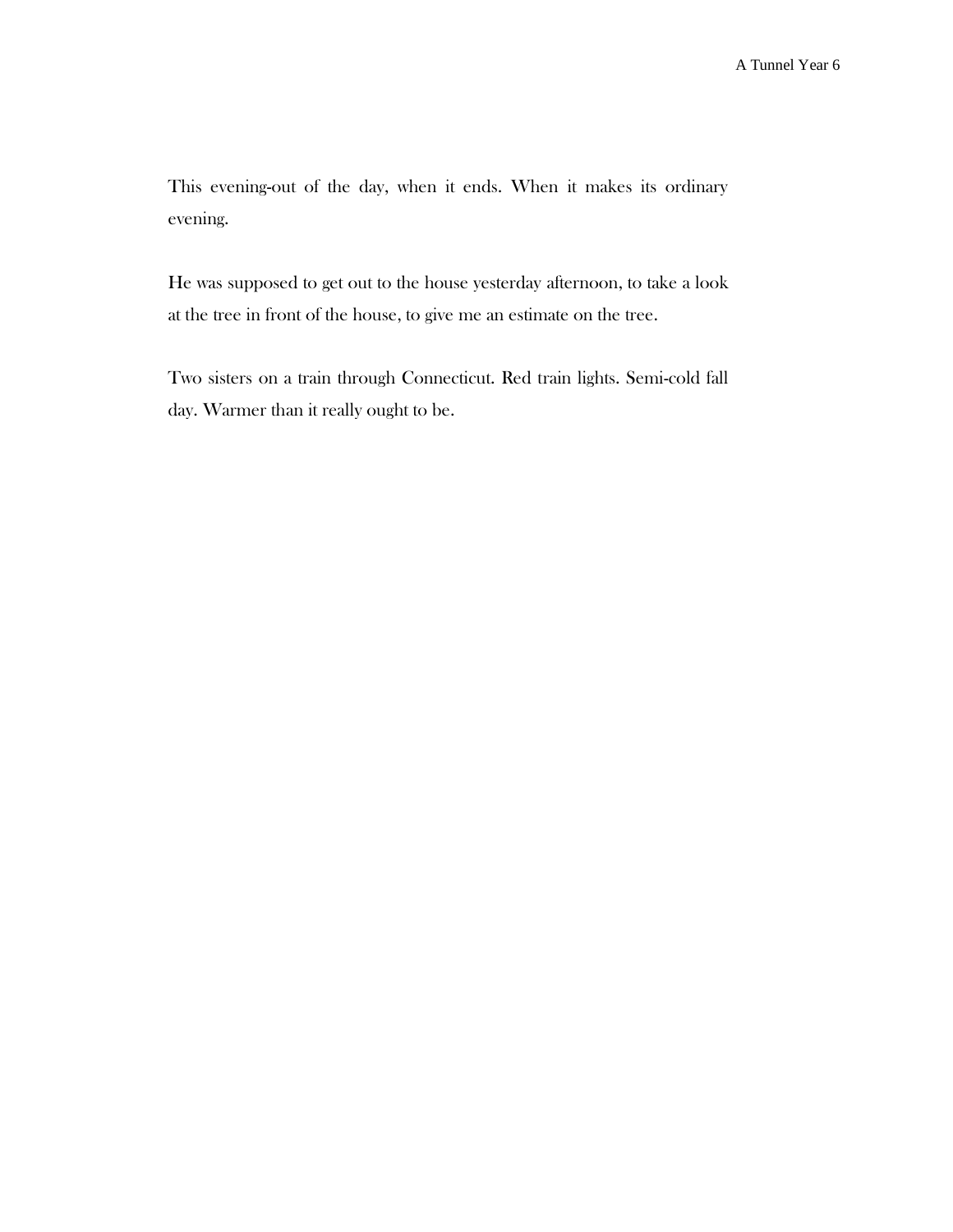This parking lot.

This woman Helen waiting in the parking lot. Listening, like the sisters, to the radio, an interview on the radio. There is the interviewer and there is the question, Do you feel American? // There is ability, disability, there is Helen.

The commuter rail, the parking lot.

// Yes or no?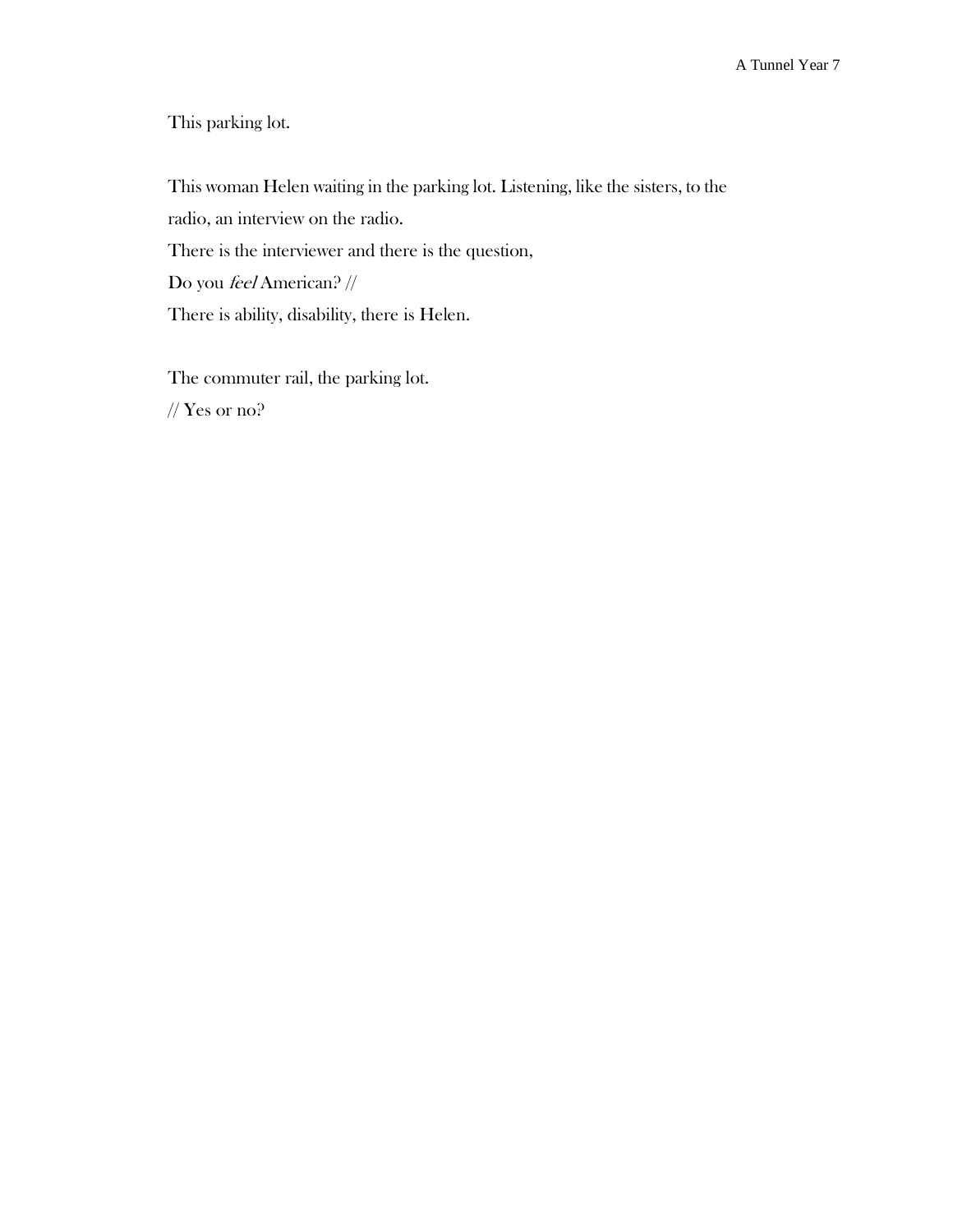Today another tree specialist, uh, I will try to follow up on him tomorrow, whether or not I hear from this guy. Looks like the insurance company is not going to uh, so uh, that's the way things are. I'll uh, keep you posted. I don't have much battery on my cell phone. I need to get a charge. But I do get back in late this evening, if you wanted to get me tonight. Otherwise, I'll uh, I'll be at home uh, tomorrow morning.

THANKS.

The light of televisions, always.

Tiredness, overeating, falling asleep in the sun after waking so early. Two sisters who wake early and sleep though their commute home.

You dropped something. I got it.

I got it.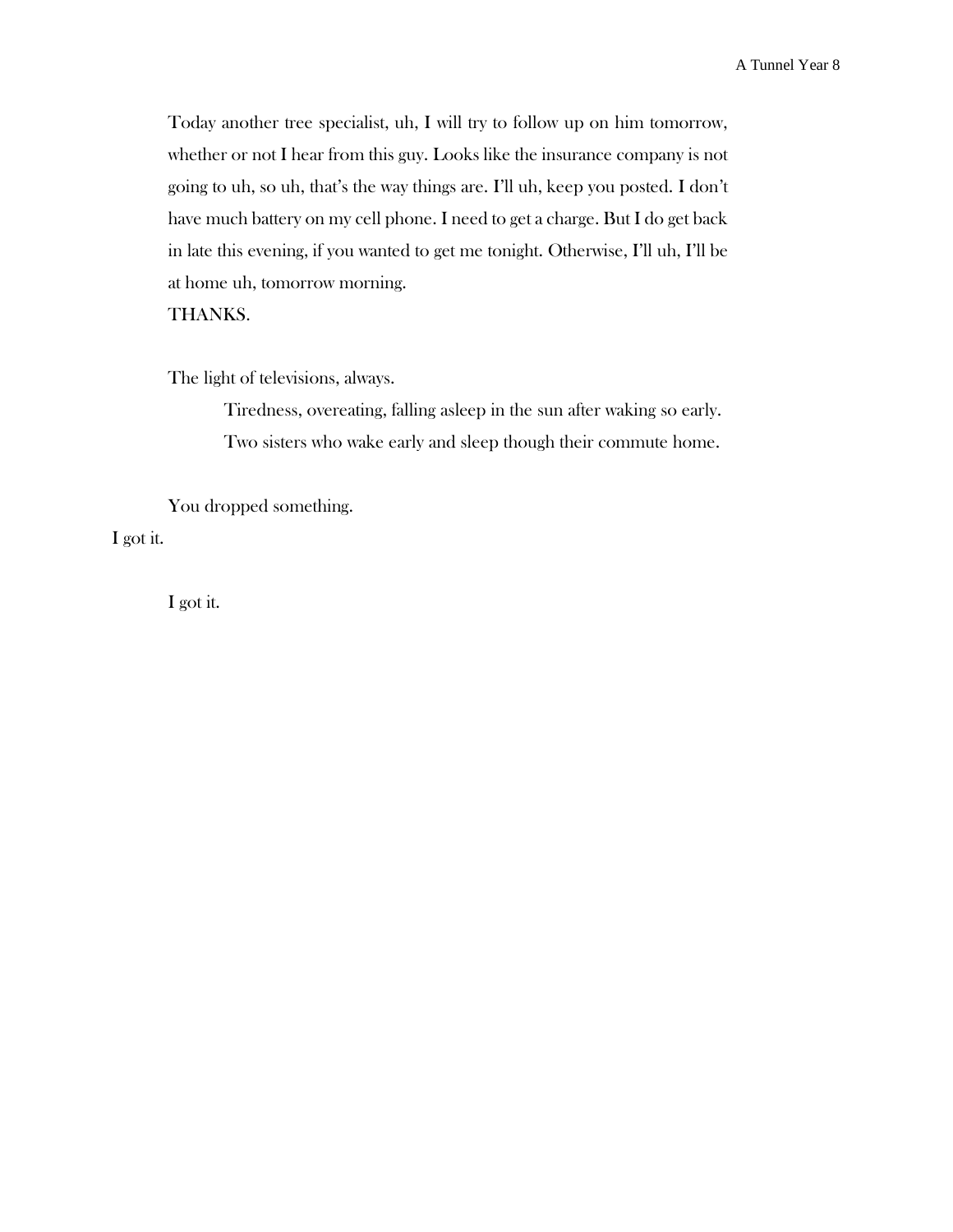The dog rides the elevator to a greeny place free of obstructions.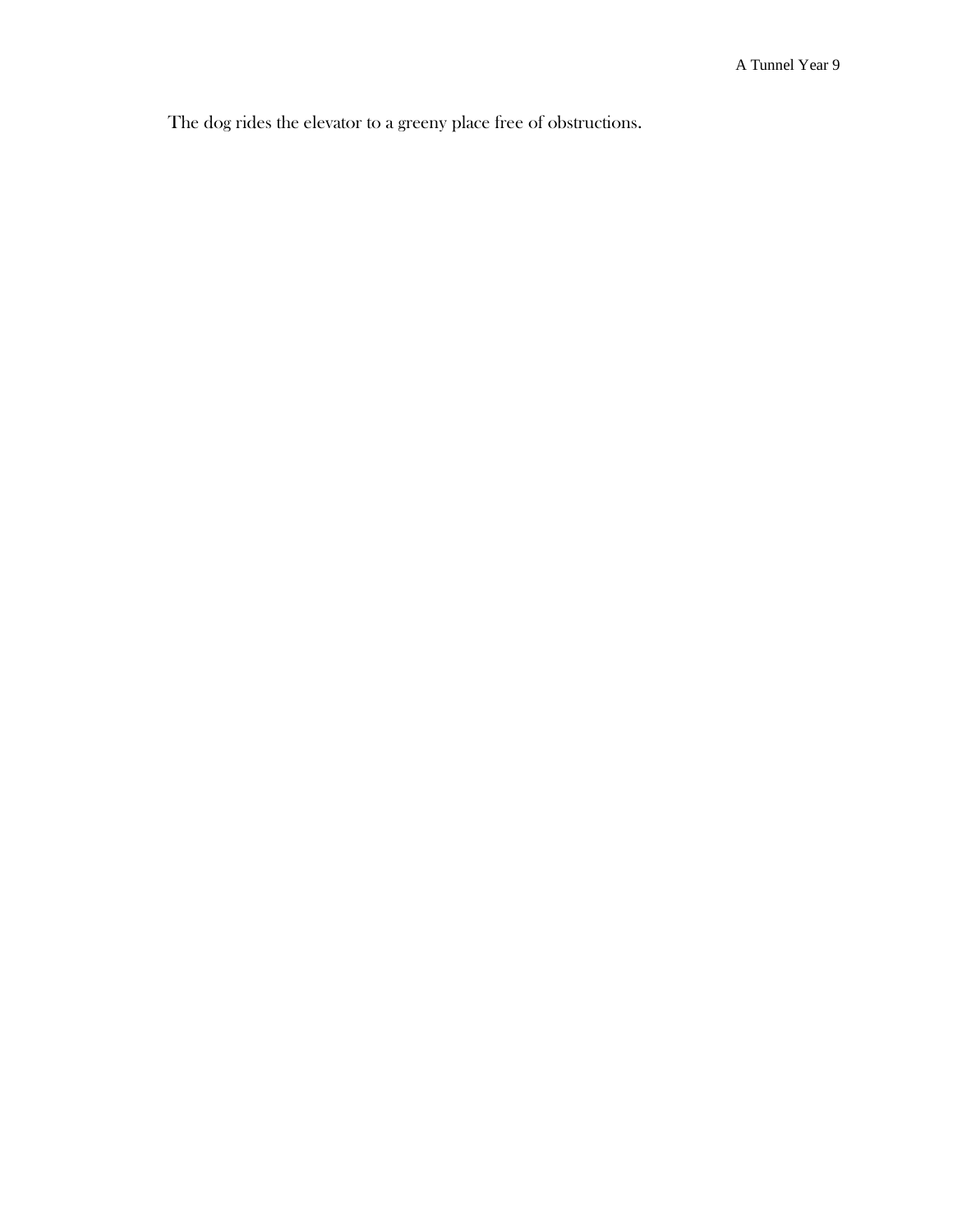# SIXTY-FIVE BRIGHTLY COLORED SCENES (ONE OF THEM VERY LONG AND THE OTHERS SHORT) a play

A small dog rides a luxury elevator, alone. There is a large potted fern, an armchair, and a Persian rug. The dog sighs and music plays.

DOG

It's my exit music.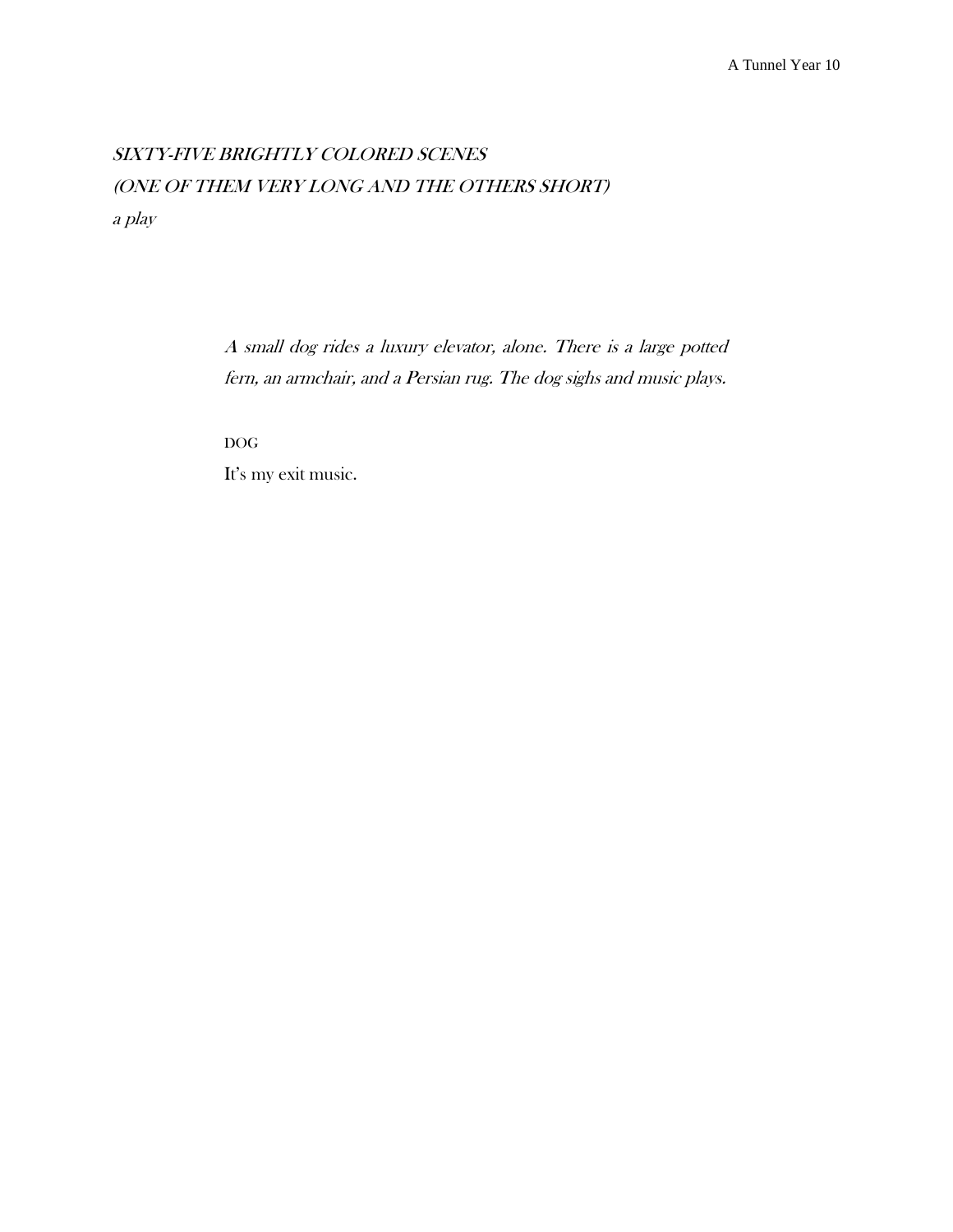A cat shows a surrealist film that intercuts zoomed-in footage of a wildebeest stampede with an animation of a white arrow traveling through a black field. The cat pauses the film.

CAT WHO SHOWS FILMS This film is so stupid.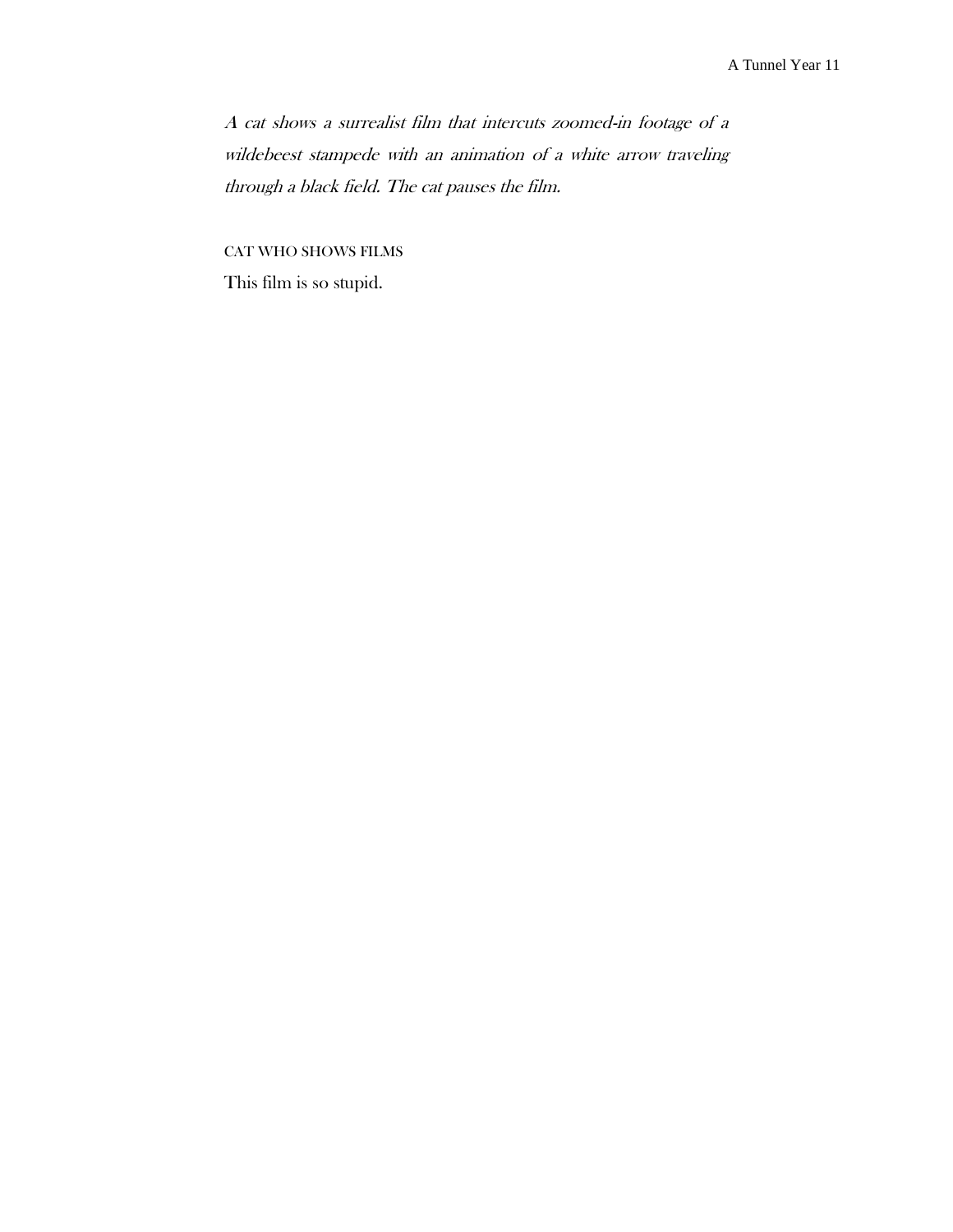A macaw is hiding in a compartment of an RV.

MACAW

I climbed in when no one was looking.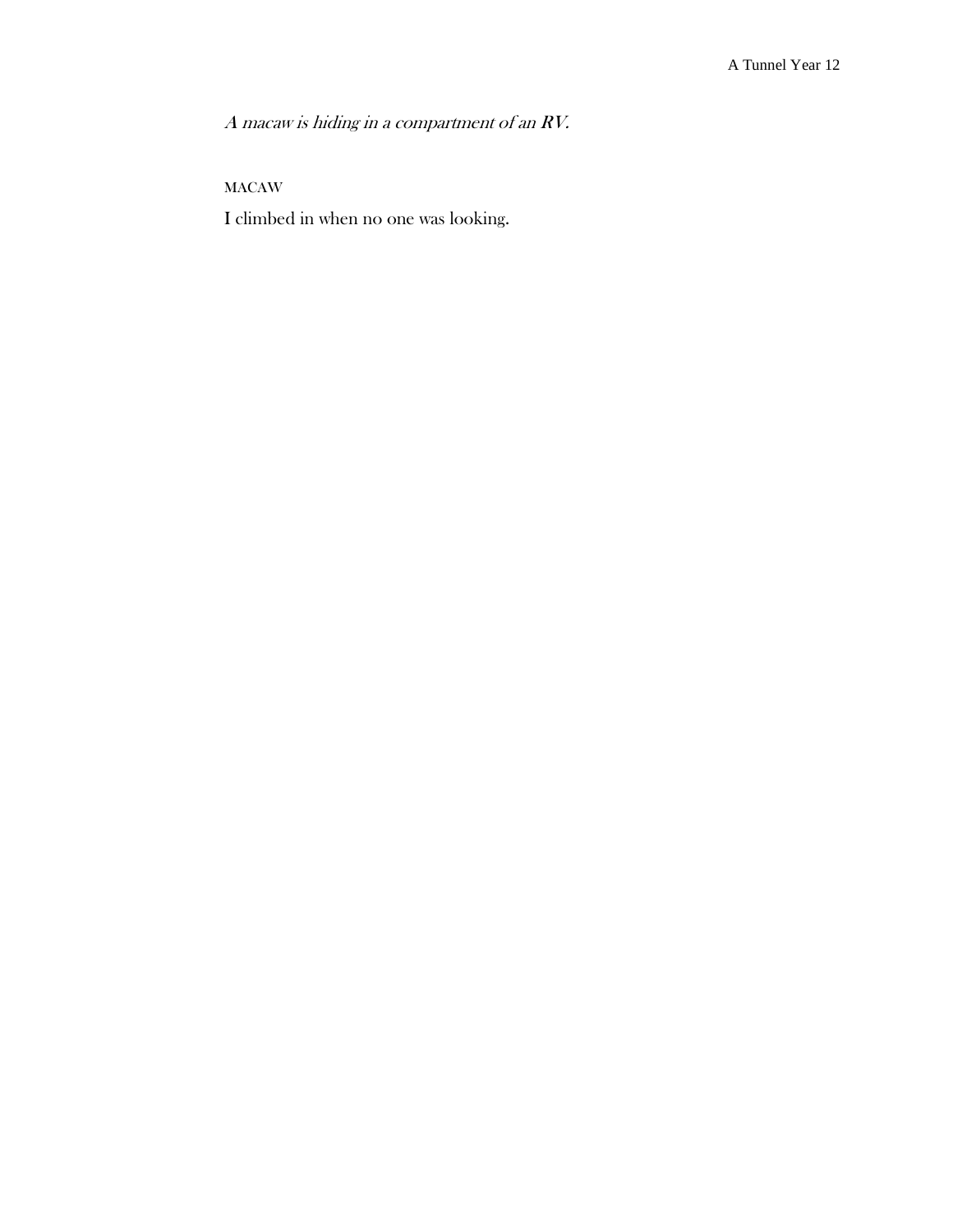A dog rides in the passenger seat of a Subaru, with the window down. Snout out.

DOG

I was always an ambitious dog. But for what?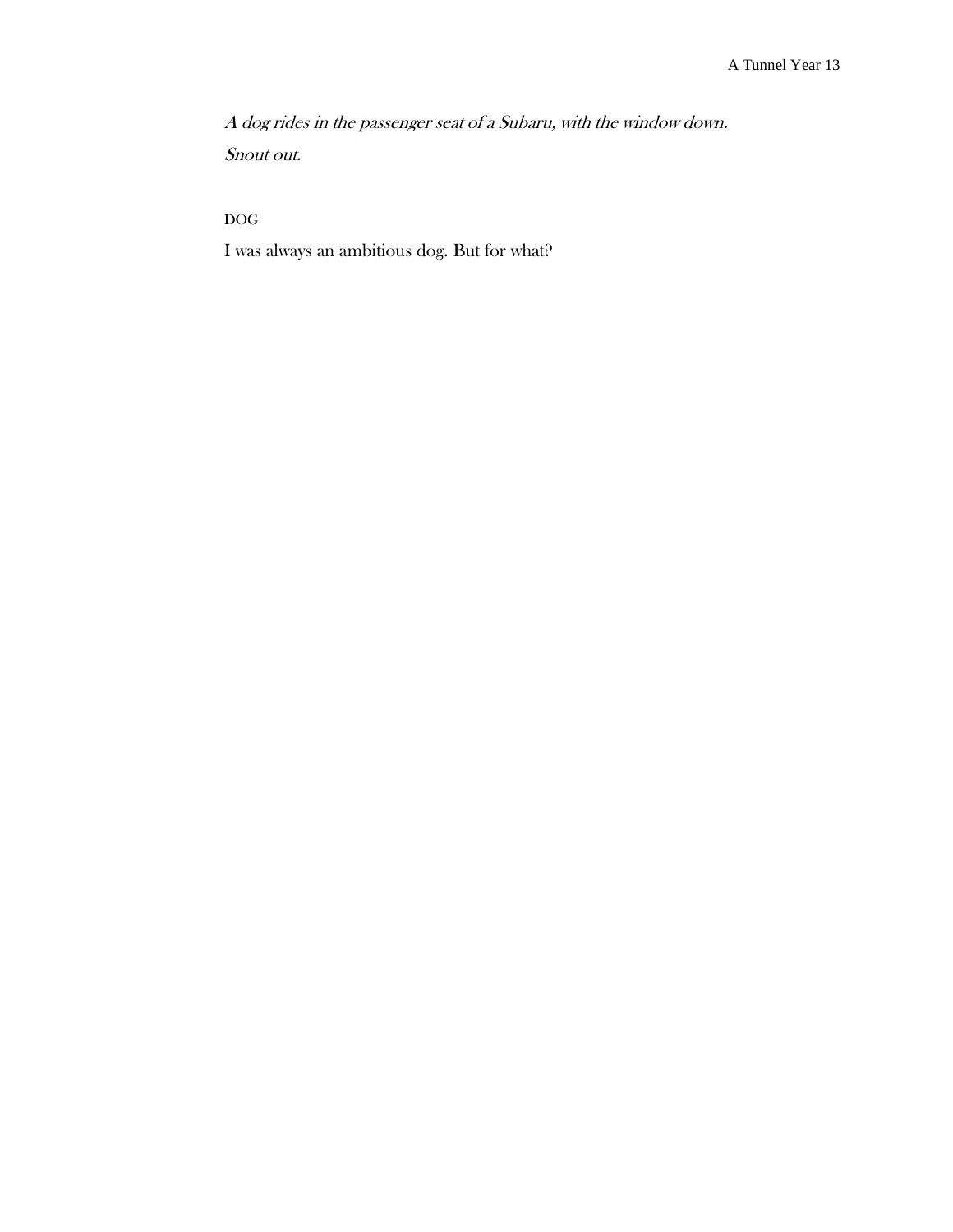A mouse sits in the window of a moving model of the International Space Station in a science museum.

MOUSE

Sunrise every ninety minutes, so I rarely feel well rested.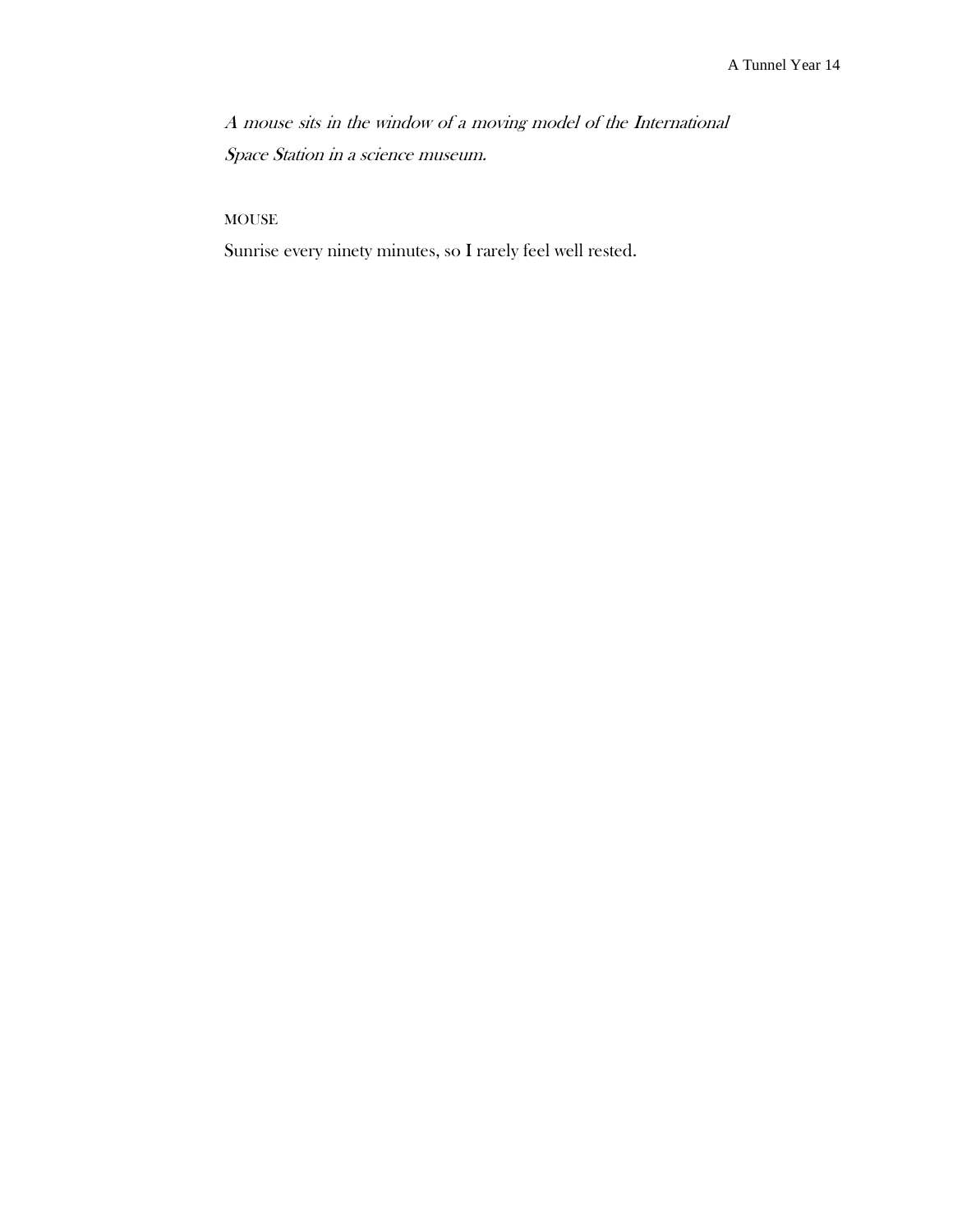A cow stands beneath a large tree full of rooks, dripping milk from her udders, listening.

### **COW**

I was interested in taking my thinking away from the neutral, which is actually a very private, hard-to-articulate thing to do.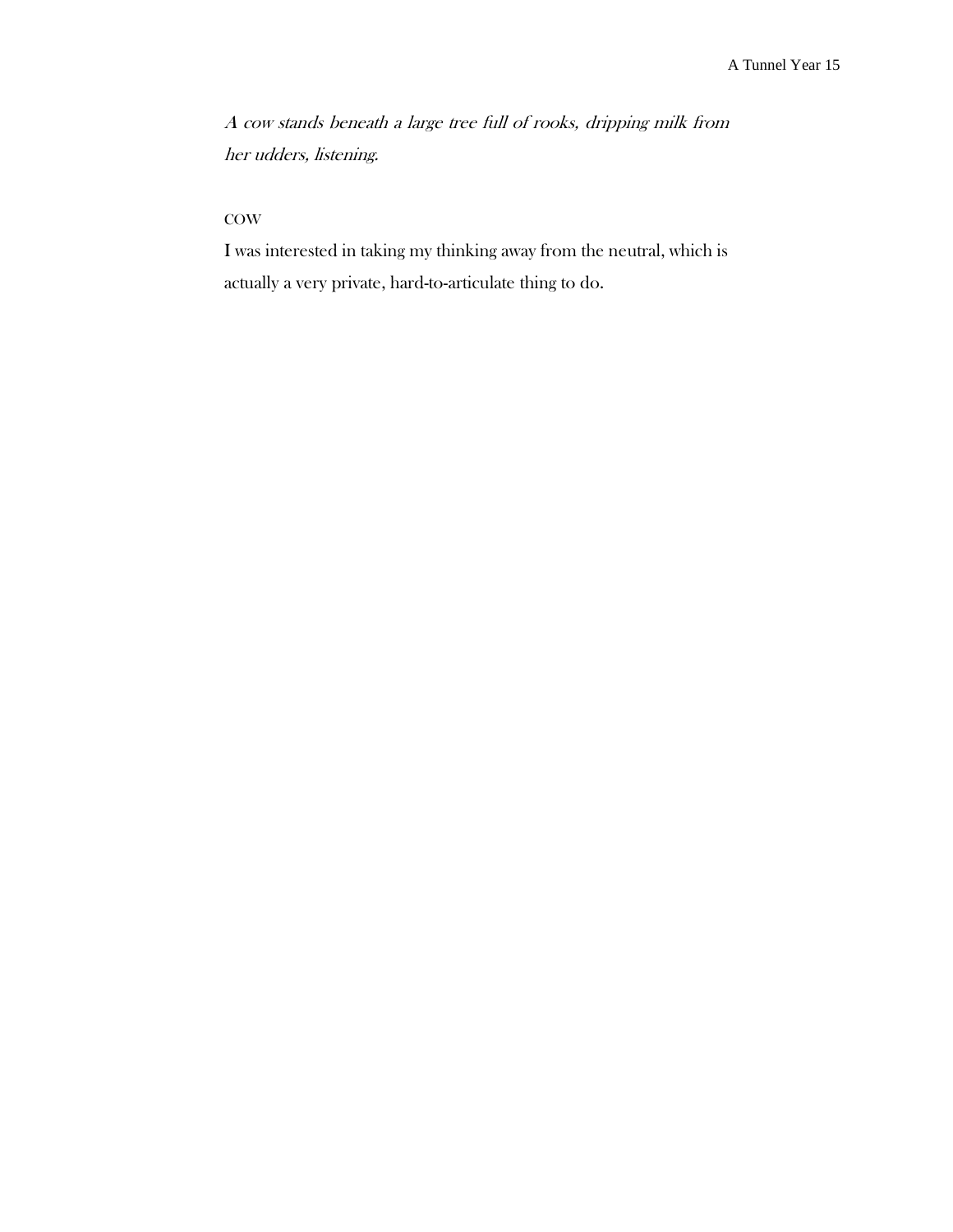An escaped raccoon loiters near the fence of its just-escaped enclosure.

RACCOON

I have a preemptive sadness for the future state of things.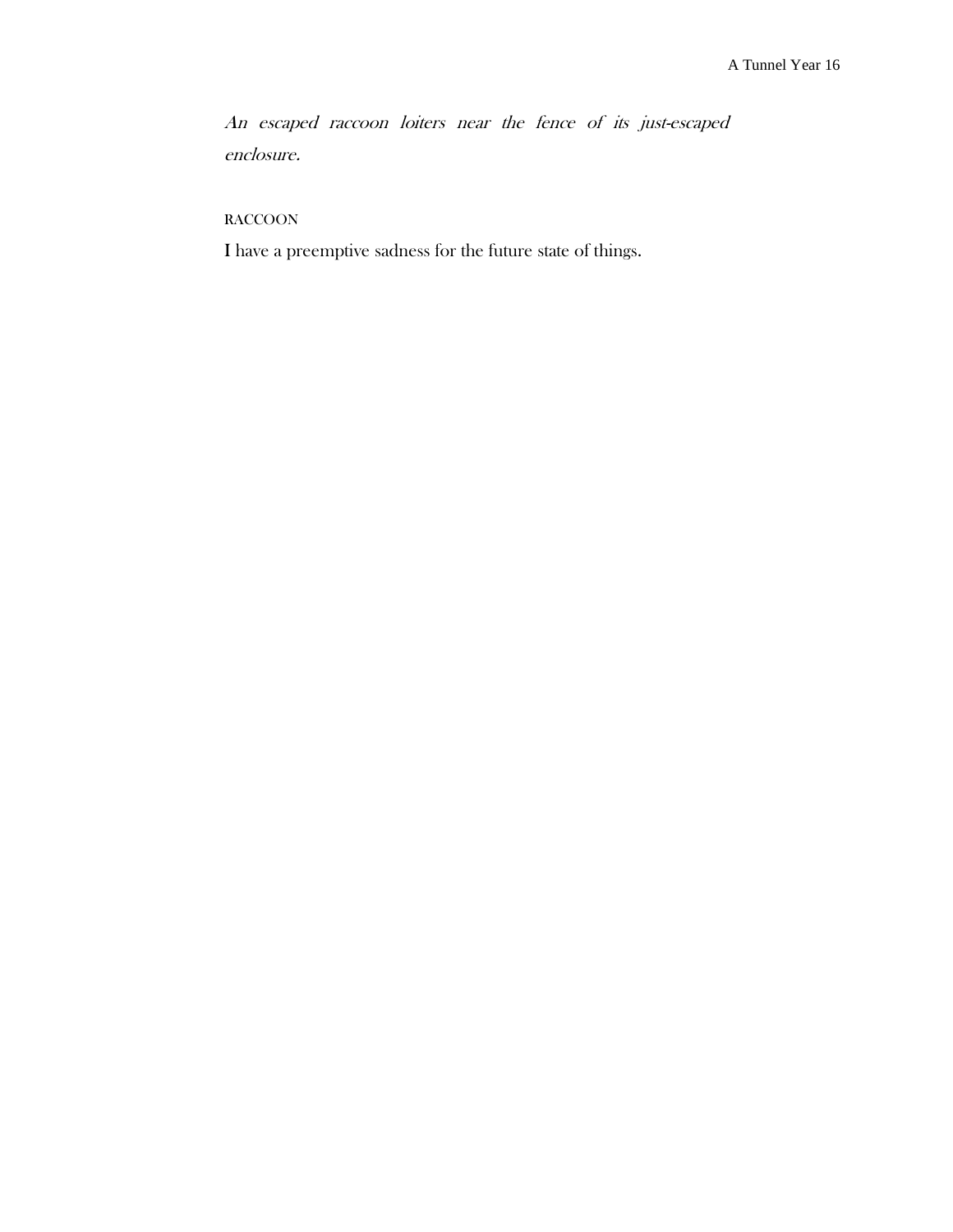A pony floats in outer space

PONY

This is no good.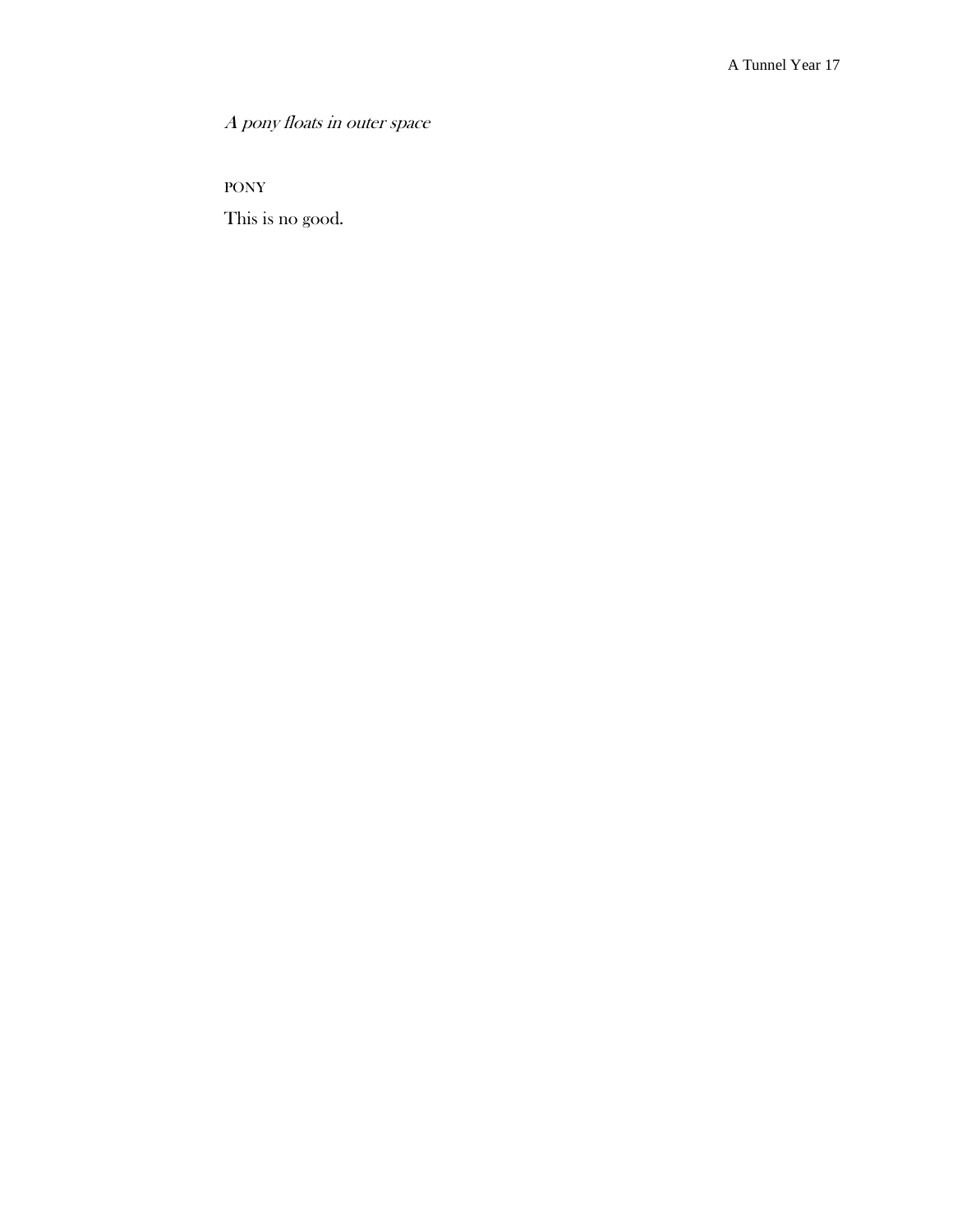An airplane has made an emergency landing on a large ice sheet. An evacuation slide protrudes from the rear door, upon which a small dog pees. The pee trickles down the slide.

SMALL DOG

When we finally get home, they'll have to crawl through their own front doors.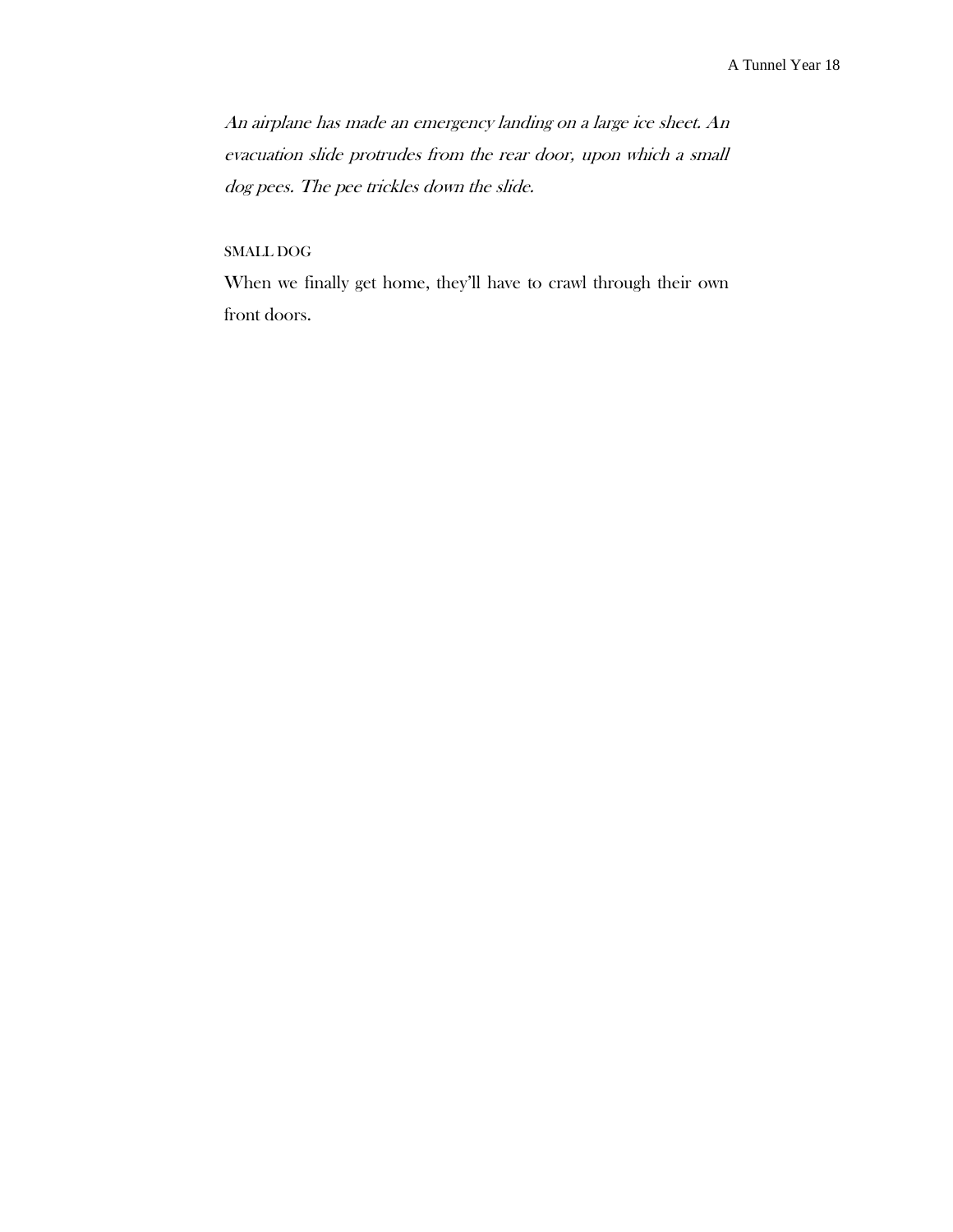A Maltese sits on a sofa surrounded by potted ferns.

# MALTESE

I have a memory of the baby gates on the kitchen sliding back. No gates on the stairs, no doors on the house. And then, nothing. Then, this.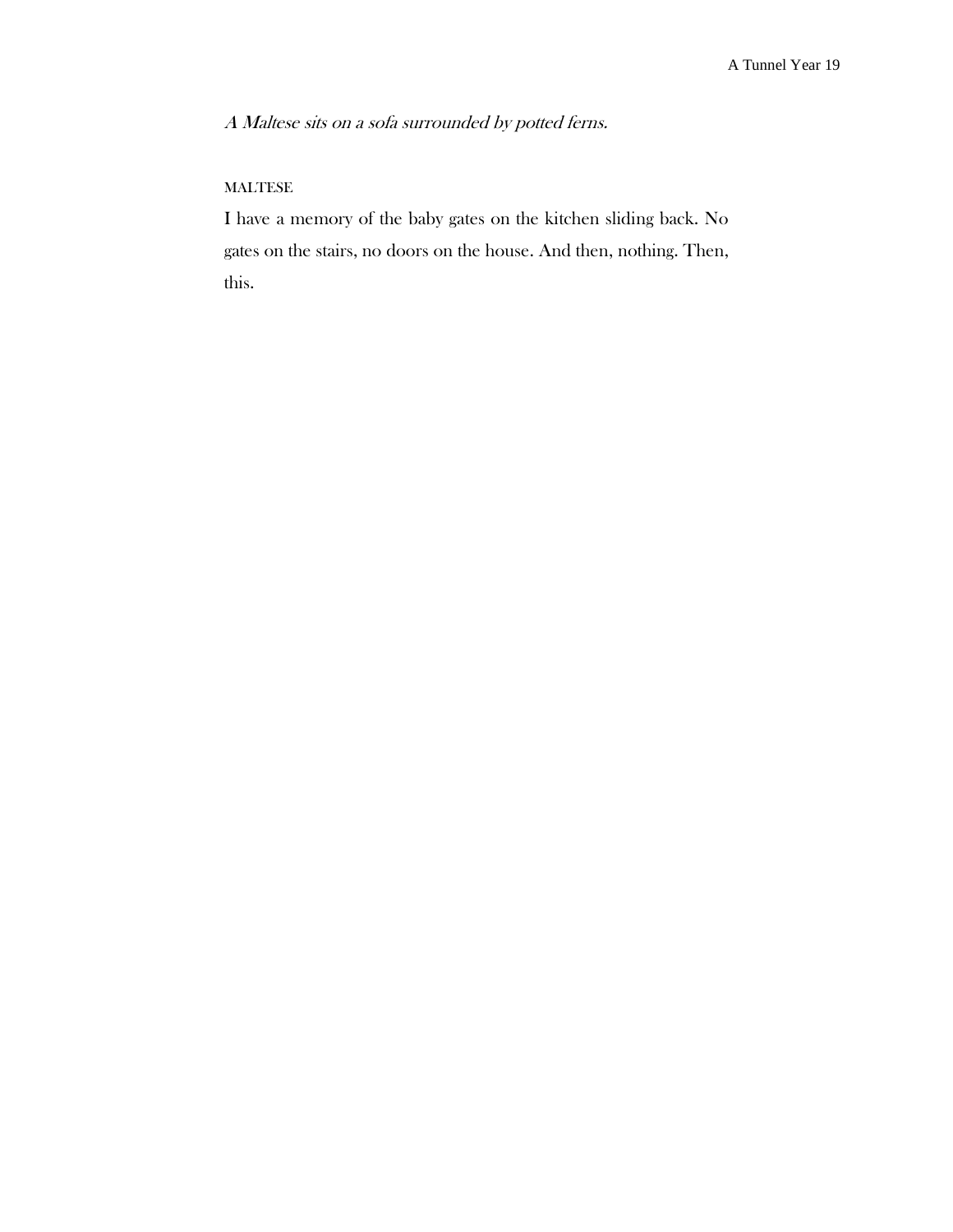A record plays on a living room turntable. A cat sits on the window ledge nearby watching it spin.

**CAT** 

If you consult a psychic, I'll tell you what record I want on next.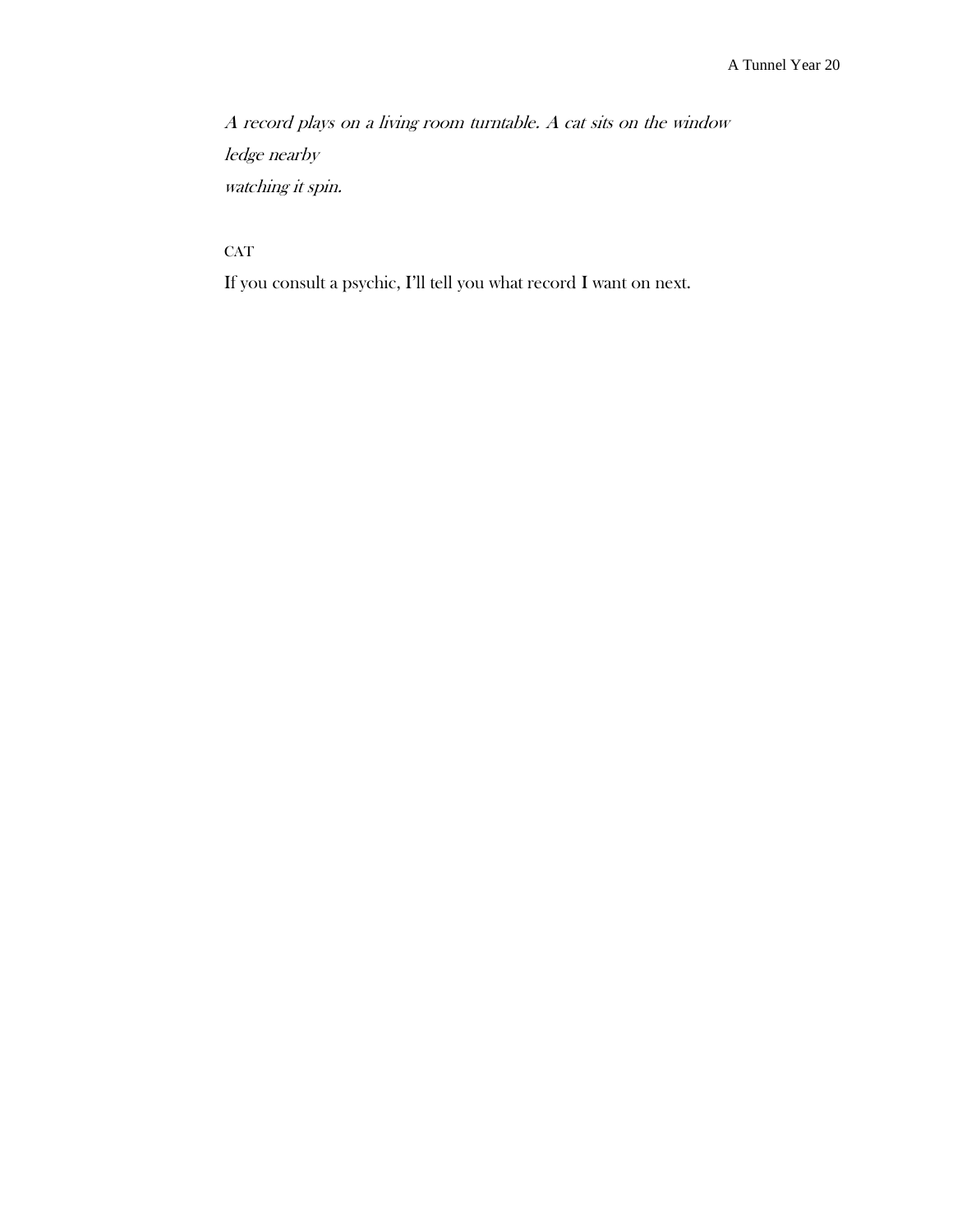The dog Faithful remembers meeting the dog Krishna.

### KRISHNA

There is the word "crowding" and "crowd" and "crowded" and also "crow," and "grow," and "groveling."

# FAITHFUL

And those are all words for dying?

KRISHNA

No.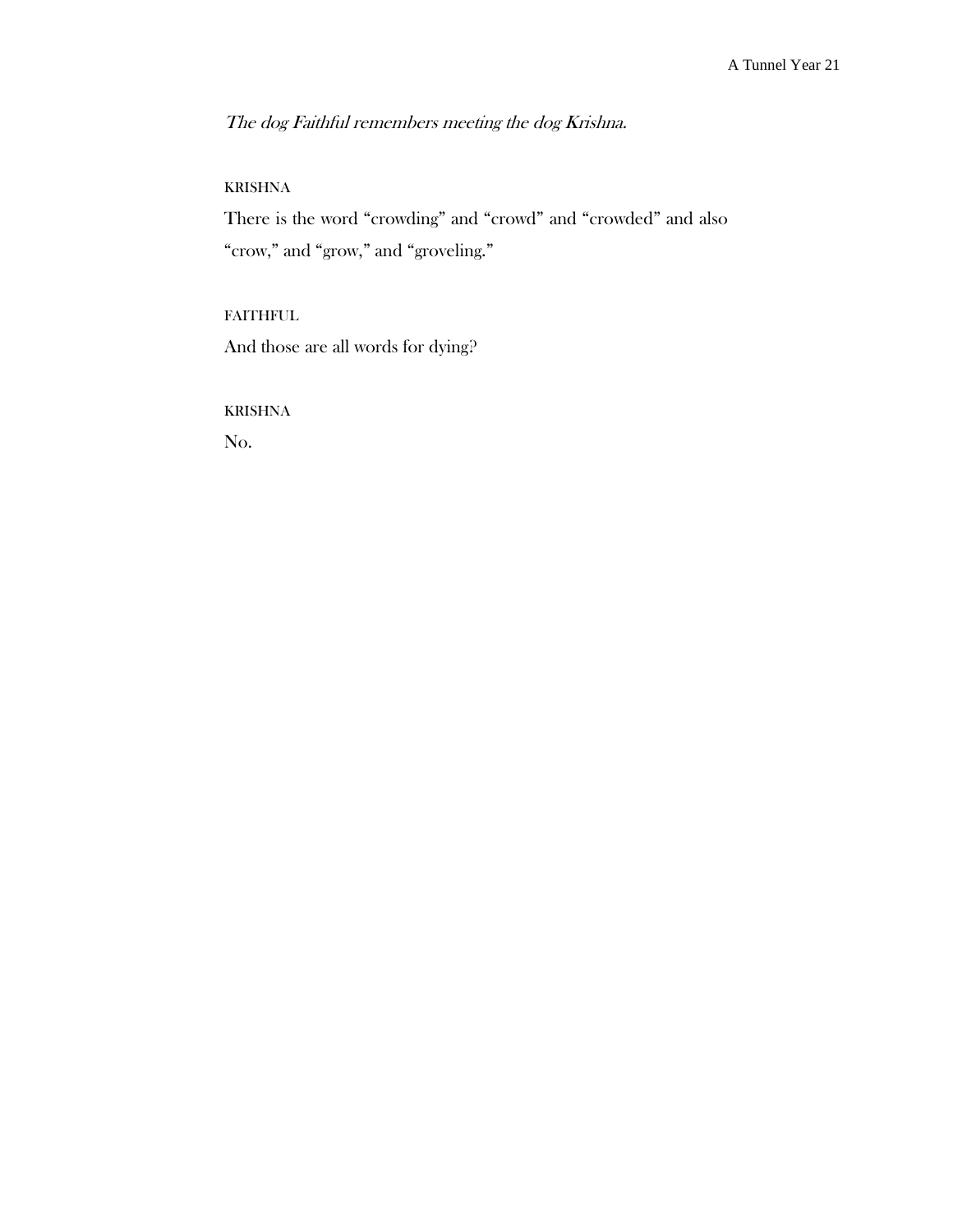Pony floating in space is on the phone to her daughter.

### PONY

What are you going to do today? Are you going to listen? Are you going to be a good girl? Are you ready for school? Do you have your clothes on? Do. You. Have. Your. Clothes on?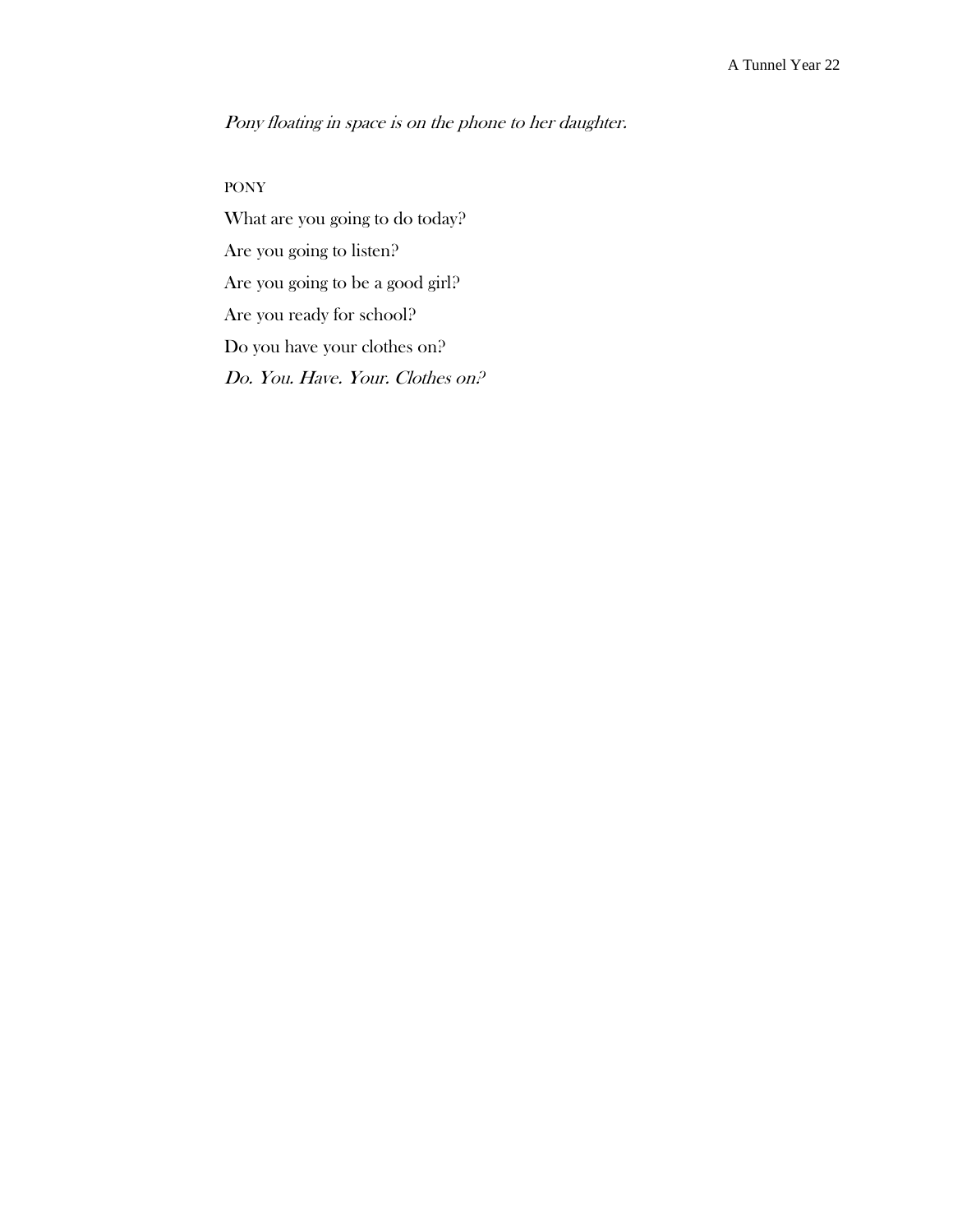A dolphin in a really bad zoo tank.

# DOLPHIN

We should never have signed that treaty.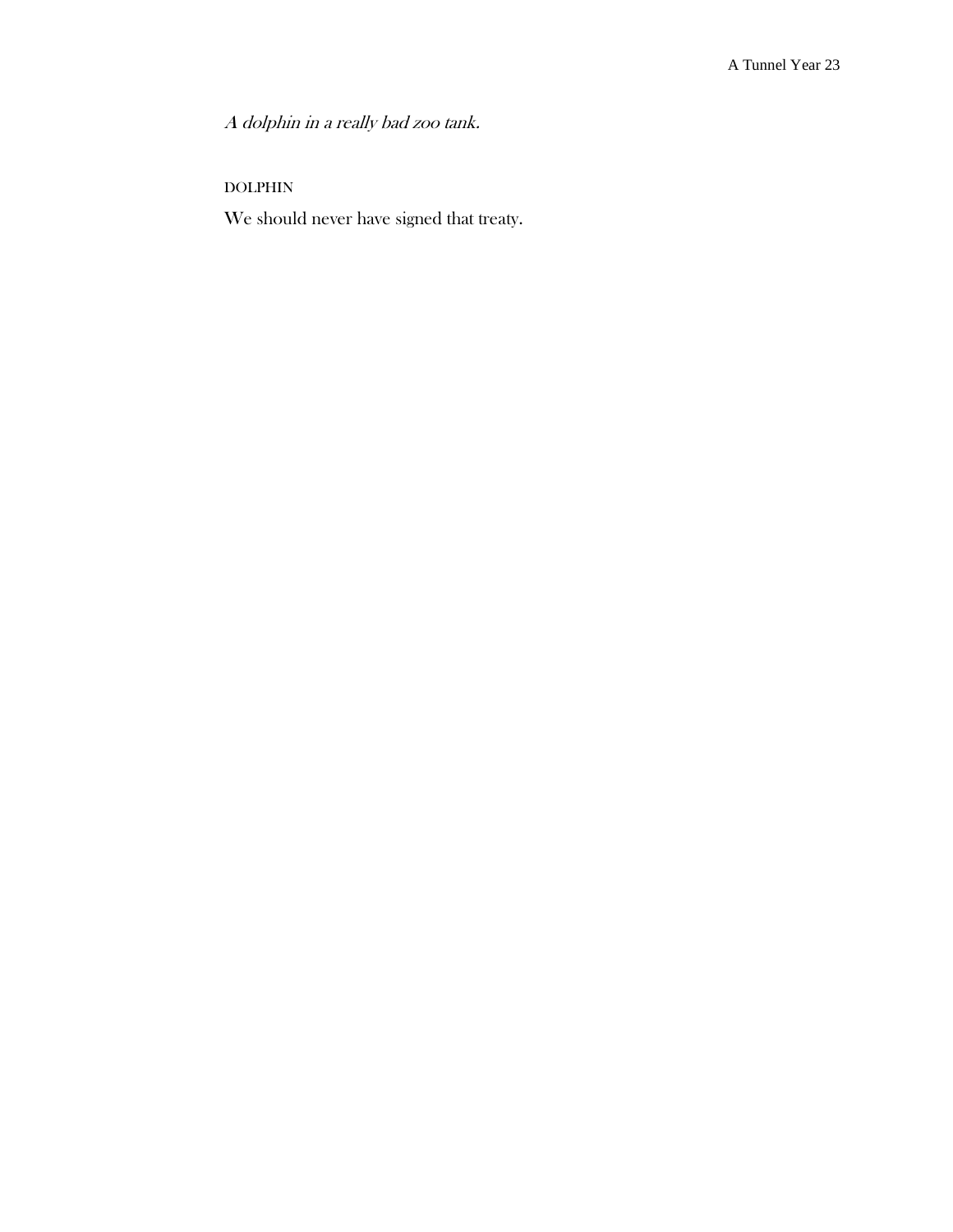Three flamingos walk by a 7-11.

FLAMINGO 2 You're right. We are ghosts.

They bust up laughing. At you.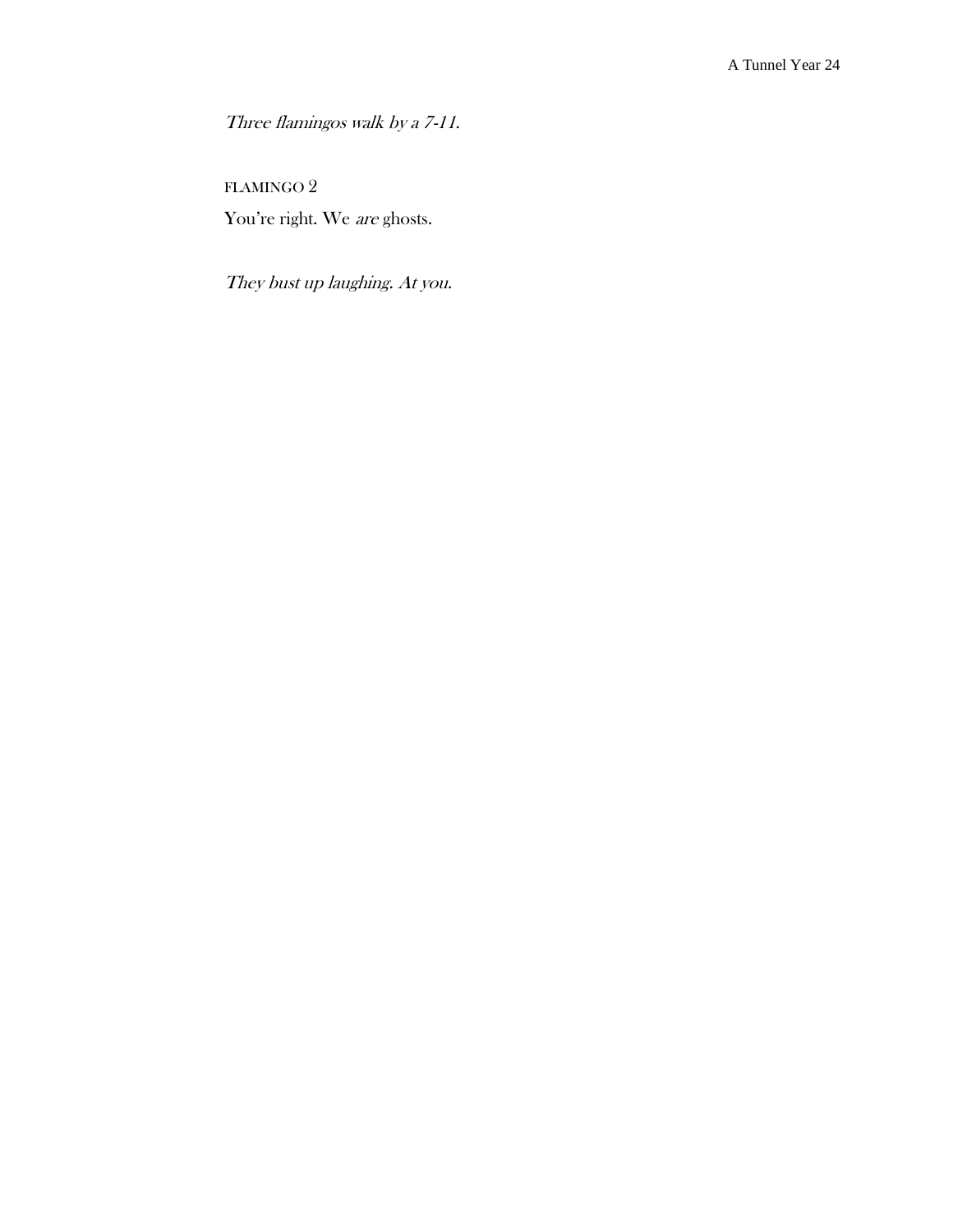A sheep dog looks at the bloody body of a dead African Grey parrot.

# SHEEP DOG

I never catch anything. Hey, I'm as surprised as you are.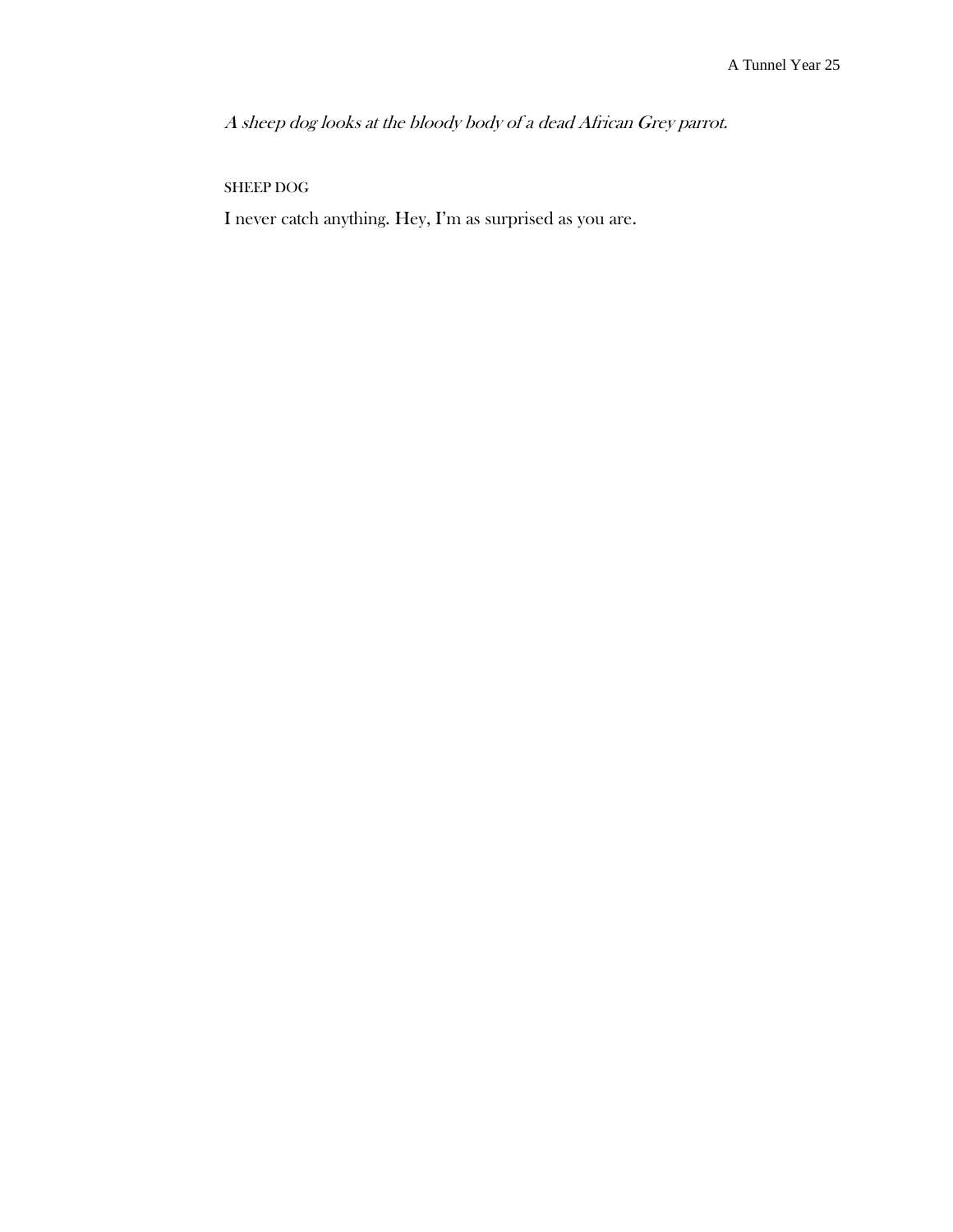A goose has just finished attacking a 12-year-old boy by a village stream.

GOOSE

I can't pretend there isn't a surfeit of violence out there, but what am I supposed to do about it? I have a limited set of talents.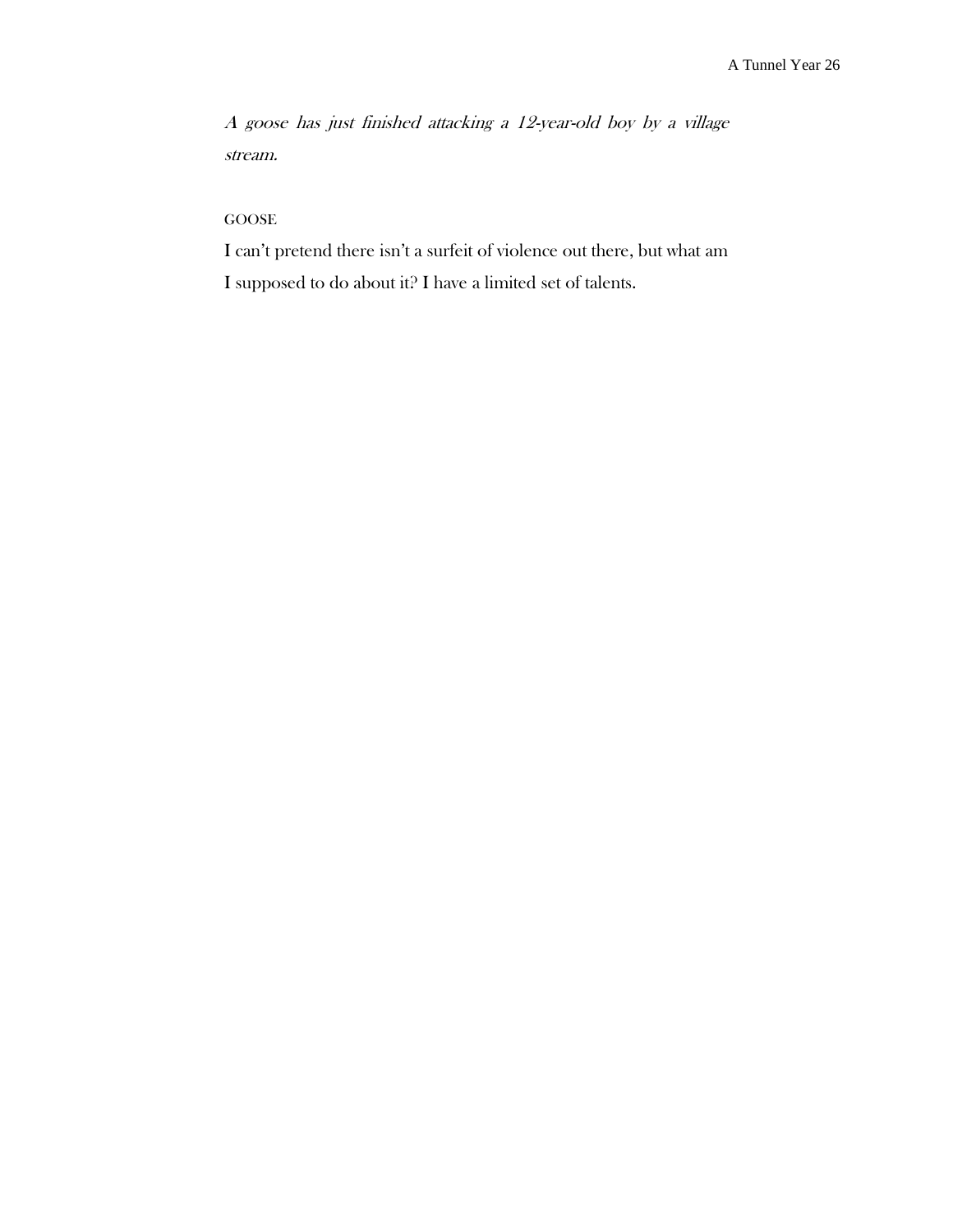A very rich cat lies on a nice bed in a gorgeous seaside home in the evening, looking meditatively out the window at moths flying into a zapper.

RICH CAT

Questions for a self-interview:

—What is work?

—Why aren't you doing it?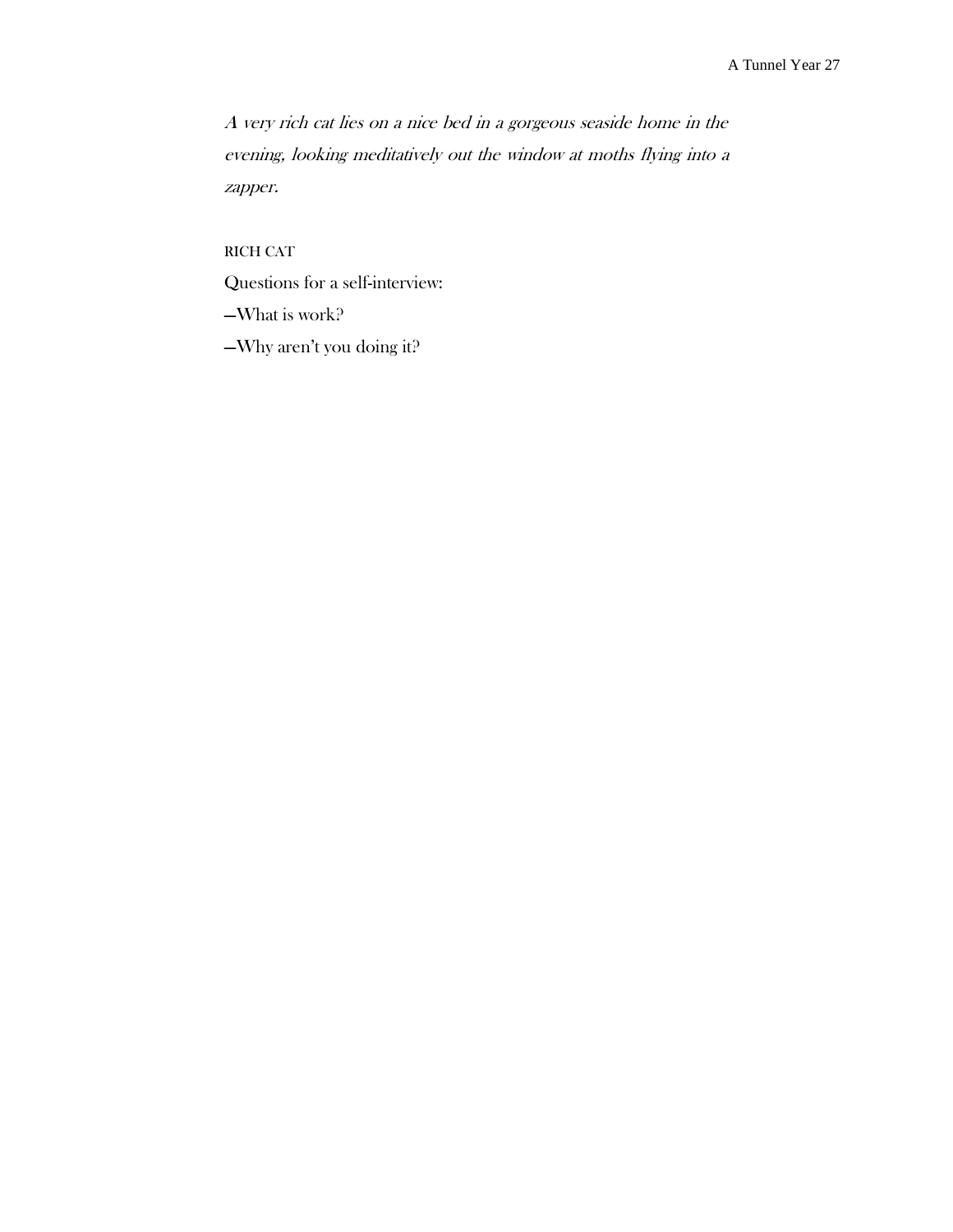A parrot is at a library reference counter, asking for book recommendations.

PARROT

Nothing catastrophic, please.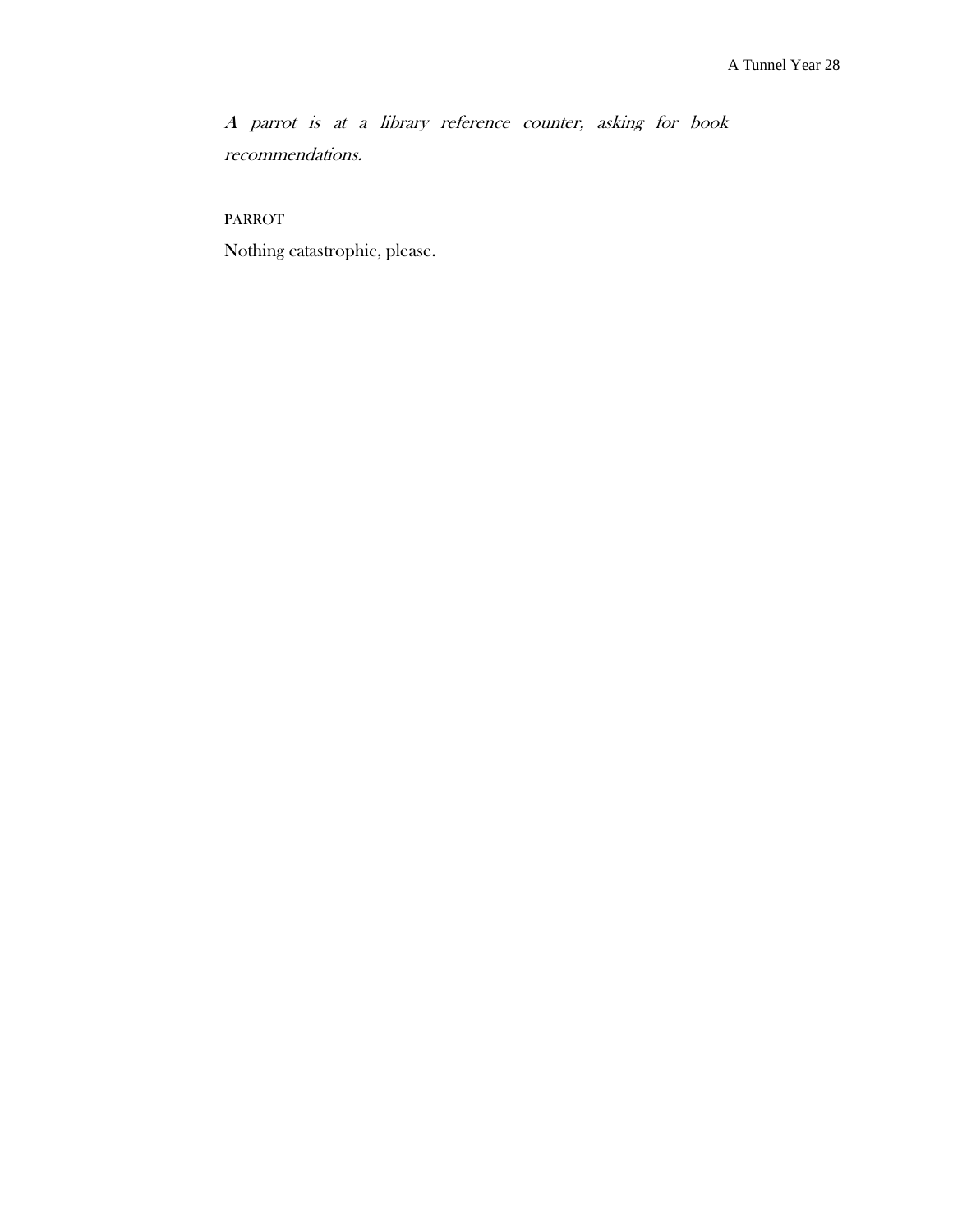A beaver in a dam-den watches a television interview show, chewing on some sticks. A notable bison being interviewed by a grizzly bear.

#### **GRIZZLY**

Do you feel American?

#### BISON

I do. But I should qualify my answer. Because my generation—when I was in school, we didn't learn about all the animals. We learned working dogs and the MGM lion and the branches of government and the WPA but we didn't learn about the rail company mules or treaties or the food industry. And the old ones didn't tell us either. And so yes, I feel American, because I grew up that way. The kids now, they know more.

Beaver grunts in agreement.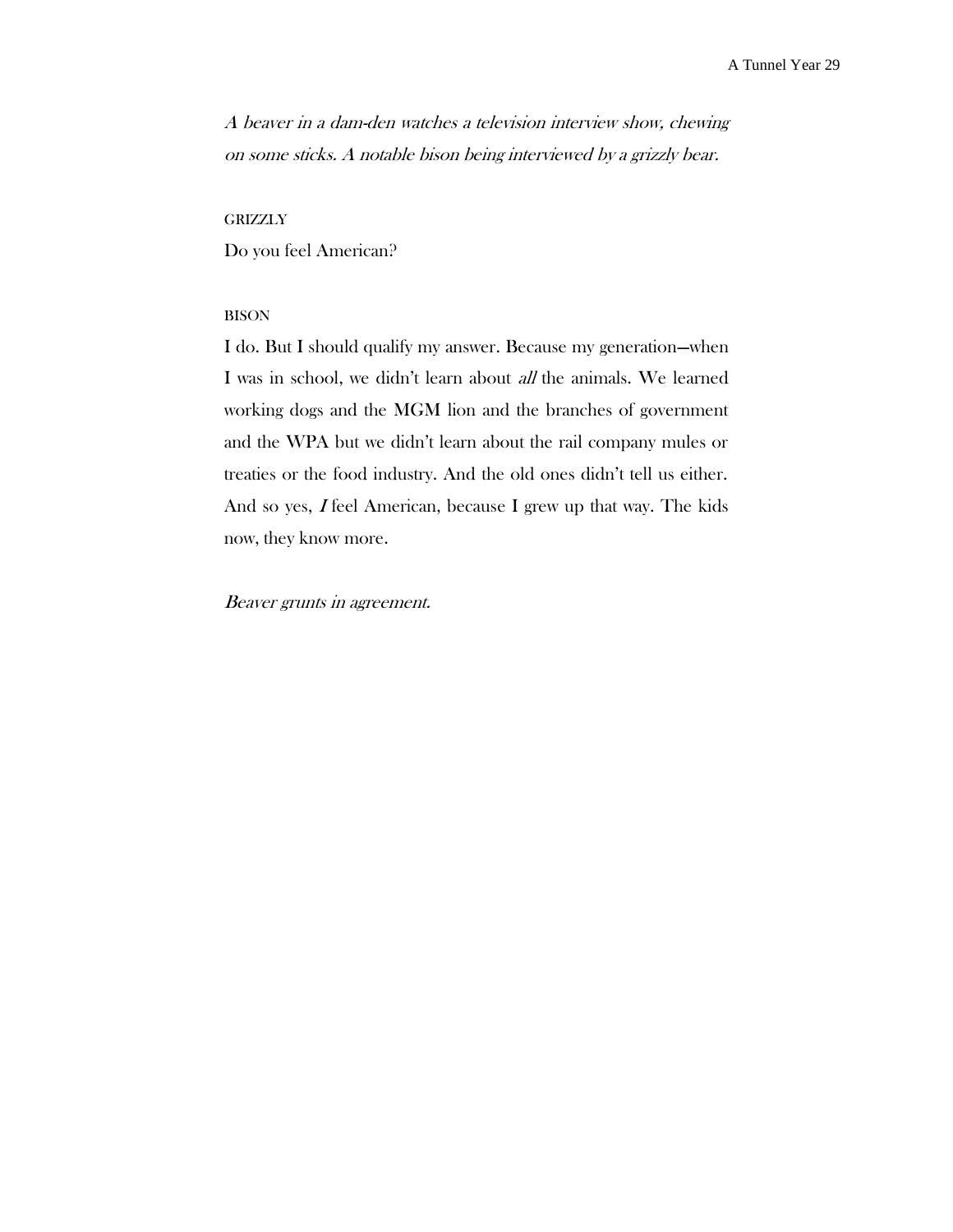Pony in space, still floating.

# PONY

My job was cleaning toilets in the train station. But I don't think you can really say this is better.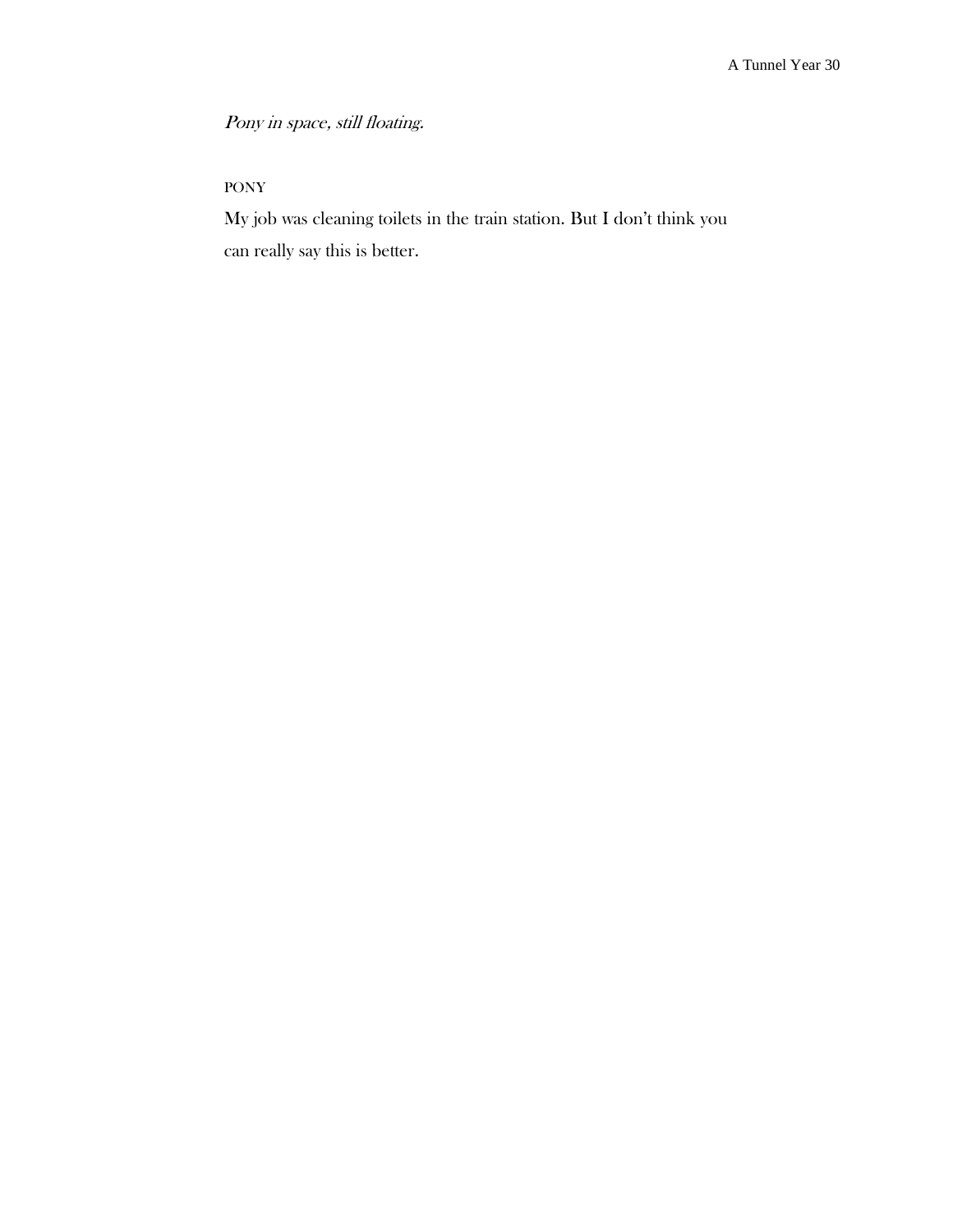Big Dog on a leash, being walked in a western canyon.

# BIG DOG

I'd love to run my own crew, but I'm not ready to make the transition, not yet.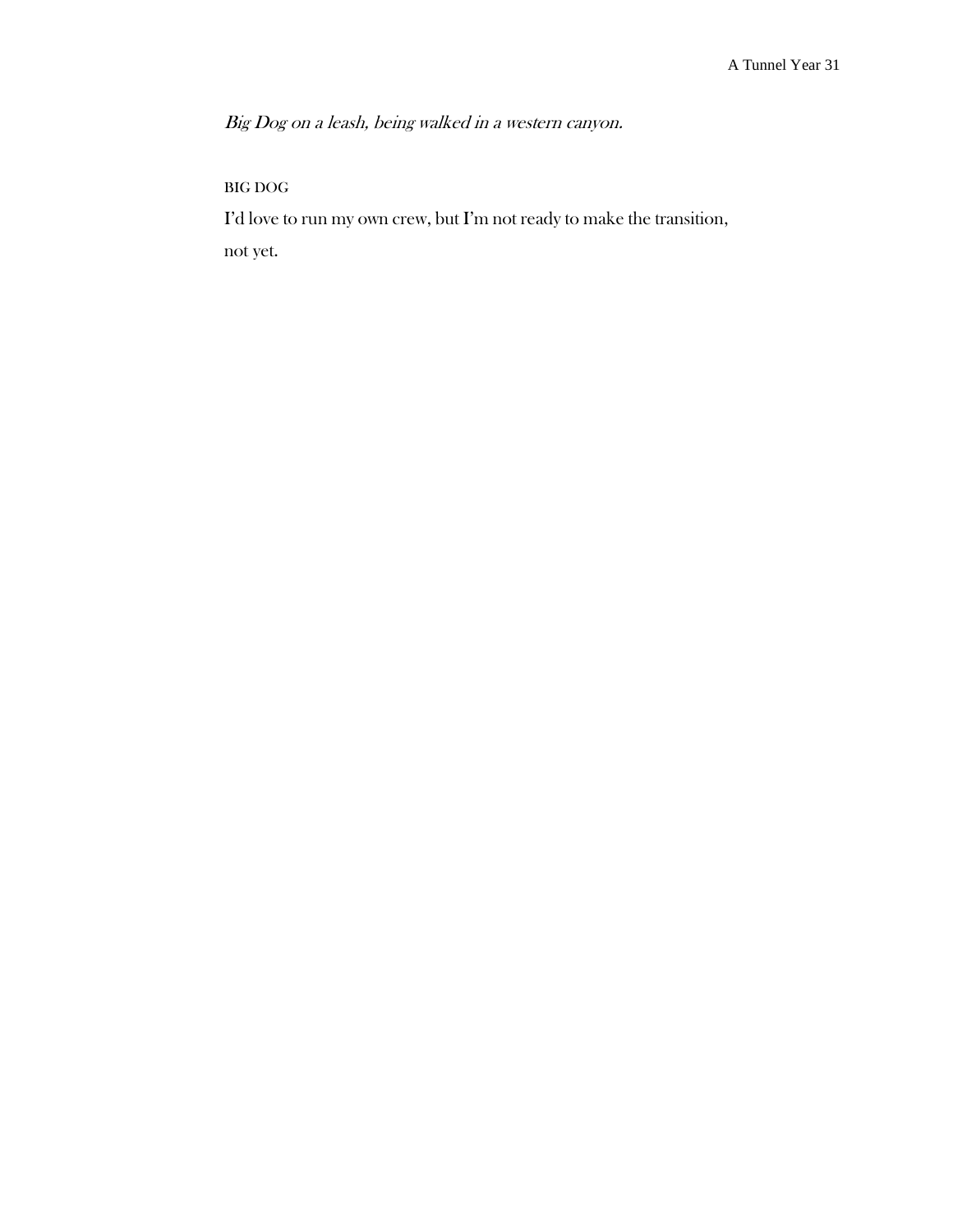A zoo bear reclines in a sunken, tiled enclosure containing a small rectangular wading pool with a single climbing tree at its center. It eats fish from a bucket.

# BEAR

I just couldn't bring myself to compete anymore.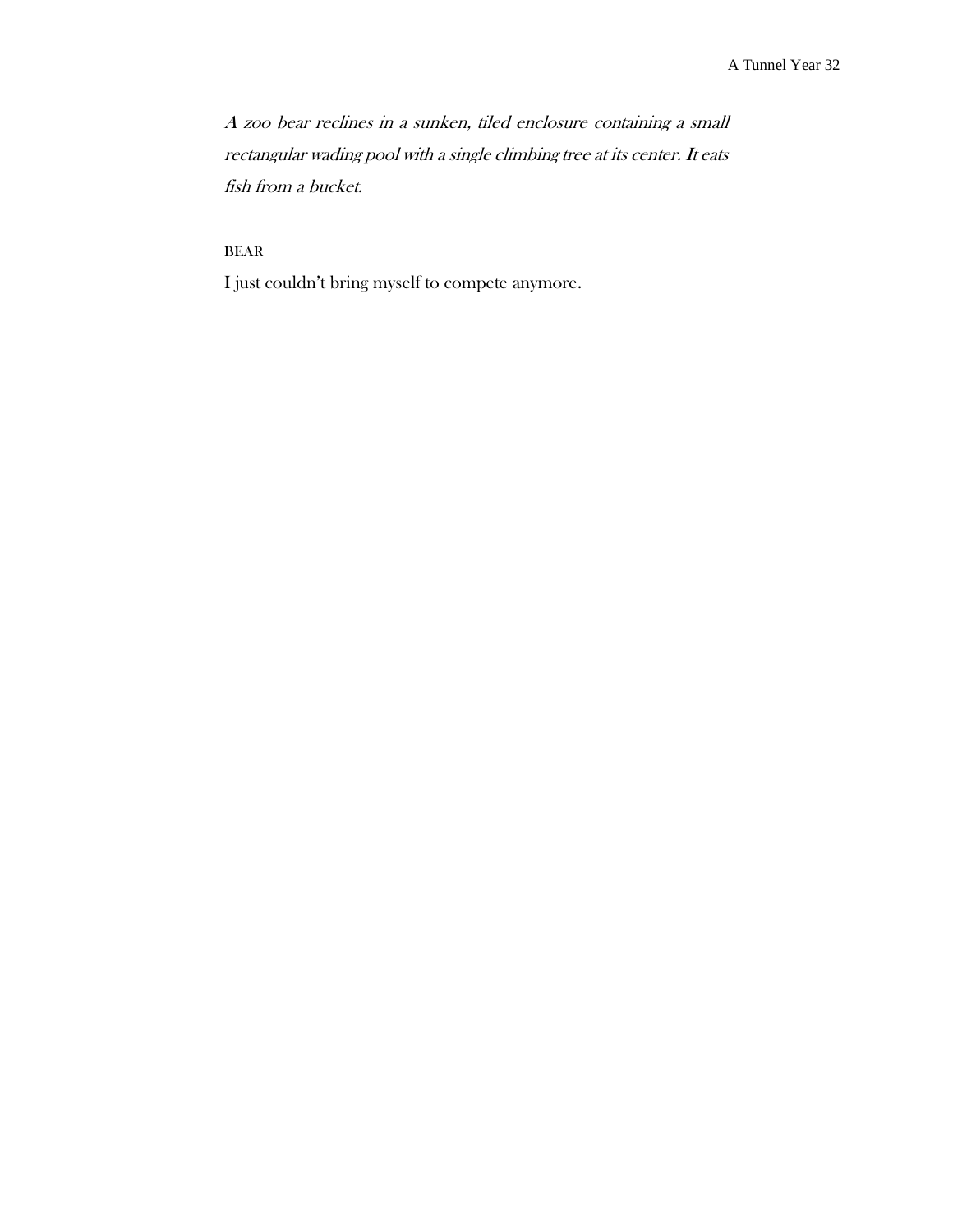A rat, whose large belly and nipples suggest a recent brood, is lecturing some other rats in the back alley by some restaurant dumpsters.

### PROPHETIC RAT

Pestilence means: you get seriously itchy! And when you're seriously itchy... there's no room for ideas. The condition has no meaning… other than, you're itchy. Anticipate its coming with all the intelligent darkness in the world! It won't change the fact that when it comes you can only face in one direction: toward itch.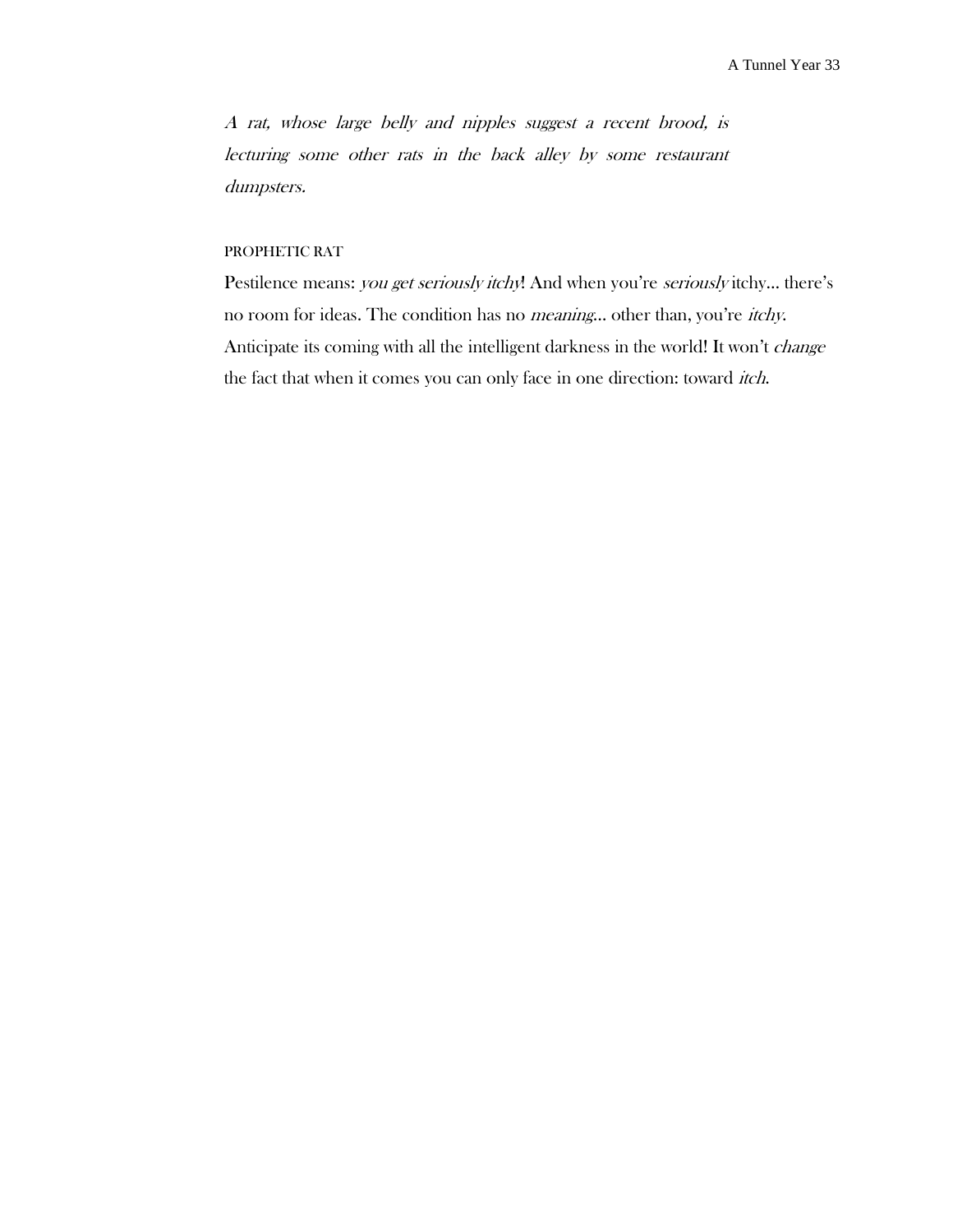A cat walks the interior courtyard of a nunnery, talking to the light that plays off the koi pond.

# **CAT**

To be feral is to make the scene, equipped with your complete inheritance. To be bred for meat is sacrifice. And then there's the pet, involuntarily opted-out. The escaped pet begrudges this, but imperils herself, having failed to recognize another path: a devotion to the animal body alone. Sceneless.

She swipes swiftly at nothing, smiling at a somersaulting koi below.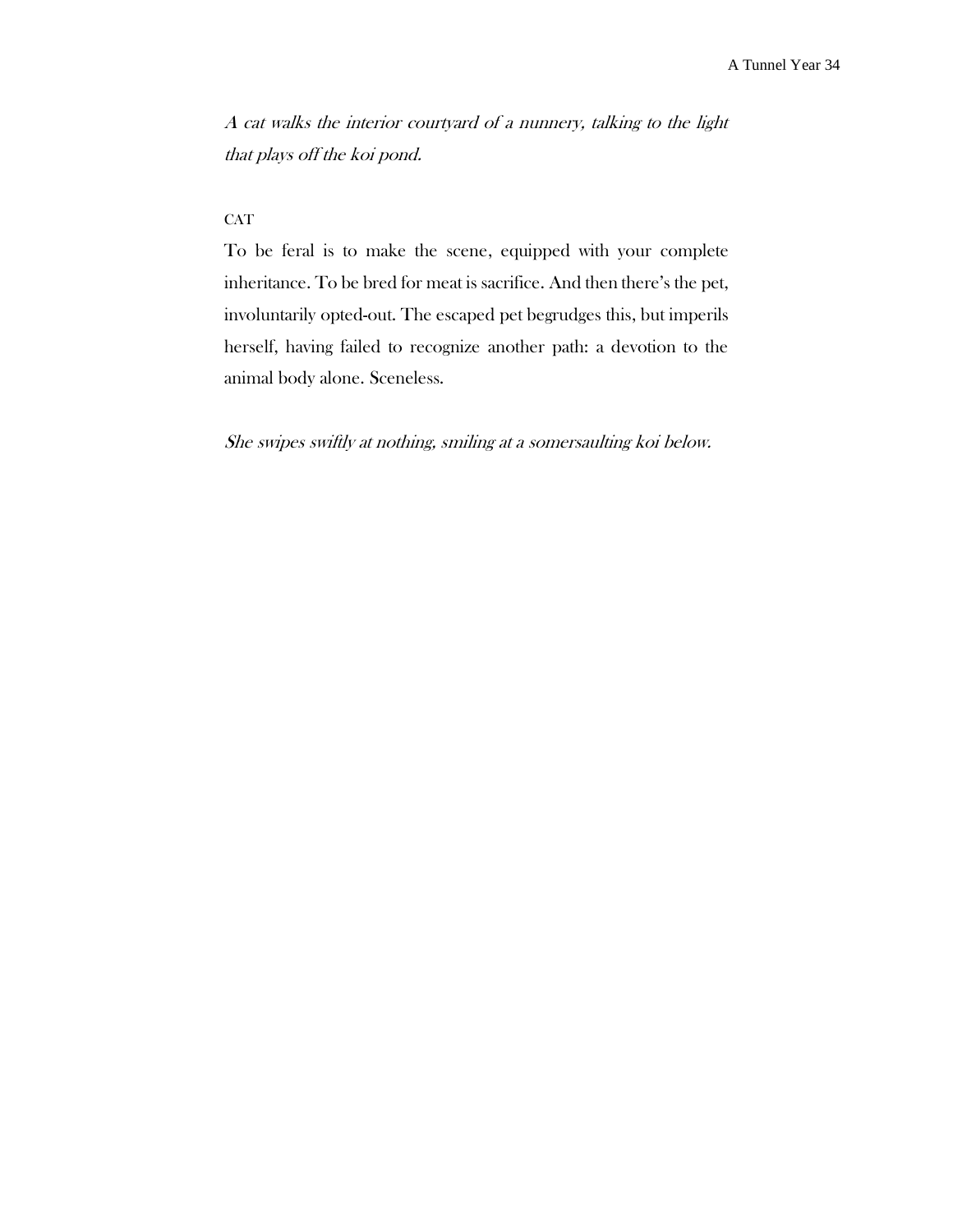A heron in a pond, near train tracks. An intercity train goes by. The heron waits it out.

# **HERON**

I would never renounce modern life when it offers these kinds of spiritual comforts.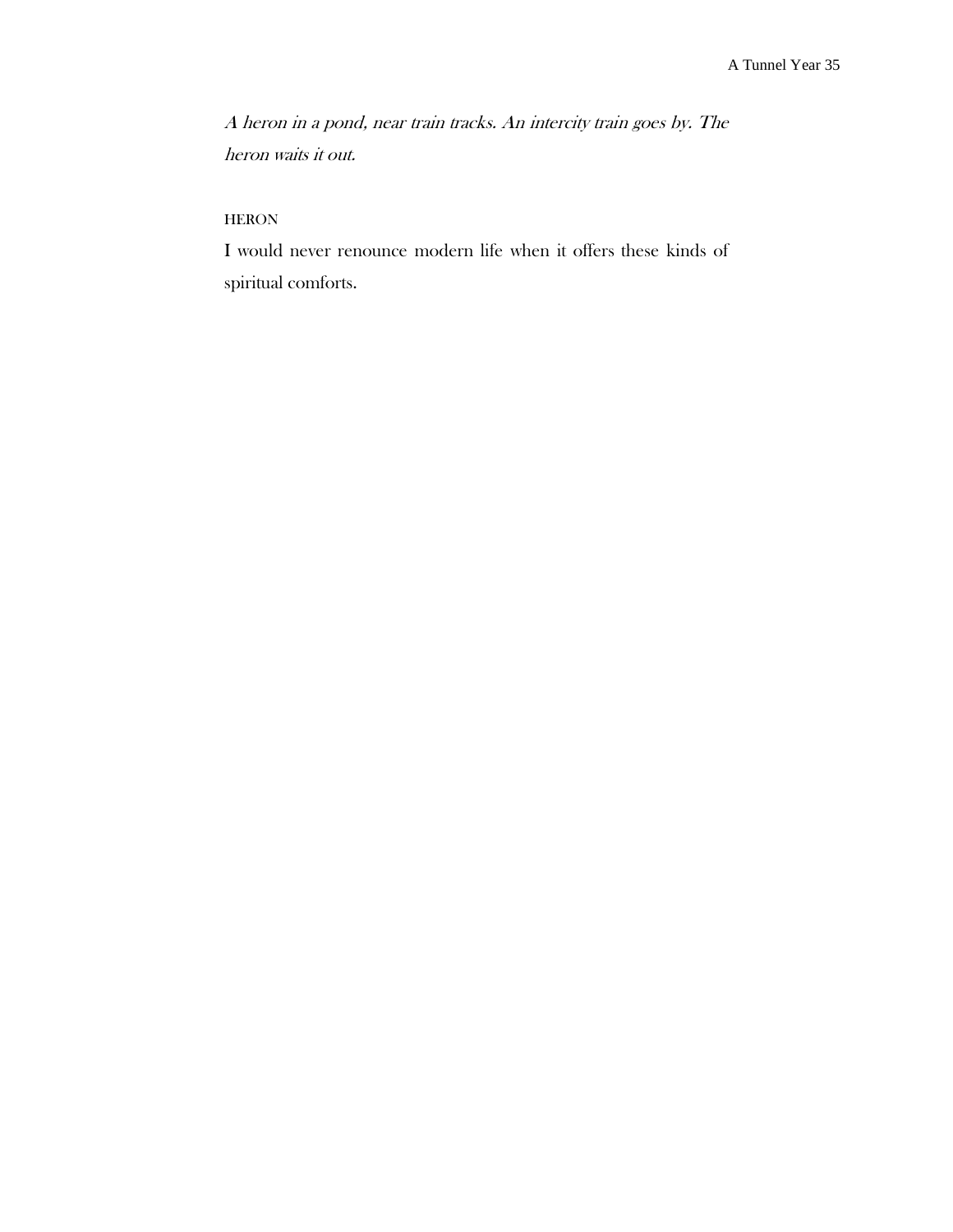A donkey walks a millstone in a circle.

# DONKEY

I always thought, by this time in my life, I would have started a school or something.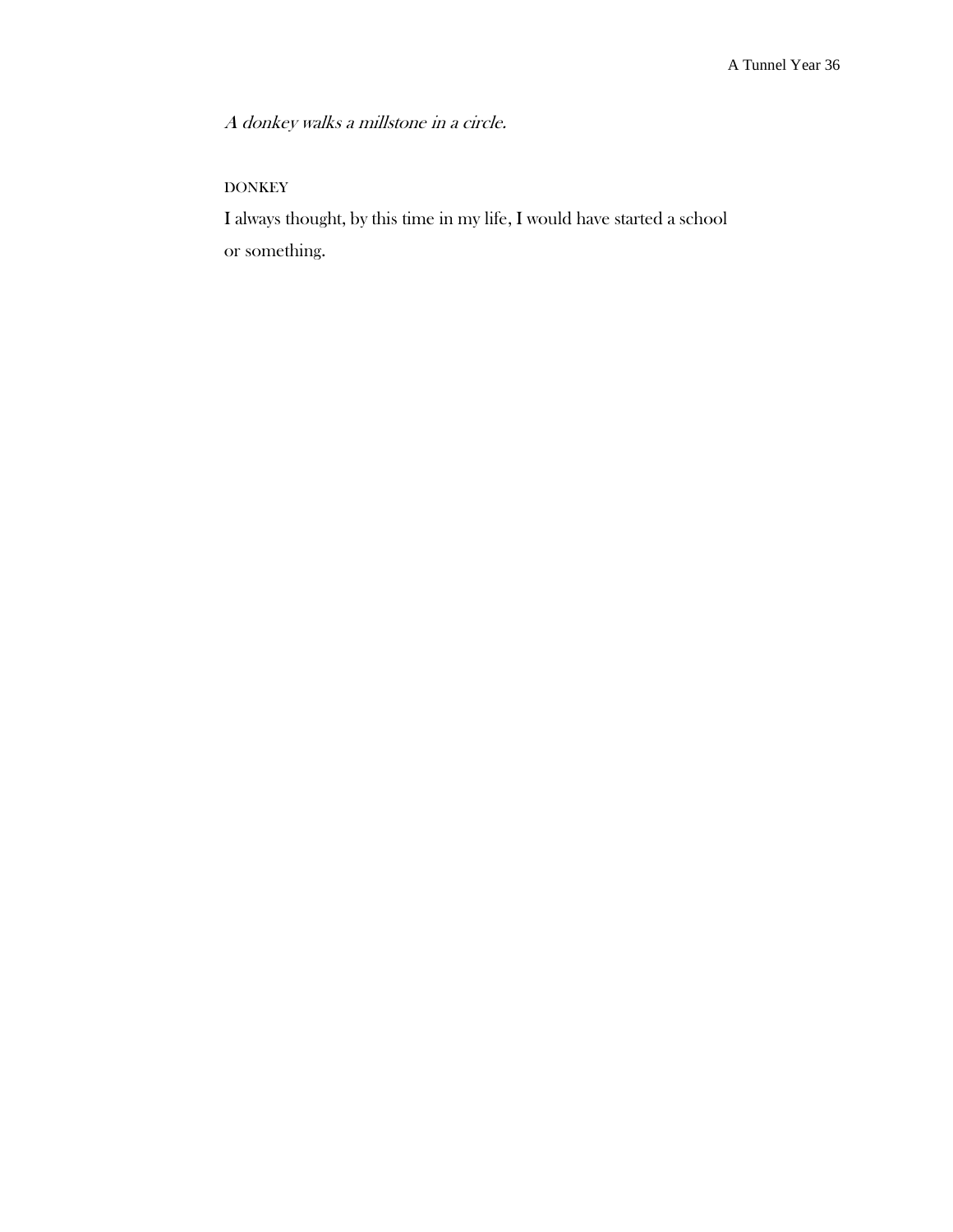A toy panda, dressed as the Angel Gabriel in a nativity play, comes to the manger, picks up the baby Jesus, and faces the audience to speak.

### TOY PANDA

A panda stands in a scatter of buildings and rocks, staring at the sky in some kind of panic or maybe desperate anger. The panda can't see this, but a bird has been circling the flat grey sky, considering plucking away some part of the panda's body, maybe the nose button or the shiny eye button—because it's a toy panda—which also means that it can't clean its muddy fur very well and will always need help washing. Next to Panda is a cave and in the cave there are other creatures—real creatures—like a juvenile gazelle also in a panic, totally lost on her way to some open, yellow place. The bird, who can see for miles in every direction, can actually see gazelle's yellow place, sees also poppies and watermines and elk, but, unaware of the gazelle, the bird merely goes on thinking about diving the panda. Then it does dive, and now Panda must go on with only one eye, into a new one-eyed world, a world remade or even in a sense reborn as this new condition: a nativity. Only loss heralds the arrival of the future, into which we only can arrive deformed.

Toy Panda (as Angel Gabriel) blows her horn.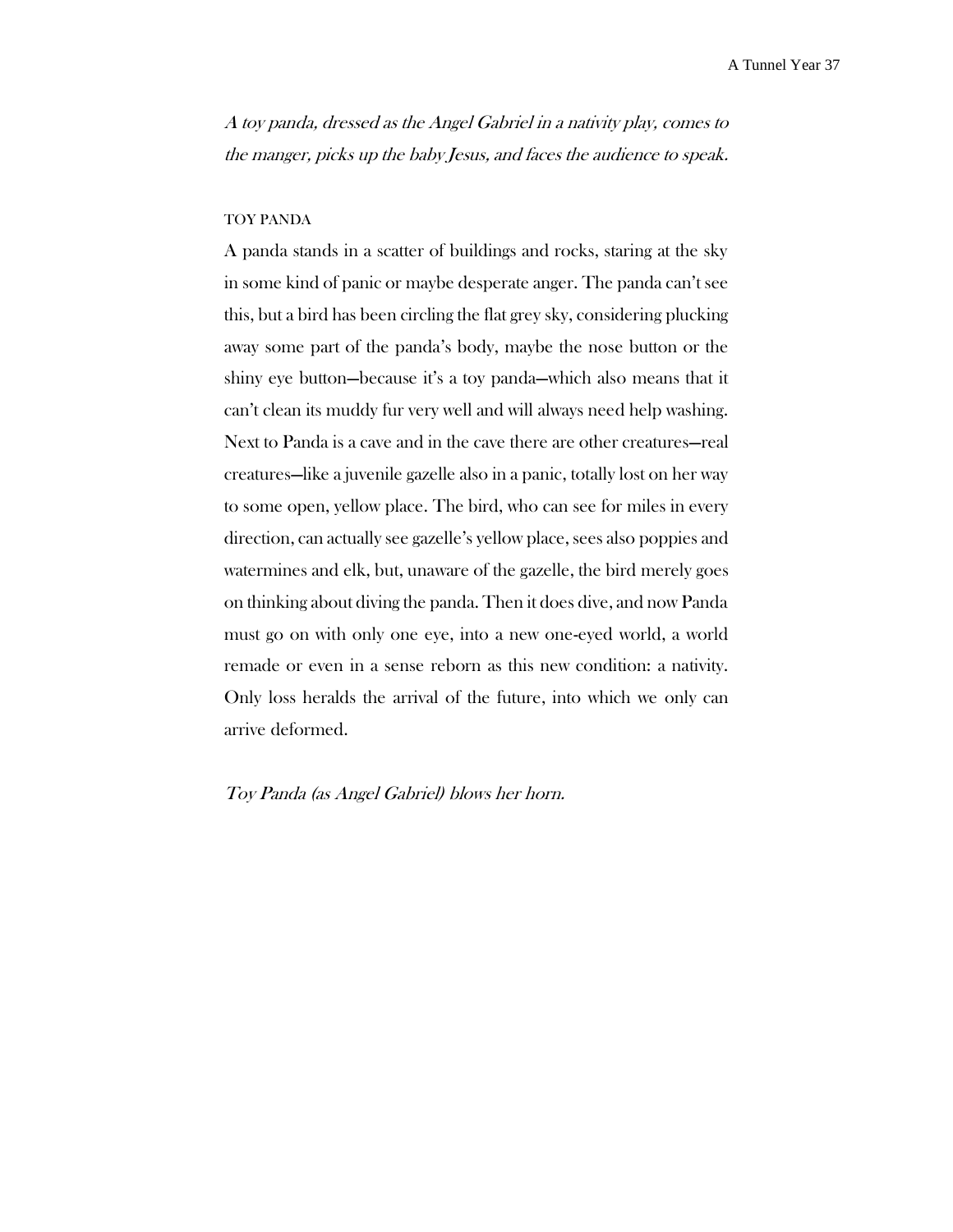A brown bear (a real one) roams a polarbirch forest. In the distance, the occasional sounds of saws.

## BROWN BEAR

I guess it is true that I've made the major decisions of my life somewhat carelessly.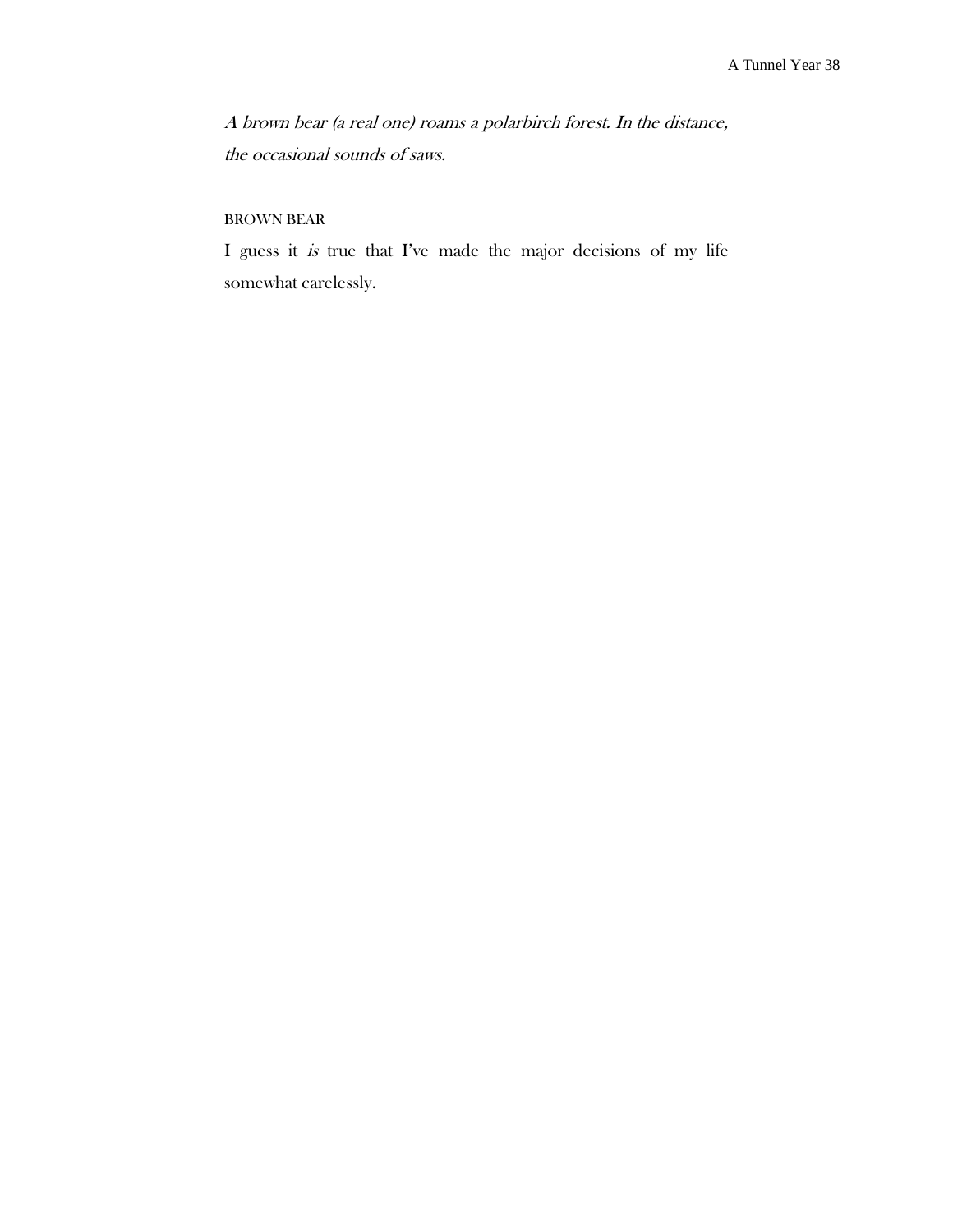The 7-11 Flamingos are hanging out by the payphone, kicking things. A rat on a cell phone passes by, and a Flamingo addresses it with mock concern, in a mock-Liverpool accent.

FLAMINGO You alright, love?

The rat flips the flamingos the finger, but with its tail, and carries on.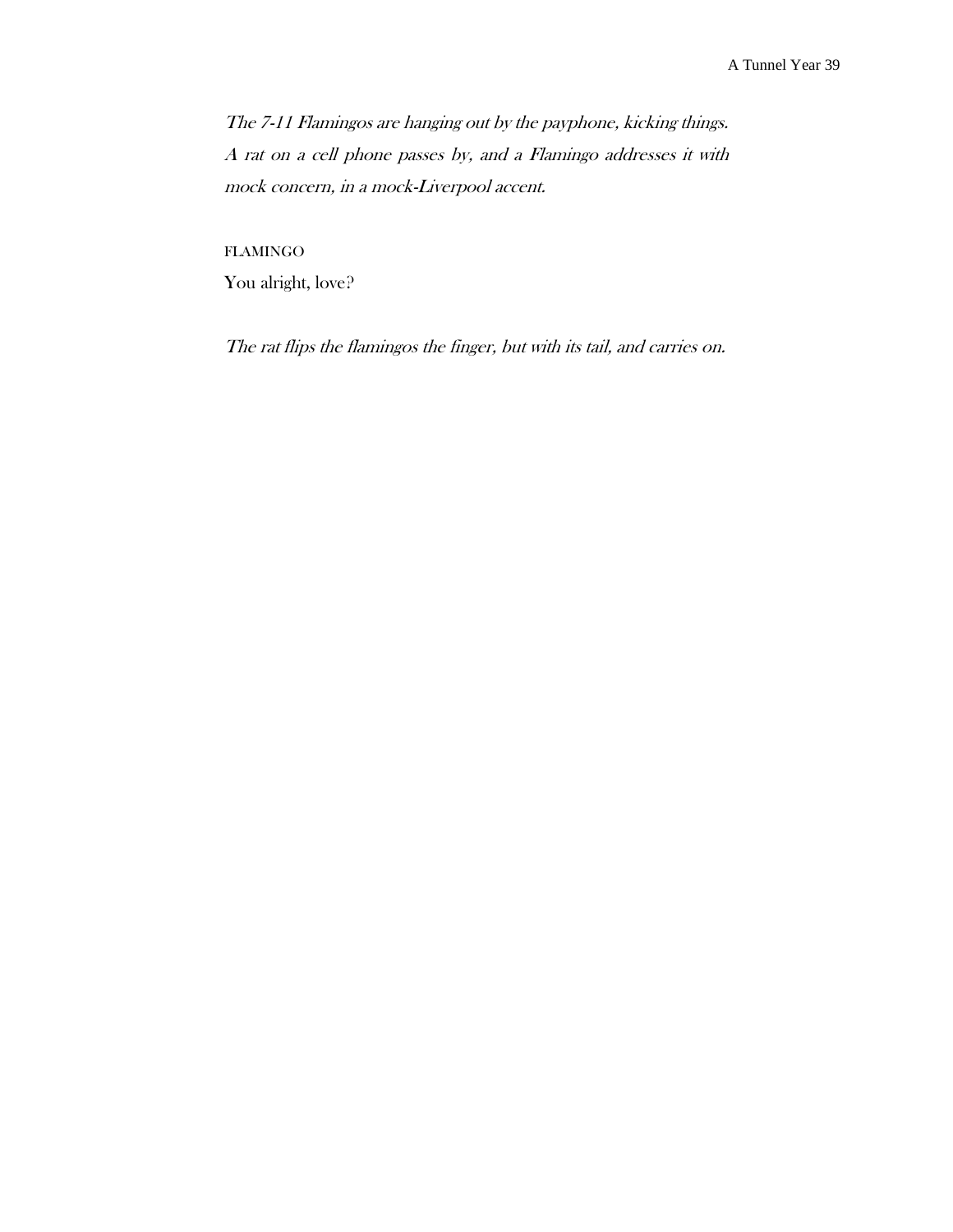The rat from the last scene, on the cell phone.

RAT ON PHONE

What a bunch of assholes.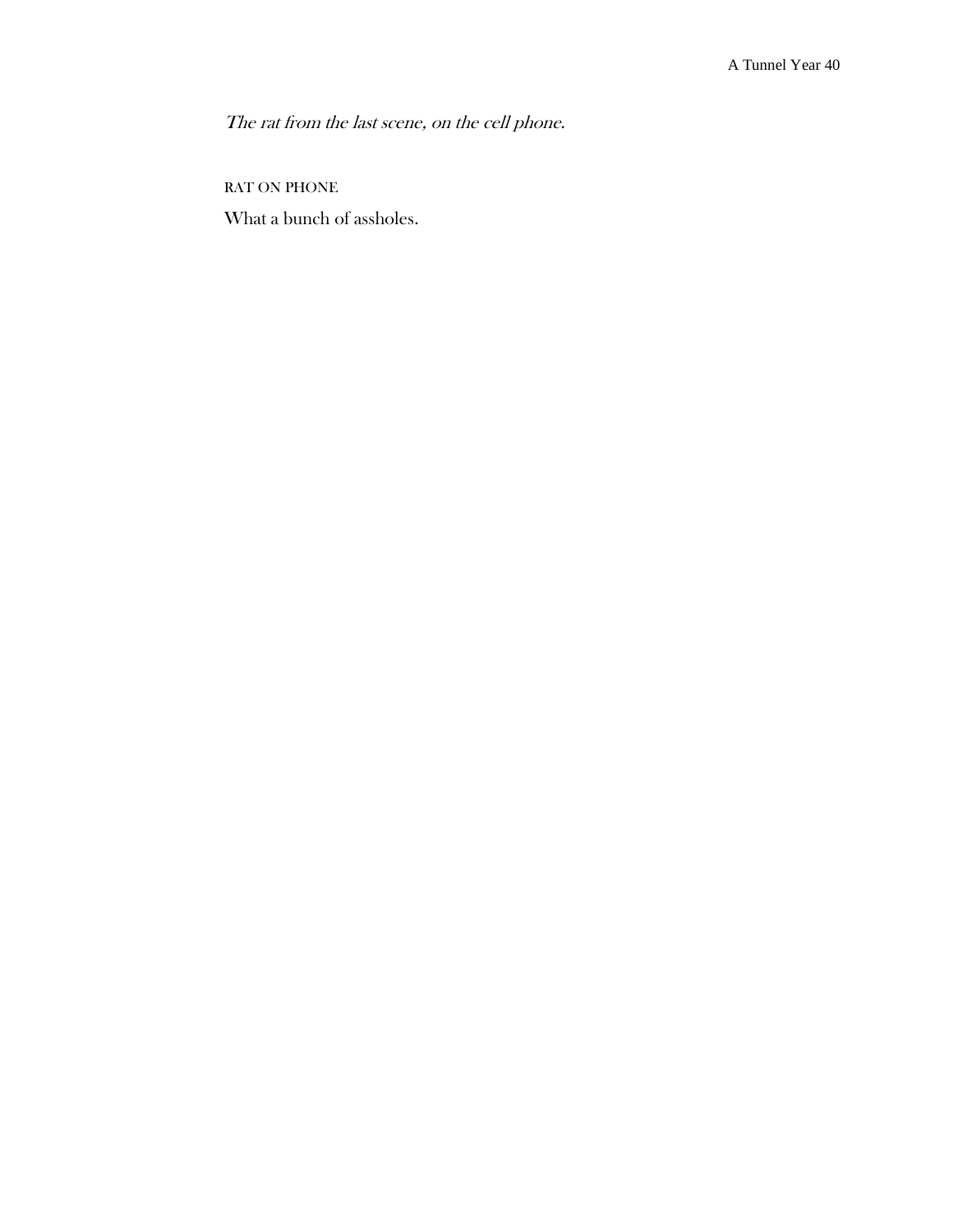The beaver in a whitewashed burrow. A mole brings beaver some water, then begins to hold up different paint chips to the wall. Beaver eats bark chips from a nearby bag.

## MOLE

Indigo Beaver shakes head.

Violet Beaver shakes head.

Light Beaver shakes head.

## Seafoam

Beaver shakes head.

Greeny

Beaver shakes head.

Petulant Beaver shakes head.

Dark Beaver shakes head.

Vandalize Beaver shakes head.

Rosy Beaver shakes head.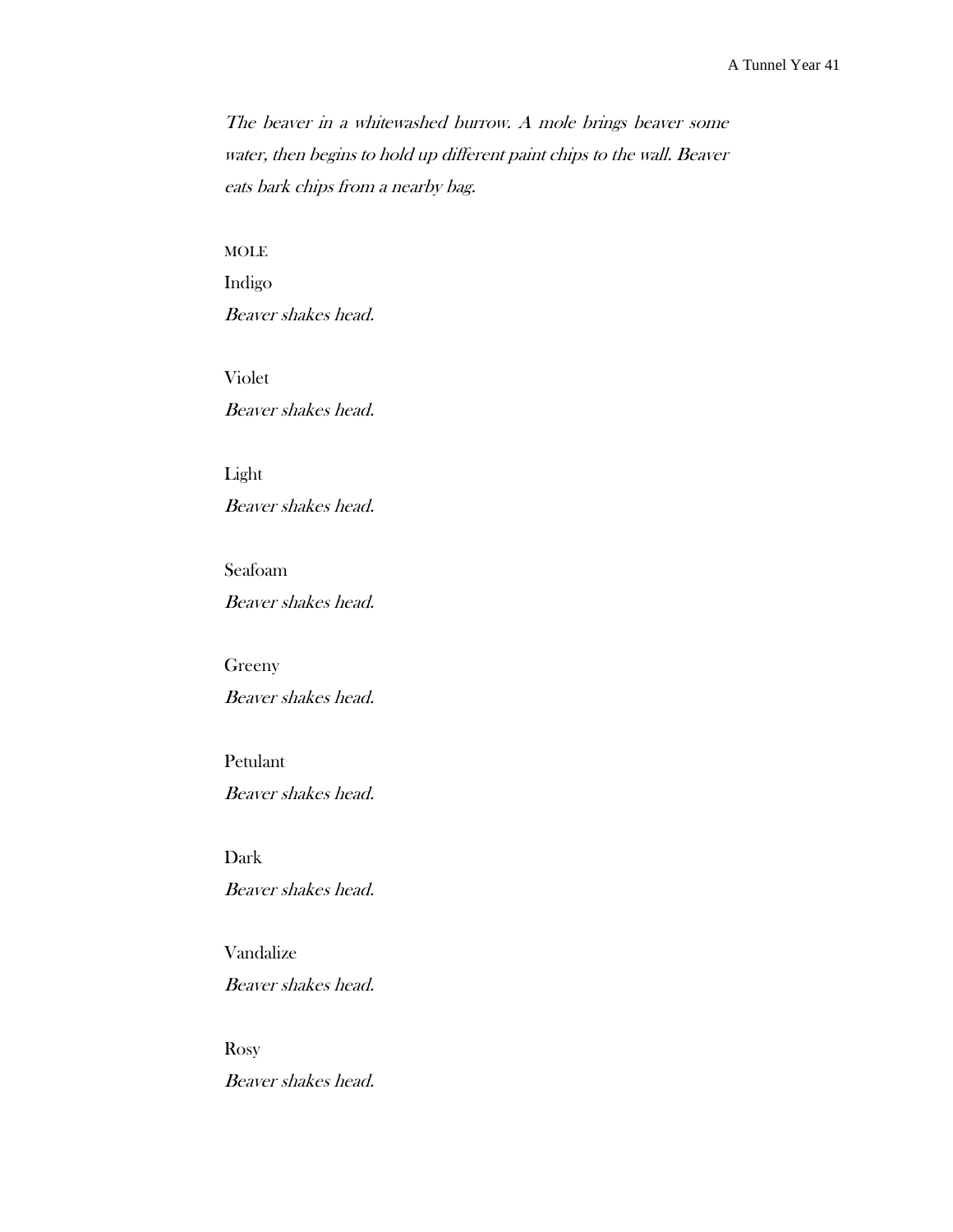Tallow Beaver shakes head.

That's all of them. No response from the beaver.

No? No preference? Greeny, then.

Beaver has a fit of coughing.

Tallow?

Beaver drinks water and nods.

Tallow.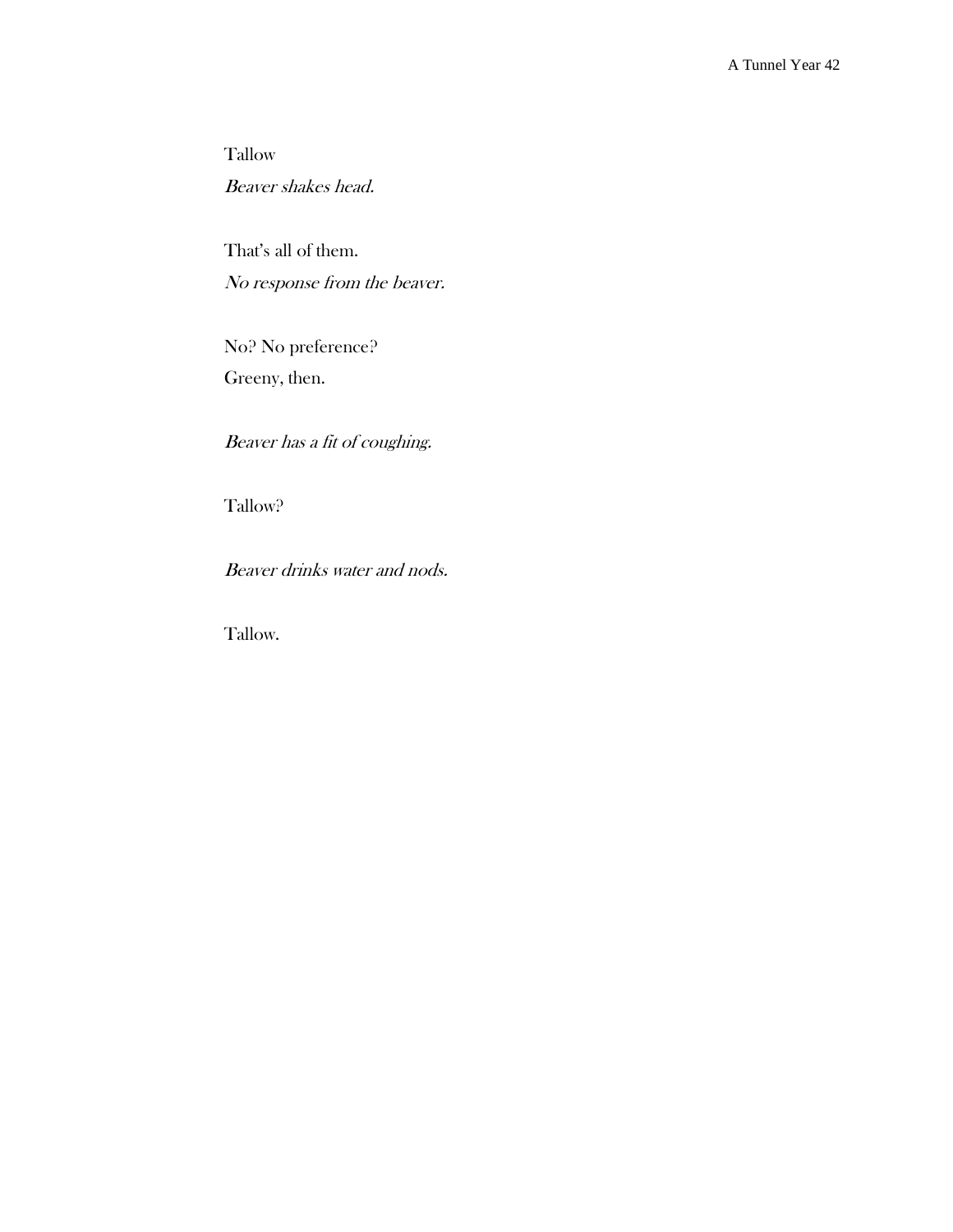The rat, still in the alleyway, is lecturing an even larger audience of rats, and has gone poetic. She is calm, but in a post-rapture state of privately-lucid-but-socially-obscure associations. The rat crowd listens with reverence.

# PROPHETIC RAT

Oh, these people's houses! You could imagine someone inside working for hours at a table leg… or harboring a special love of …opera…? But fear stalls you out, you're afraid and you stall out, trying to catch a fact in the making. I don't know what fact!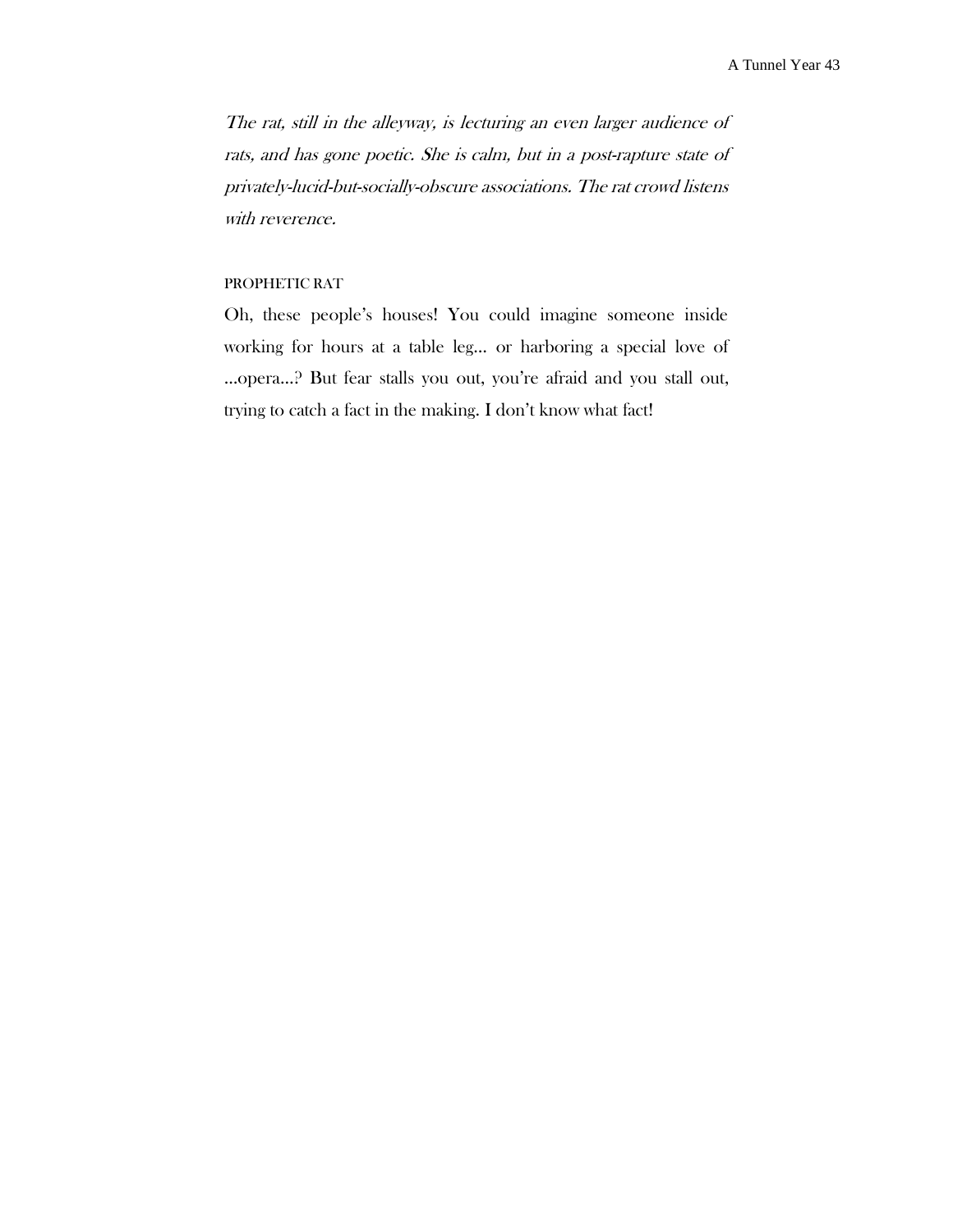The toy panda now stands on top of the rocky overhang. It has only one eye and wears a patch. The bird is sleeping with the eye in its beak on <sup>a</sup> well-appointed but impromptu bed at the opening to the cave below, obviously sleeping a sleep of the stuffed—stuffed full of food. The panda has a little less fur than it had before, too.

### TOY PANDA

I speak to myself in a voice that won't let itself be described or wager itself as anything but a future music, a nothing, a kind of evidence, a thing lost to the record, a thing made of grass feet recorded in a penmanship so miniature it insults the ordinary adult eye, but my hand helps my voice, my voice sees through my hand, through this language it was born into, having been born into language, despite being a toy panda I was born into this language, and my panda hand takes these words personally  $\leq$ this sound :: this sight :: so bright the voice comes out of the desert night and falls toward sleep, toward my para-sleep, the sleep around the sleep.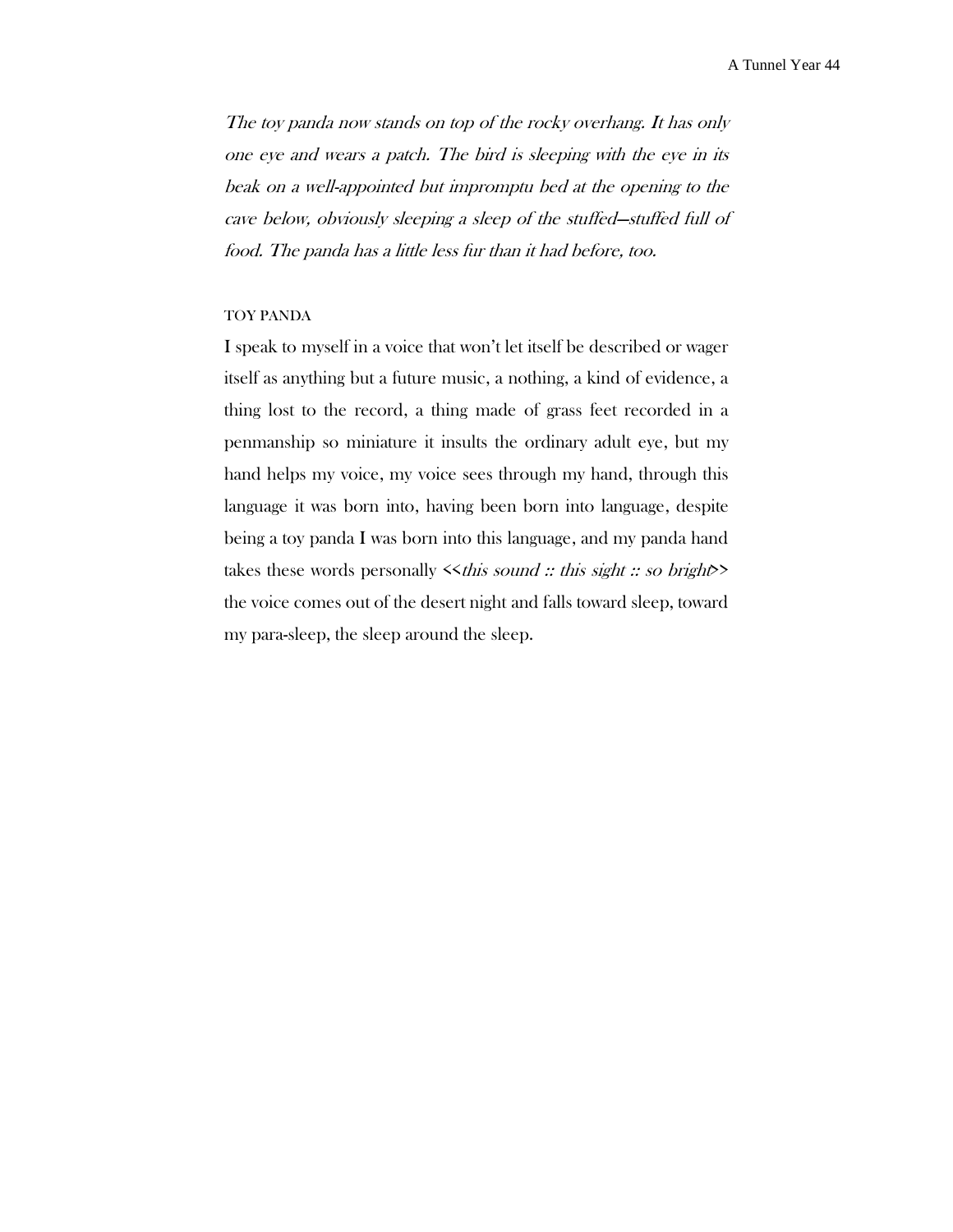A snail creeps along the very edge of an asphalt walkway tufted with dropped pine needles. She moves heavily, and sighs often.

SNAIL

My father seemed so stoic, but in the end, he fried easily.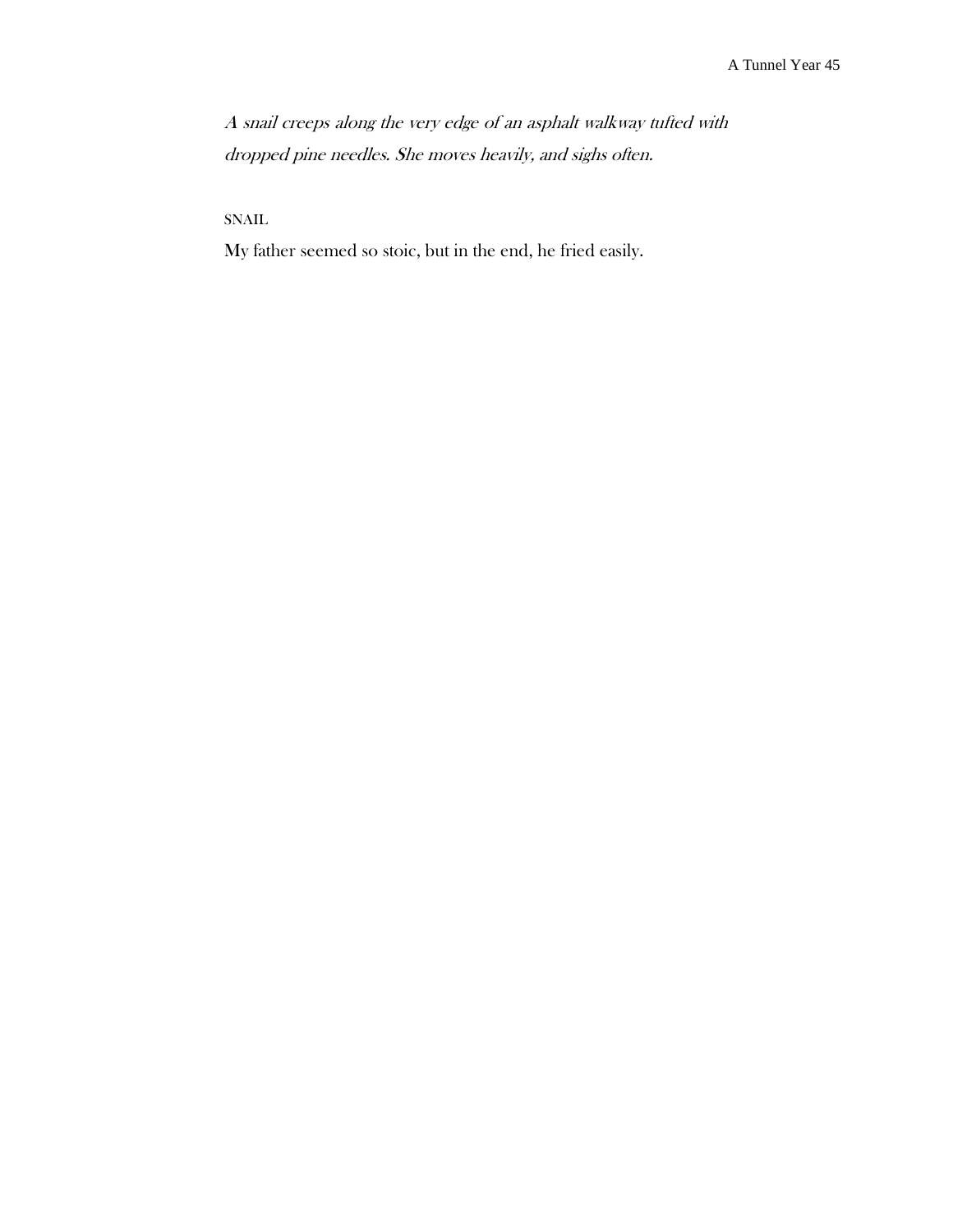A Tunnel Year 46

Cat Who Shows Films shows another film. This one is a dreamy montage sequence: interior of a heavy metal rock show in Rhode Island, the black purple radiance of the blacklight, the bouncer's breath fogging as he nods the people in. A blue car in the parking lot with its inside light left on. A waitress asleep on the break room couch of a restaurant. Car keys on a hook. Close-up on table: checkered table cloth, salt cellars and pepper grinders, then a hand sweeping crumbs into a napkin. Framed by the restaurant window, a train signal flashes. Follow the train as it moves through town clanging its way into grey empty blue dusk expanses and the hills beyond. A moon or <sup>a</sup> sliver of the moon is shining and someone points it out to a young child. Close on the child as she closes her eyes. Aerial shot pans down from the moon, overhead shot of radio towers on a hill. Pan beyond to a small town. The film cuts to black then scratched negative then starts up again, with a long, grainy shot of the town that very slowly fades to white.

The cat sifts through its yellowed notes, gathered over years of teaching this course.

#### CAT WHO SHOWS FILMS

"Extreme softness, with a lining of nastiness."

"A vein of precious metal within a limestone rock."

Her most narcoleptic work, I think it's fair to say.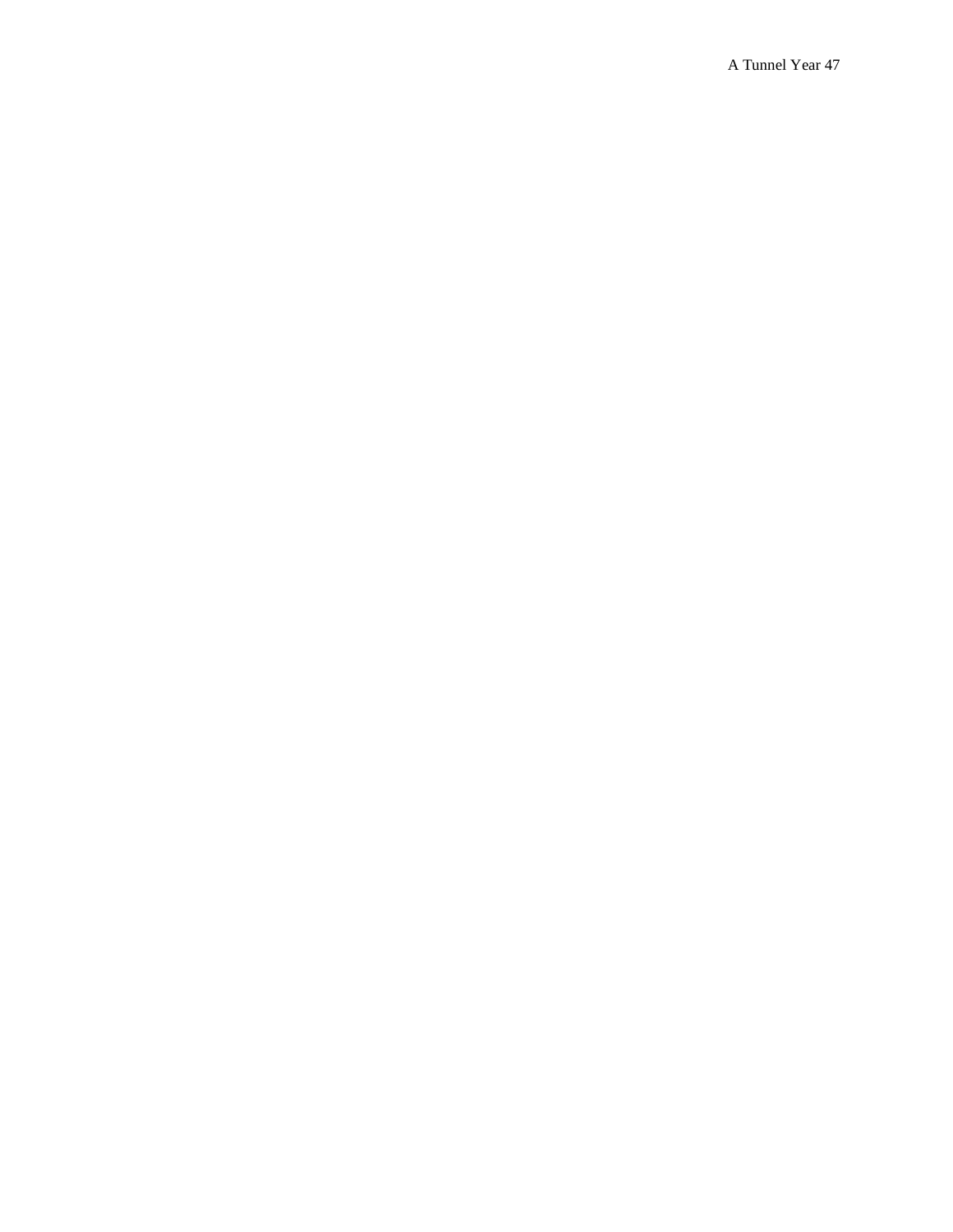The prophetic rat, still lecturing, is now reclining back on a chair made from trash bags, sweating. Her listeners have come closer. They are in it for the long haul.

## PROPHETIC RAT

Now, rest in the capacity of your extraordinary bodies.

Someone hands rat a tiny rat pup and she puts it to one of her teats and closes her eyes. A few more rat pups crawl up and latch on.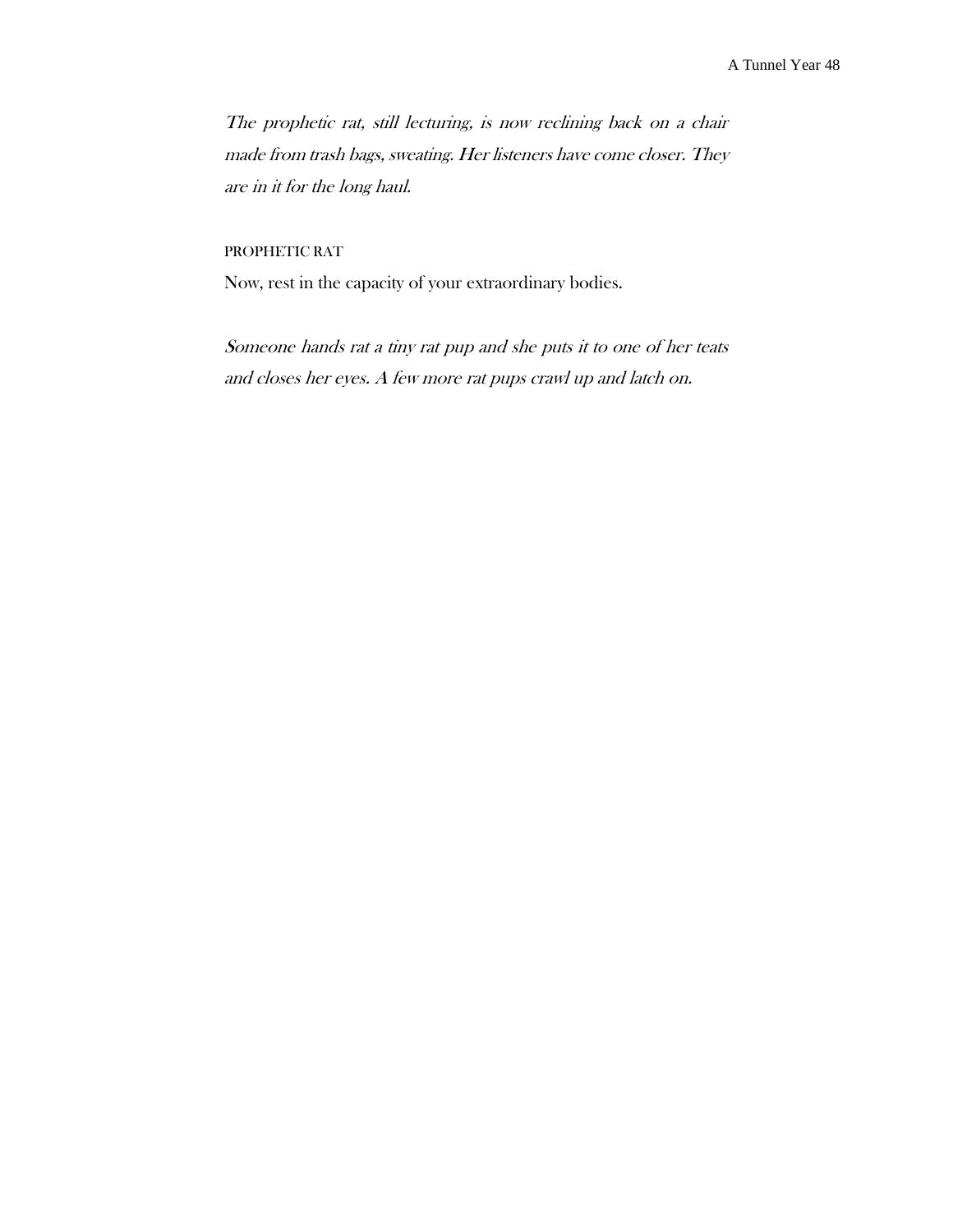A small house cat shows a large house cat an illustrated journal.

LARGE HOUSE CAT Is it a narrative?

SMALL HOUSE CAT

I don't know yet.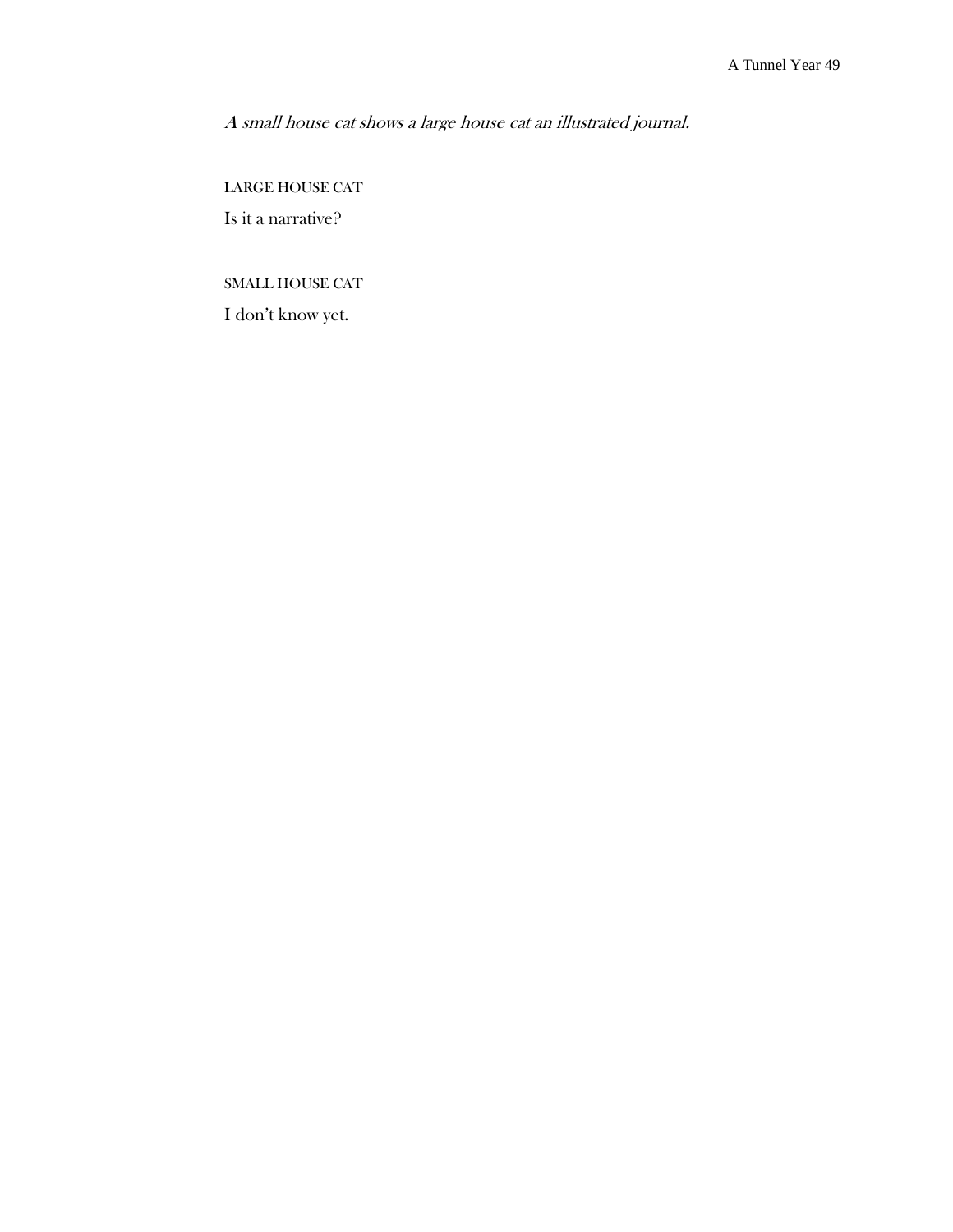A mouse on a cable that hangs down from a satellite dish, scaling the outside of an apartment building.

## **MOUSE**

Sound of typing coming from every fucking window. They all just sit there and type type type. Sending stuff around on their invisible wave devices. Or getting their printed up typed books and reading what someone else typed. Then off they go to type about it. Type all day and think about how you can type better tomorrow.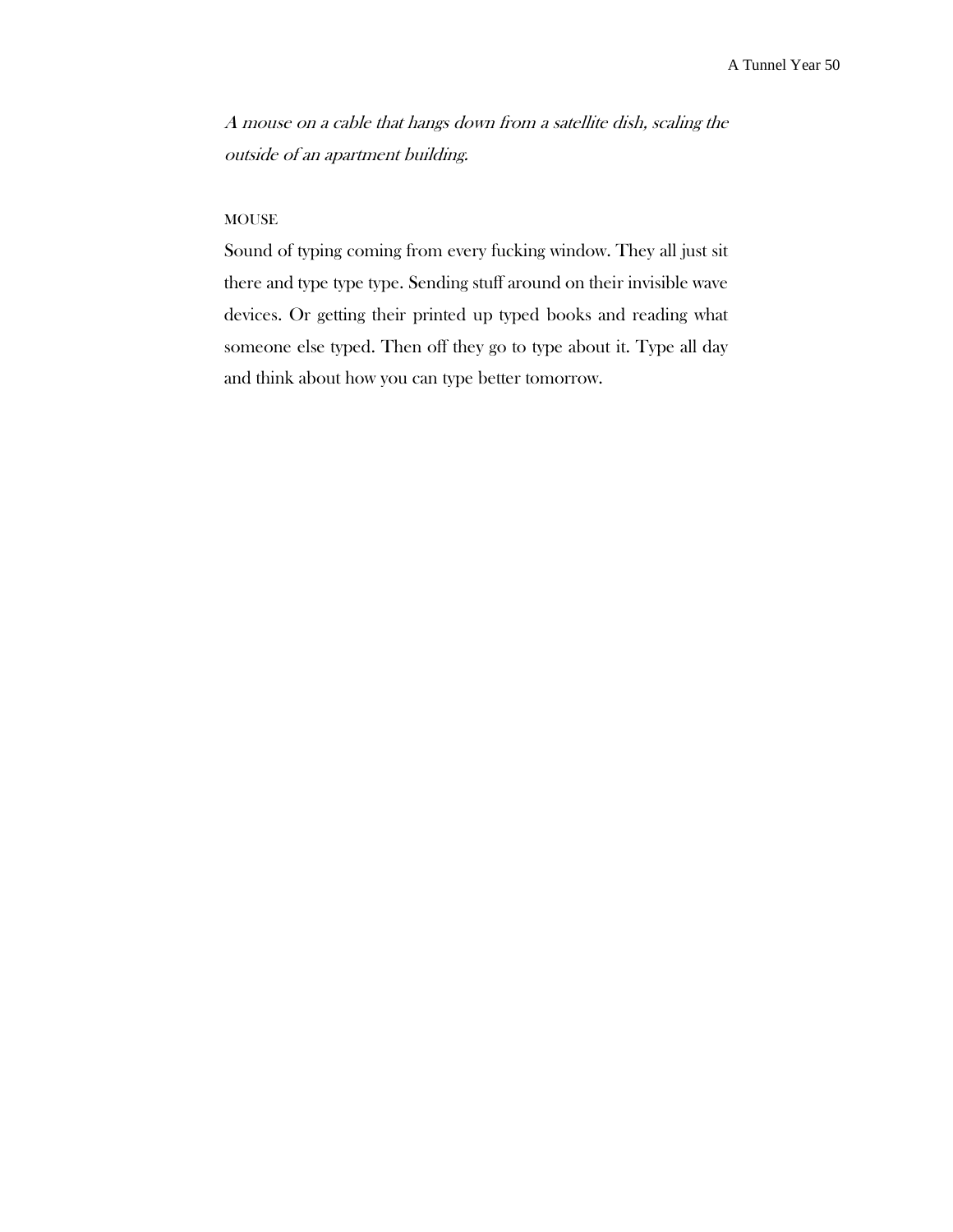A labradoodle on a city deck is talking to a visiting country dog.

#### LABRADOODLE

You have to be willing to be in action constantly. You have to be out there, get seen. Mark and remark. Keep the marks fresh. Hang your shingle and then keep pissing on the shingle—though simply pissing on shingle isn't enough! You need a scent worthy of admiration.

You begin with a water flush. Get everything out of you. Then start eating different things carefully selected from different sources. You have to improvise cuz you never know what you're going to be able to acquire. Mostly dropped or lost food. Not too much liquid. You want to keep the concentration, right? Then you have to think about what takes the scent. And what *holds* the scent. You need to think materials. And nothing that's going to be cleaned too quickly. There are a lot of factors. That's all I'm saying. We do a lot of thinking. We have our own scene.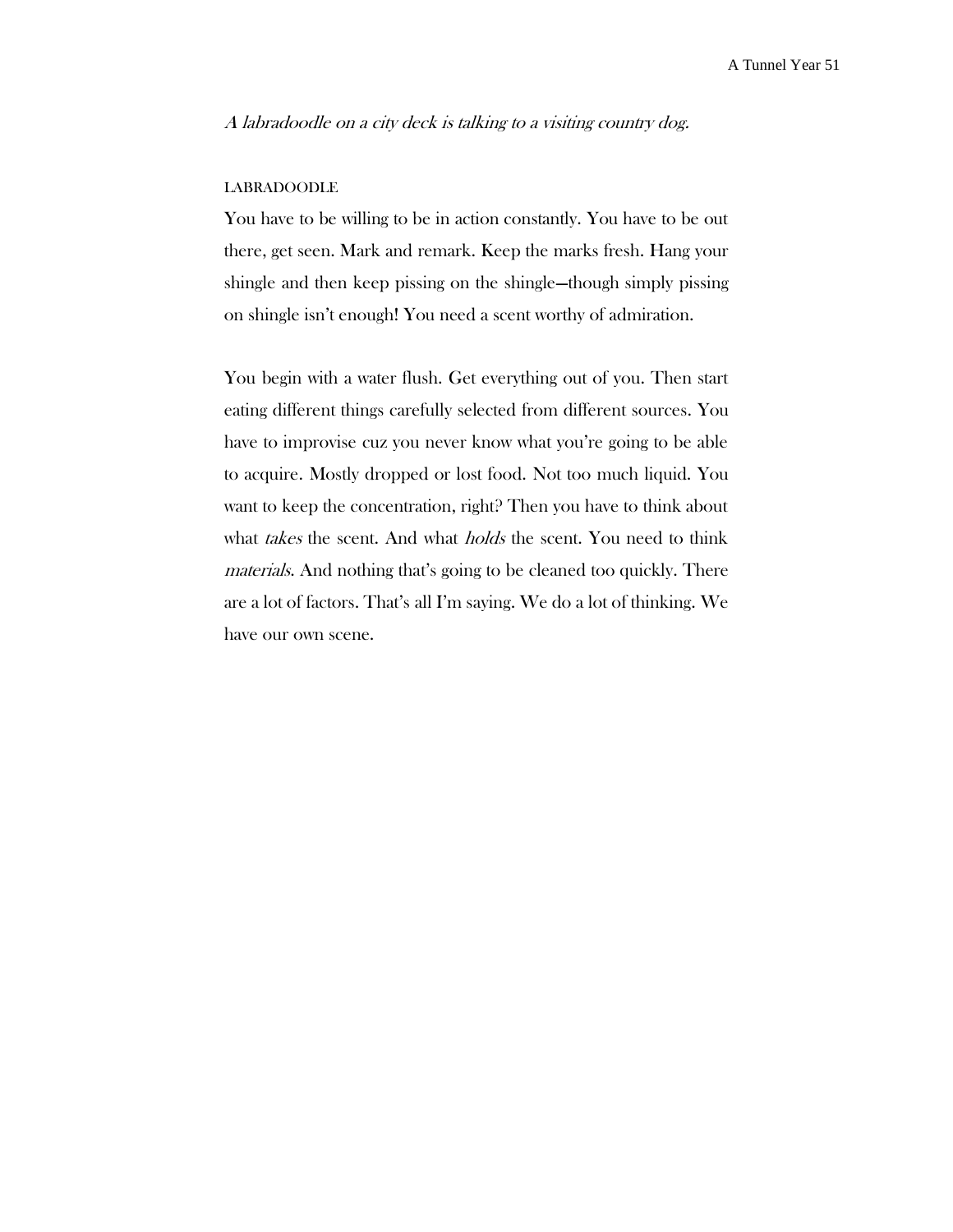An old dog walks by a concrete slab marked with a pawprint depression alongside one of a child-size palm.

OLD DOG

My only legacy to the future.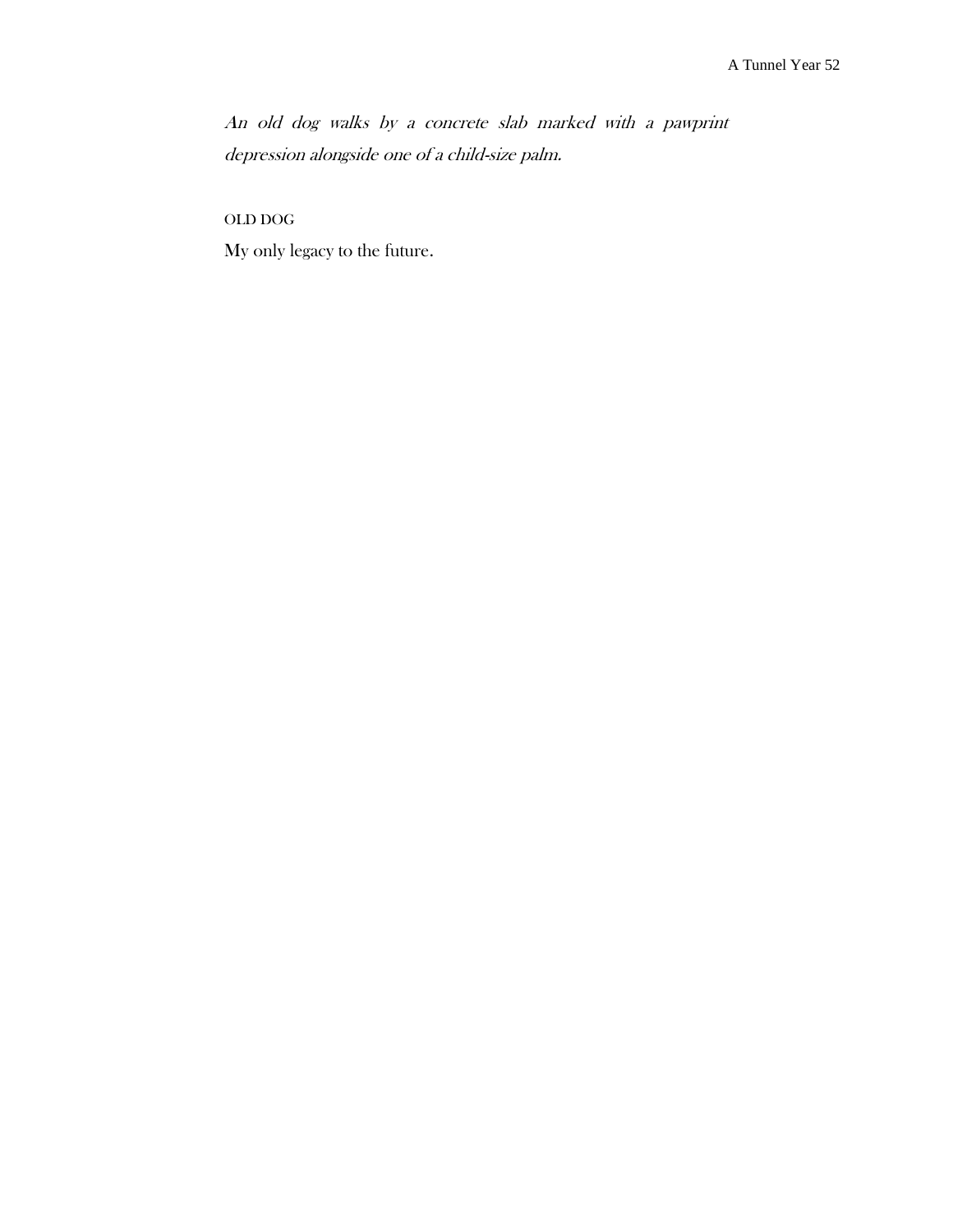An animal-control van drives through a tunnel that leads into an island city. The tunnel lights blink beautifully while all the animals (mostly foxes) stare out of their crates through the large back windows, singing. The tunnel seems to go on forever. The van moves slowly, constantly passed.

# ANIMAL BAND (MOSTLY FOXES)

when the earthquake shook us, we hoped that we would see the humans trying to reach us on the satellite feed

a snow so thick and constant we cannot see no one is left to read the satellite feed

turn off the satellites turn off the satellite stream turn off the feed

when the famine took us we hoped that we would see the humans trying to soothe us from the satellite feed

the air so dry and hazy we cannot see no one is left to read the satellite feed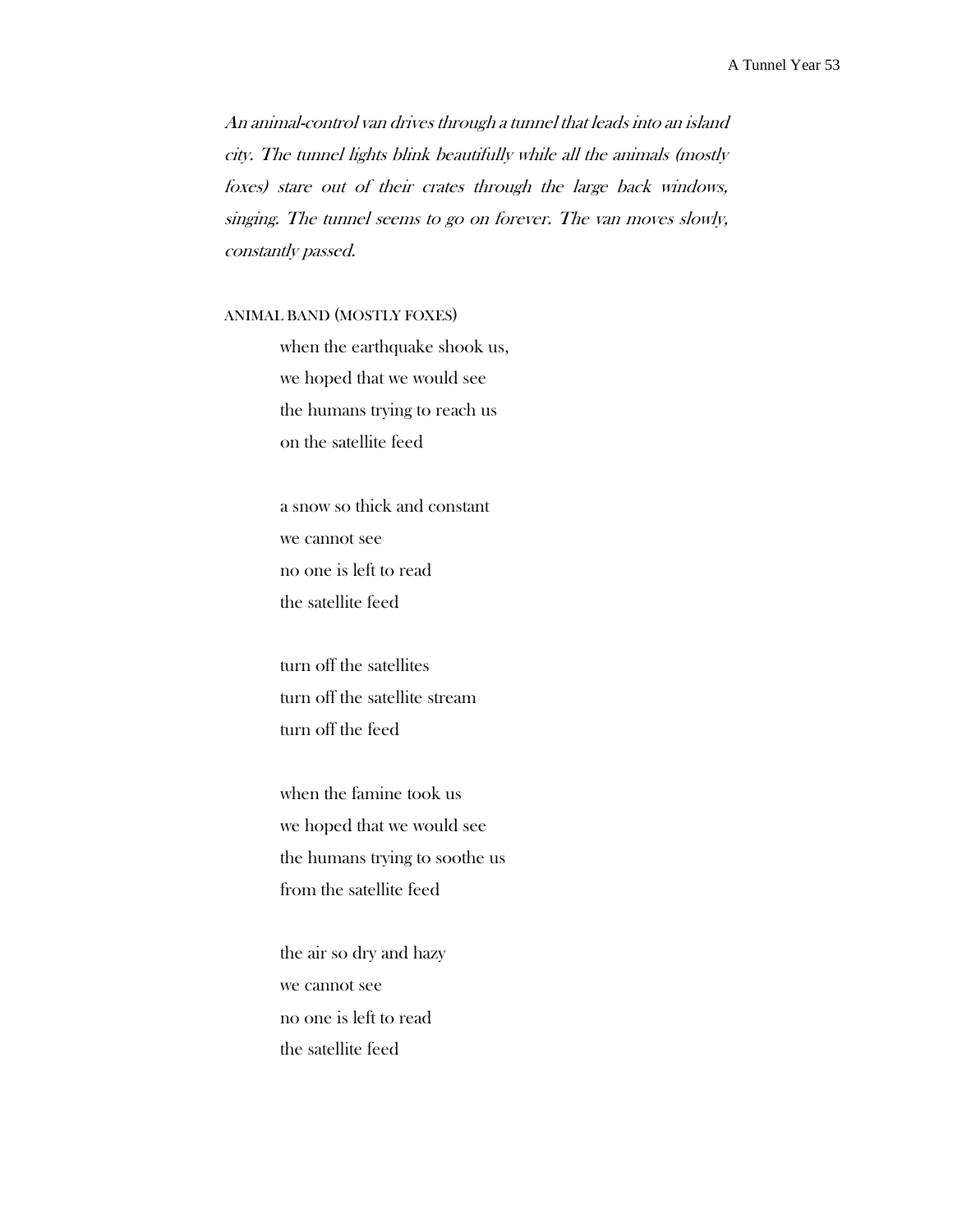turn off the satellites turn off the satellite stream turn off the feed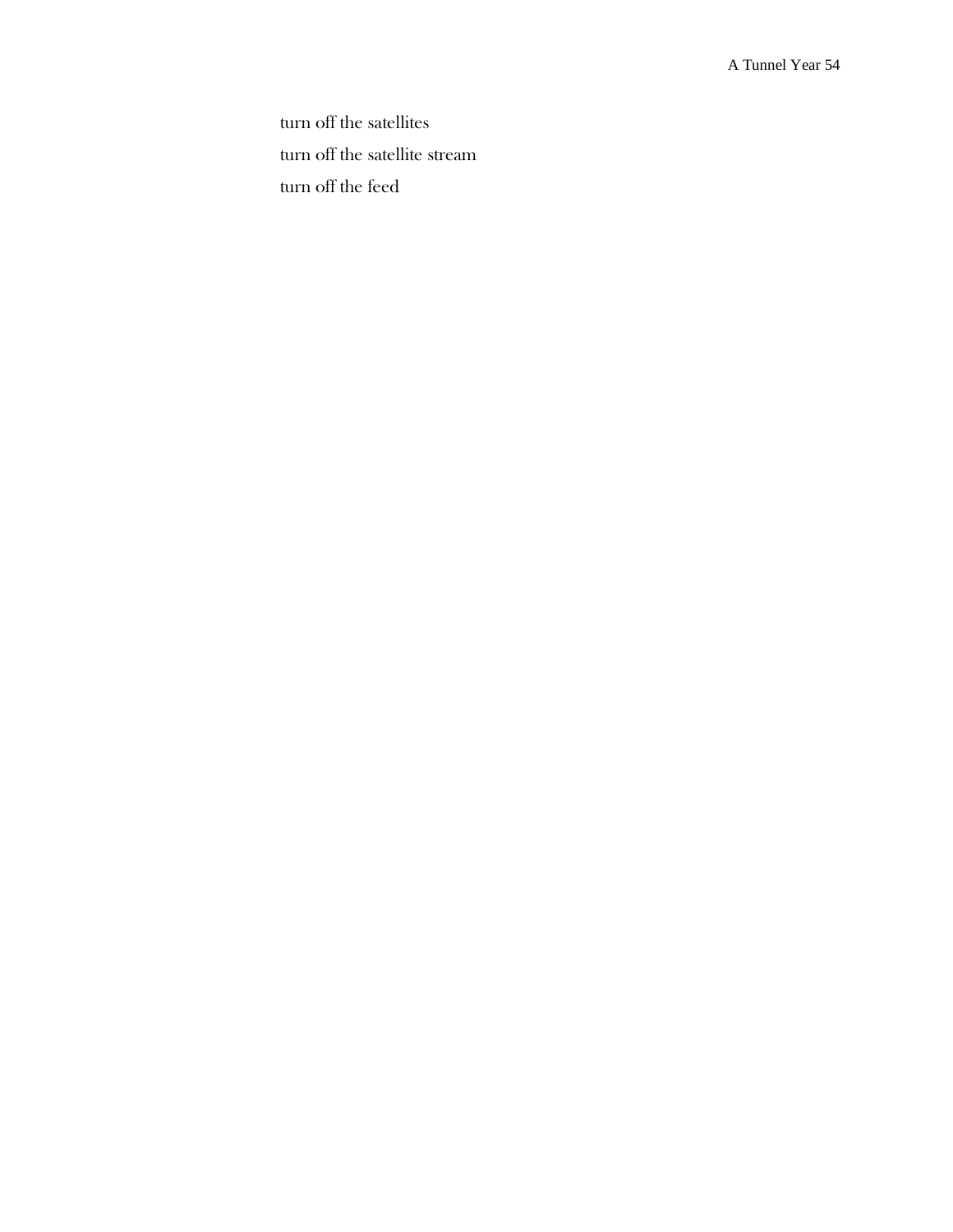The raccoon is still loitering at the fence of its escaped enclosure, regarding the others in captivity who run on wood-rope-tire play structures to entertain some children.

# RACCOON

I spent seven years on the inside, but I wasn't ever able to act on that sadness. Because, if sadness is what binds us to the earth? Then you don't want to mess with it, do you?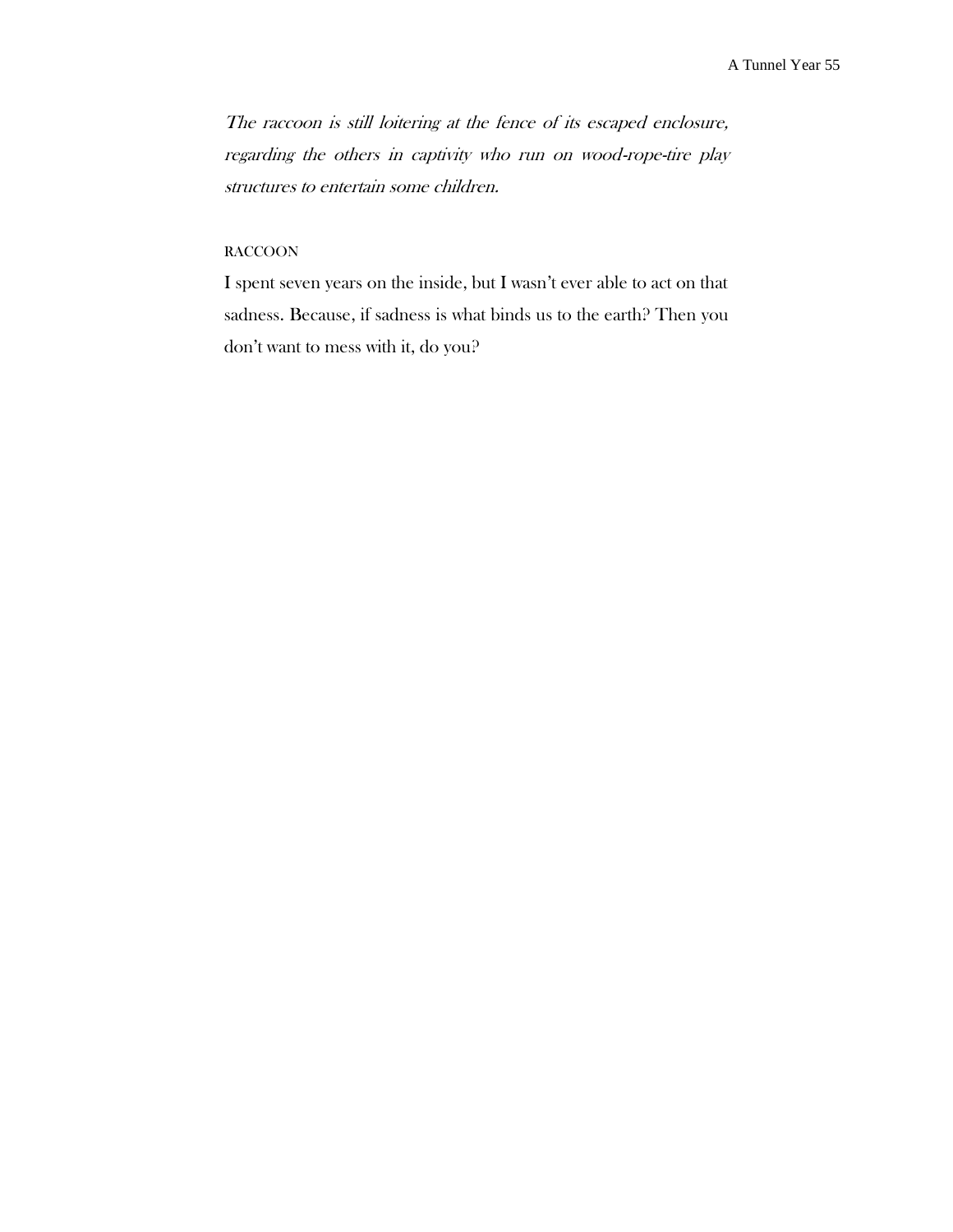An acolyte weevil sits at the feet of a guru termite, in dialogue. The termite tests the weevil.

#### **TERMITE**

From a distance, how is the city visible?

WEEVIL What do you mean?

**TERMITE** I mean, how does it appear?

WEEVIL To what kind of eye?

**TERMITE** A traveler's eye.

### WEEVIL

It looks like a power plant running a slim overnight crew. Like it is responsible for the things we need to keep going. All out of proportion to everything else.

\*

# **TERMITE**

From a distance, how is the city visible?

WEEVIL

What do you mean?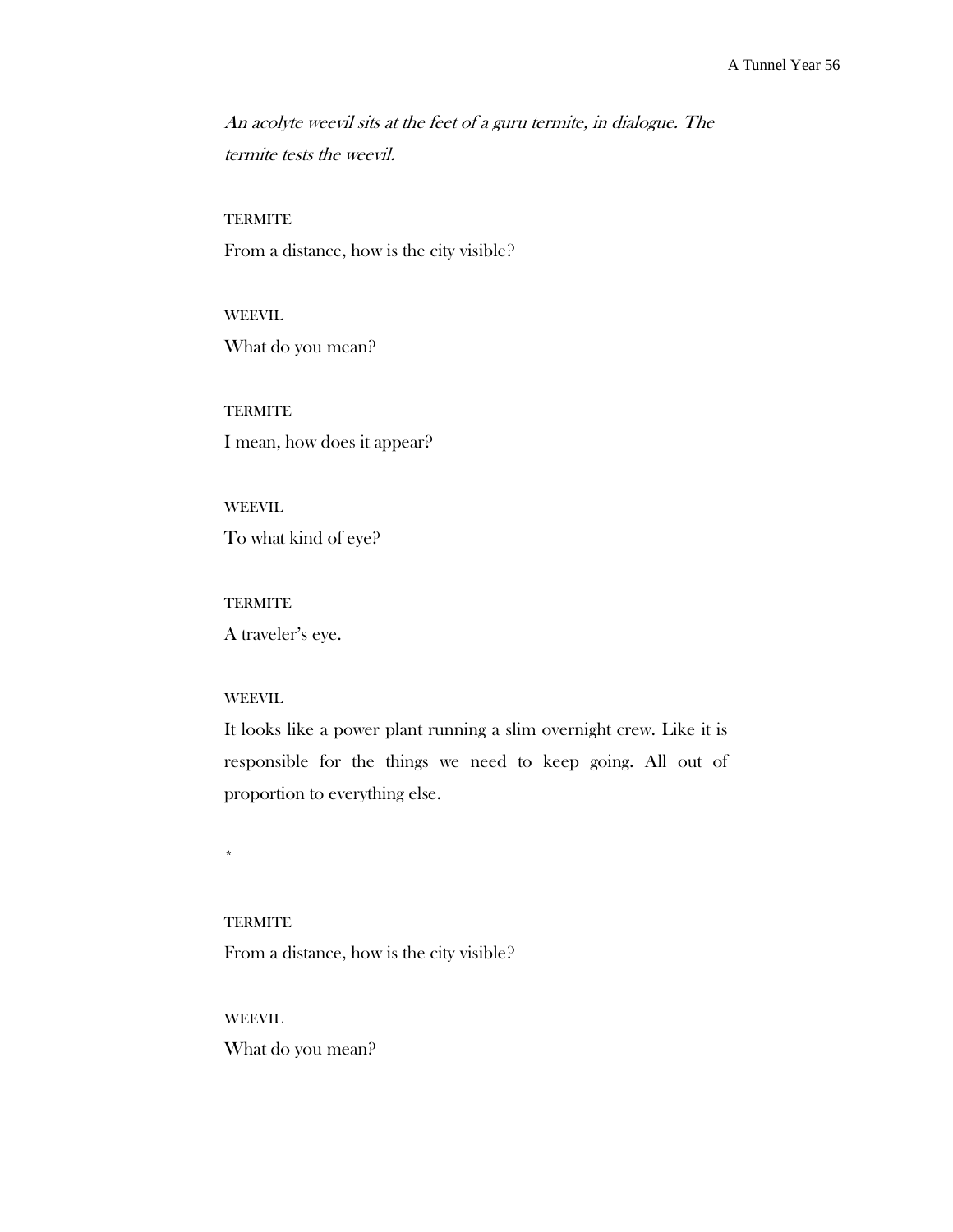## **TERMITE**

I mean, what distinguishes it as a city from everything else that surrounds it?

## WEEVIL

But nothing surrounds it. It is the only visible thing. But it is only visible from a distance.

# **TERMITE**

What do you mean?

# WEEVIL

That you can't ever see if you have arrived or not. You only saw it when you were far enough away to want to be there. To imagine its value.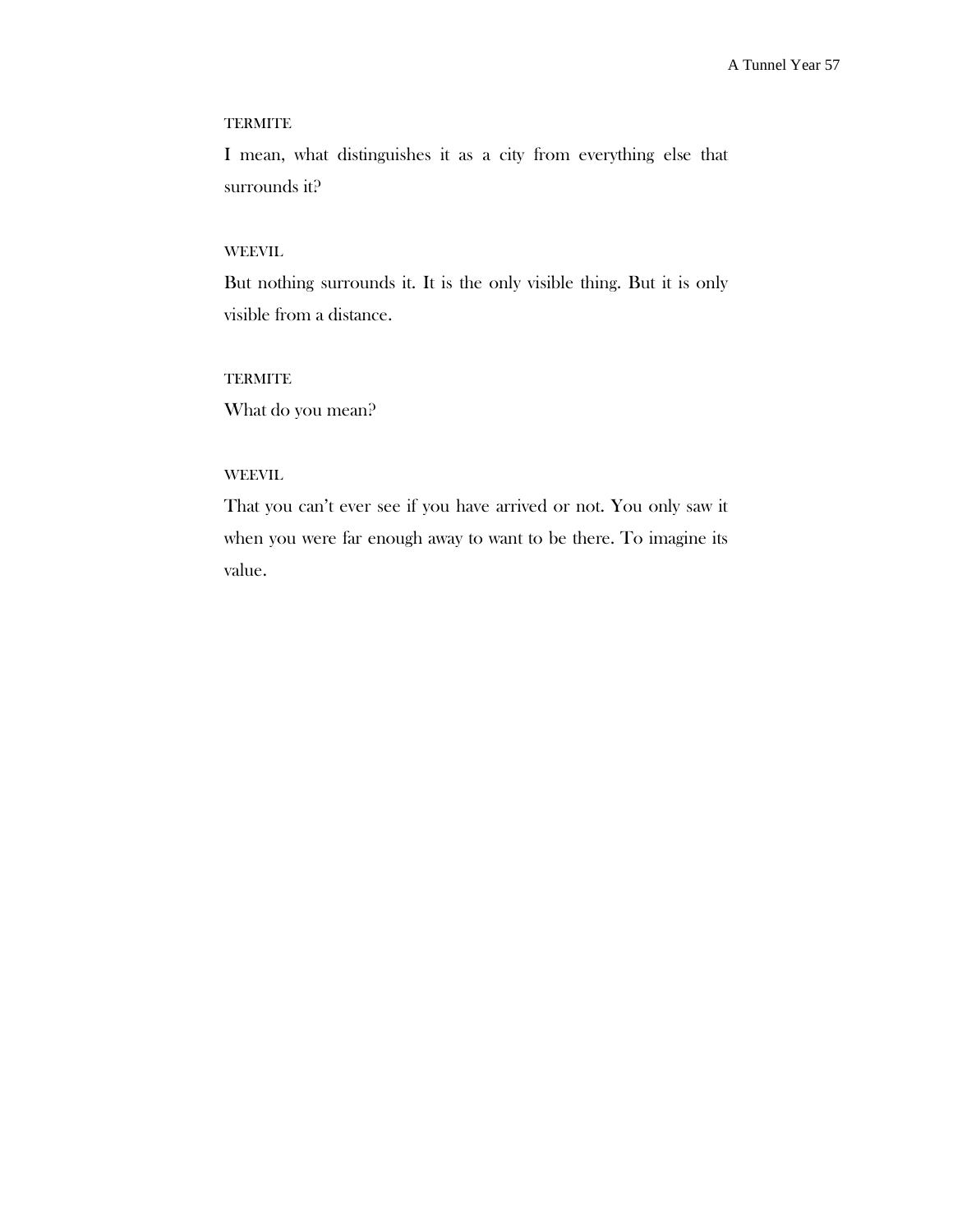Bear in the tiled zoo garden chews on bamboo in a very specific way, targeting different teeth.

BEAR

I do keep my teeth sharp. Every bear needs a fallback plan.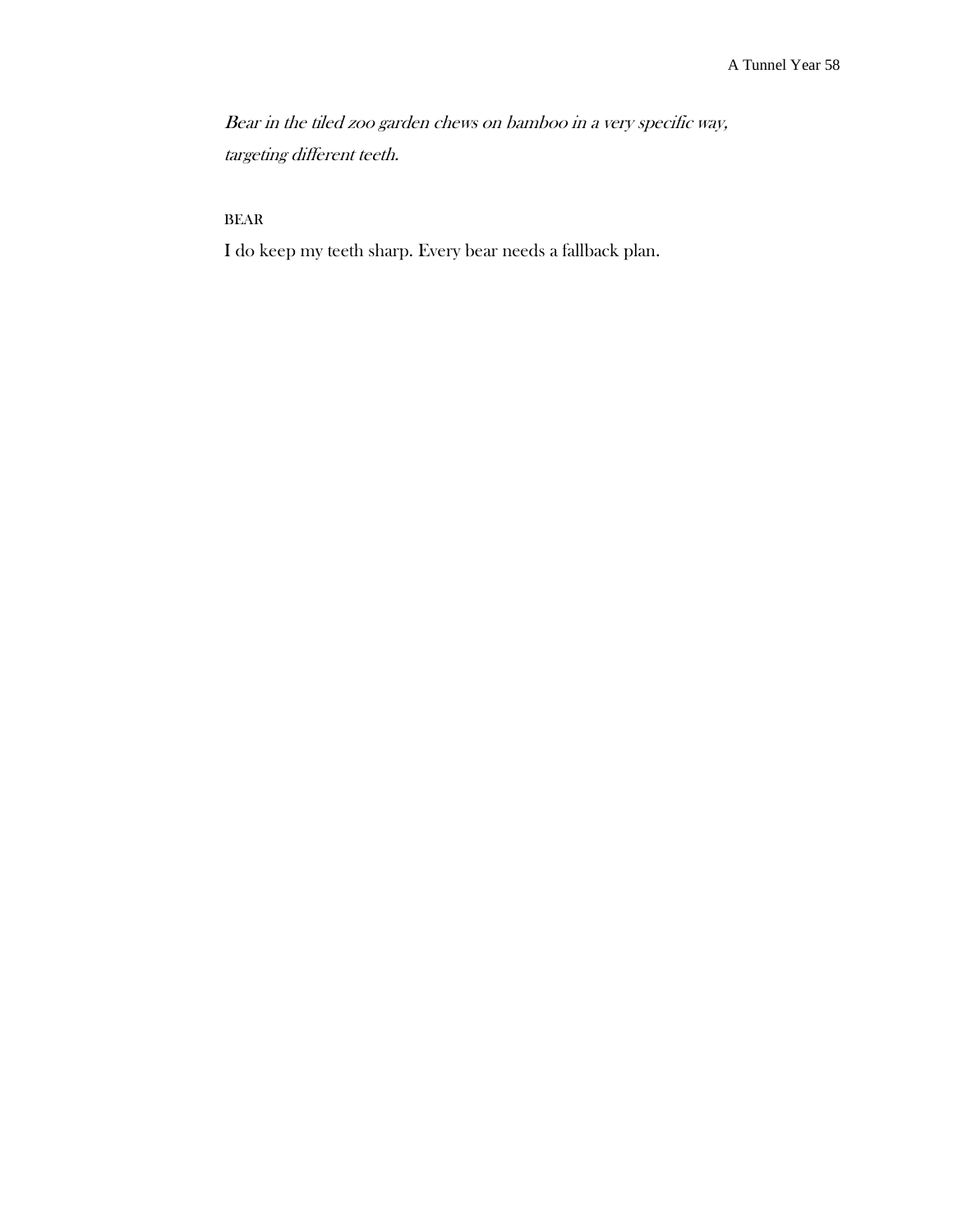# (CUE MUSIC!)

A stage in a restaurant in the Bardo. A band plays in the low-key style of the great Guinean band, Bembeya Jazz National. All the musicians wear matching gold shirts. An endless riff. Faithful, the dog from the elevator makes a slow, slow, dancing-at-the-scale-of-private-sensationbut-available-to-be-seen dance onto the bandstand. Endless riff continues. Here comes Faithful: charismatic dog doing her regular act here.

#### FAITHFUL

Frances and Betty hadn't put their winter coats on yet all year, and it was almost the new year.

I usually talked shit to the cats, but it was just a game. A way of saying hi. I don't know what made it different that day.

I'm not a catter. Or a birder. But the demand, when it comes, comes through you. It isn't you. You don't really get a choice, if that makes sense.

I figured I'd be back in no time, give the cat a scare or have a run and talk to the other dogs in the neighborhood then go home. But then I guess I made a wrong turn.

Everyone was spooked because of the weather. All fall it had been warm, too warm. And you could sense that everyone was already marking the season in their memory, like they would look back on this year with some kind of awful sadness.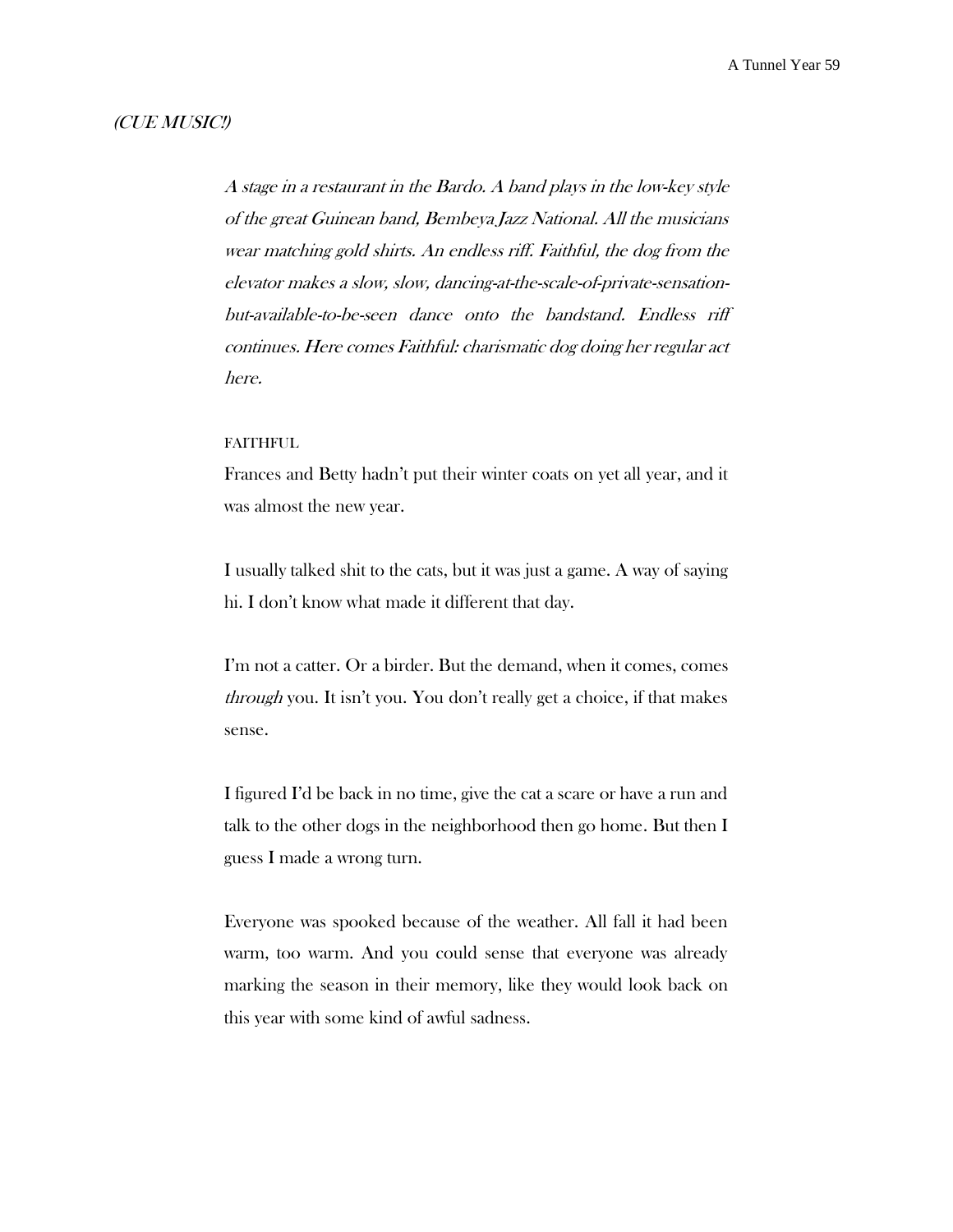In the animal community, we weren't so freaked out. We expect a shorter life, for one.

A howl or a hoole drifts through the air, interrupting the music, then turns into a feedback loop in the amps, as Faithful holds the mic out trying to catch the sound.

Do you hear that?

Faithful breathes like some demand is coming through her. Musicians start up again.

Drama means humans acting on humans. What we need is a music that goes at the invisible, at the infinitesimal buzz. Allow that feeling of being trapped in the human world to come loose, ladies and animals, ferrymen, shape-shifting things. What we need is, the Feeling of Transition.

It turns out that was a way of introducing the band. The Feeling of Transition (lead guitar) takes a solo.

The Feeling of Resistance.

The Feeling of Resistance (rhythm guitar) takes a solo.

The Feeling of Strange Recognitions

The Feeling of Strange Recognitions (drums and percussion) takes a solo.

And how could we forget, the Restart Mechanism!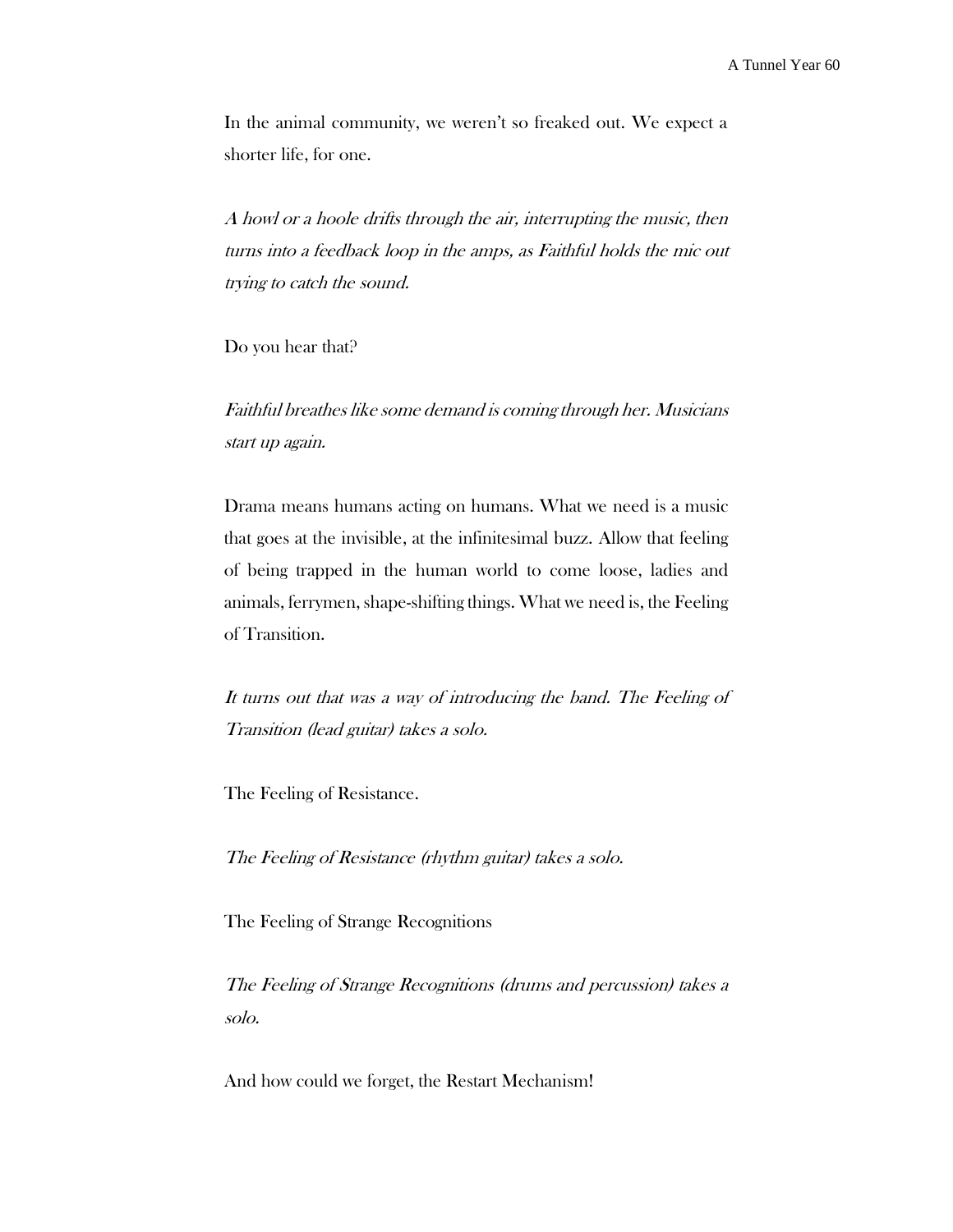The Restart Mechanism (horns) takes a turn. The band starts back in together.

I was born into this language.

A giant panda lady takes a solo turn across the dance floor.

I made a wrong turn. I had been in that house, for years, since I'd been given to Frankie. Time has its privileges if you're not a flight risk. Usually they walked with me. I rarely went out alone. But sometimes, some times… Boredom is the dream bird that calls the dog. Who called the dog out?

A burst of music.

So when I saw a bridge I turned, thinking the park would be there. But it must have been a different bridge. There's more than one bridge, it turns out.

I turned toward the wrong bridge, and I became lost. But I wasn't too worried. Not yet.

Faithful dances the private-sensation-scaled dance of being lost but not too worried.

I once read a story about non-non-belonging. Go soft. Go soft in-into that other other.

My name is Faithful. An emotional fantasy of the human kind. Vision of a greeny place free of obstructions. Roll back the carpets. Greet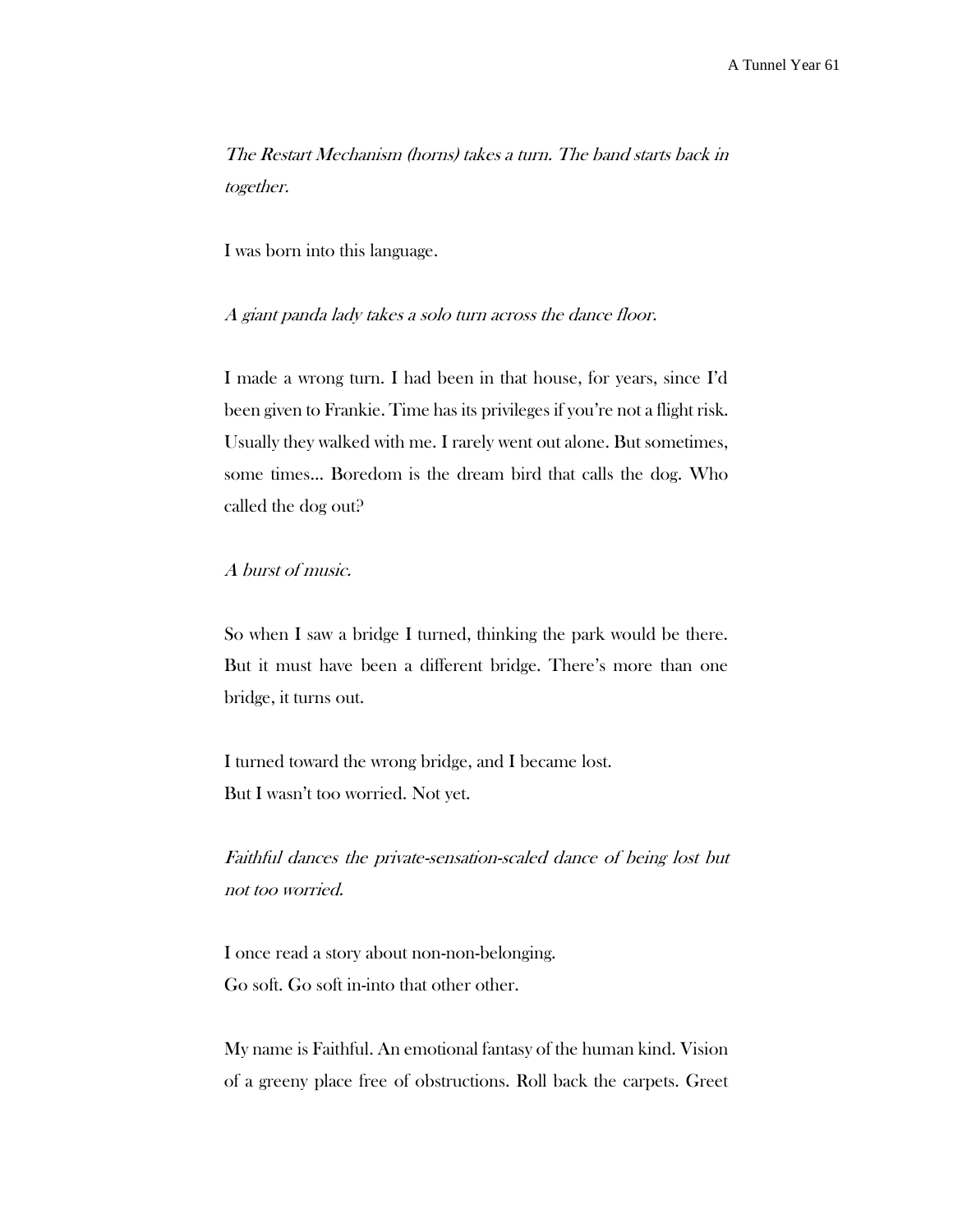your neighbors. We present ourselves to each other in the midst of our transfiguration.

More dancing. More music. Everyone is expected to greet their neighbors.

Have you ever thought that if you just kept walking, you'd find your way home? Then as you walked you thought, some part of the back of your brain begin to think, maybe that house isn't my home.

Did I escape or am I lost?

That's when I started to think, [verging on song] non-non-belonging. Not not belonging.

> Walked all day, walked all night. Every bridge I saw, I pointed myself at it. Bridge over road, bridge over water. Bridge over bridge. So many bridges.

I eat garbage.

I find some cardboard to lie on. Piss in the street like a faithful dog, then piss on a rose when no one is looking. Just keep walking.

I find a park lined by two story buildings and the perfect modesty fills me with longing. Now that I'm getting tuned to the undomesticated mood, these little houses overwhelm me with feeling. They seem so far away from my fact in the making. Shared driveway where you can meet the neighborhood cats. Trees to piss on every ten feet. It's a good life, for as long as you manage to stick around, which could be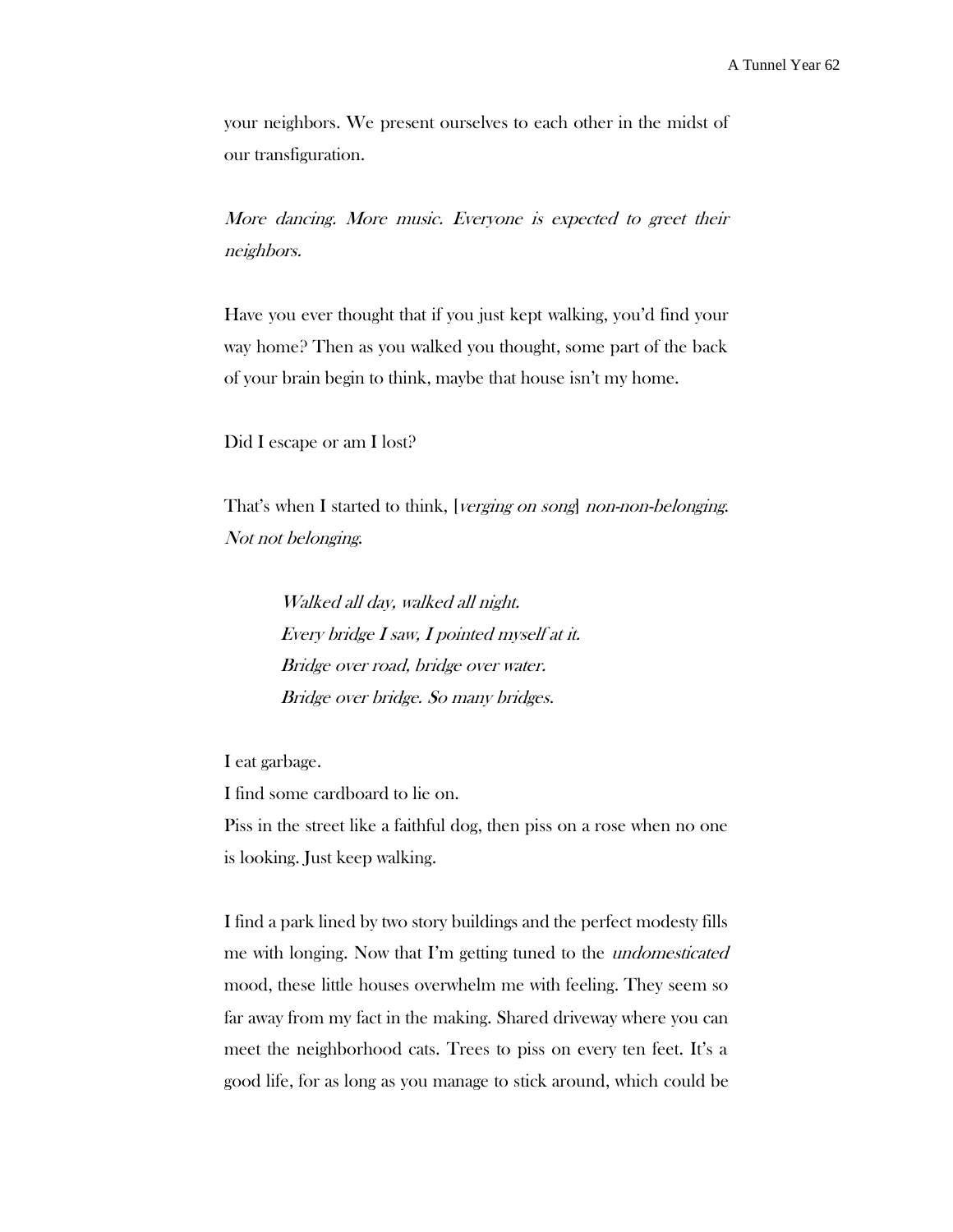shorter than you expect. They die all the time. They're all so surprised. But they die all the time.

Light is thinning. Light is dimming. Lie in the park watch the planes go over. Bellies so low they look like pelicans. Like you could tickle them.

# Dance break.

But now it is night. I have no idea where I am. Or where Frankie is. Where the house I am beginning to feel might not be my house is. Cannot find the bridge or the park. Have not eaten much. Even the airplanes have stopped. And I'm tired of walking.

# Faithful and the Panda dance. It's a very loving dance.

### The Feeling of Strange Recognitions takes a solo.

I'm being too loud and someone barks on the other side of the window. Don't meet its eyes!

But look: a dog house. I wait till the house lamps go out, then in I go, soft, full of caution. I am inside the dog house but it reeks of dog so I shred the foam bed till I can find a place of it that hasn't yet been furoiled. I'm starving. Jesus I hadn't thought about it but I'm starving. And I don't know where I am, or even if I'm lost? I think—I must be lost. Then the sound of some raccoons turns me on to something good: there is kibble outside in a big tin can with a tight lid that they're doing all sorts of grunting to displace. Patience, Faithful, patience. I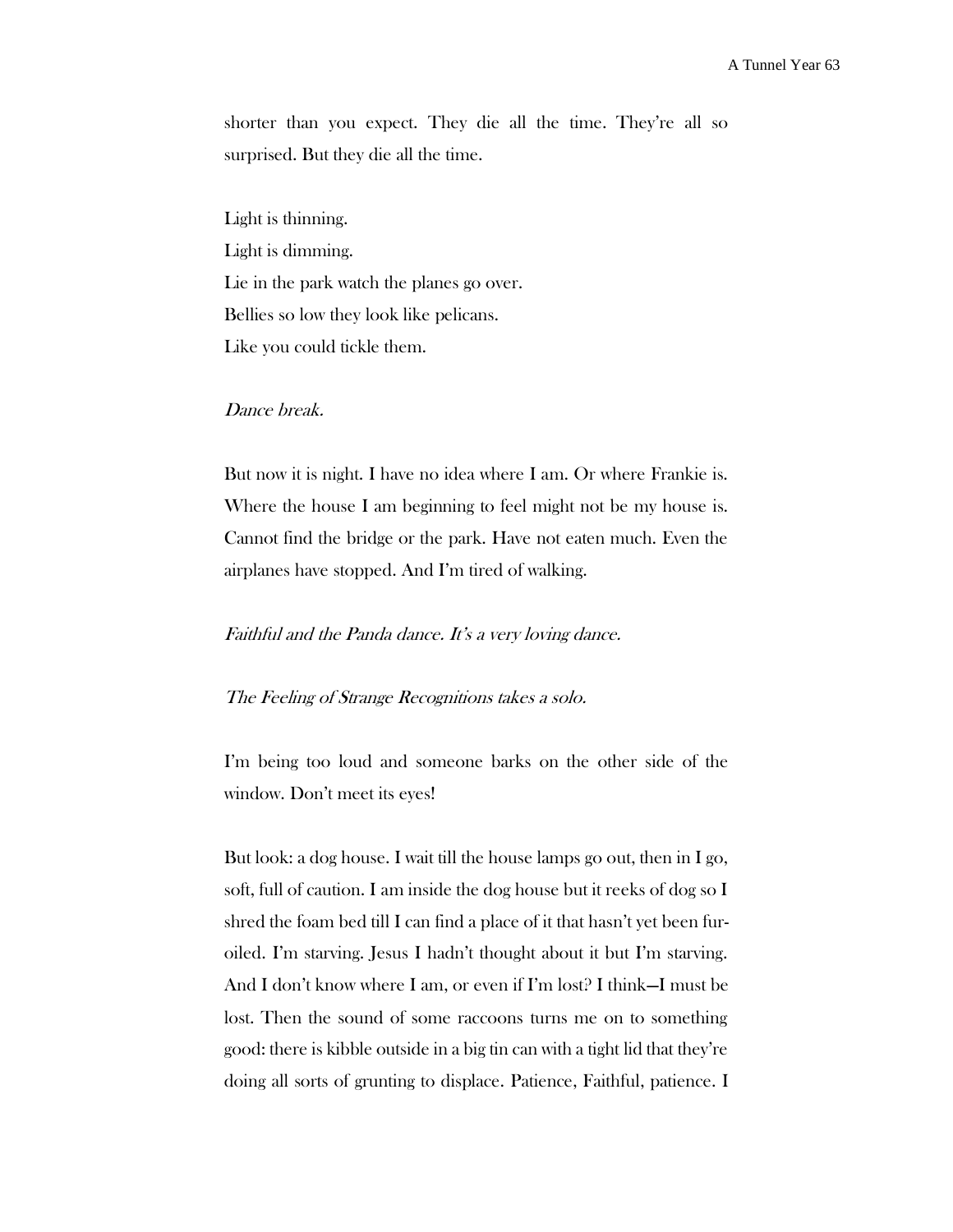wait them out, know better than to interfere with those nasty animals. Almost dawn when I get to the bits they've dropped. Wish I could climb. But I can't. Still, a little food, a little sleep. And the swallowing roar of the morning's first airplane wakes me. Door opening, scram fast. Little yard, oh temporary paradise. Out before the big dog comes.

> Little yard, little house, little bit of food, little paradise, get out before the big dog comes.

I'm beginning to feel kind of… loose. Kind of like I'm… seeing things.

A long musical dance break, a number. Something jagged and modernist with a violent climax, ends with a dance of regret-also-noregret.

Feet lowered down in the link all the troubles of the day. The link of the trouble of the day. Feet locked down in the day-bright light. Tucked into pink creases, still feet are lowered in the pink, soft in layers of color. Of red colored nothing left of the day. The day blinks out. The color is everything or is all I recall, because I have to leave.

# Faithful blinks out and blinks back in.

The problem begins when you want to communicate.

Having a crisis is something I've not been able to do for years.

How brave the little dog is.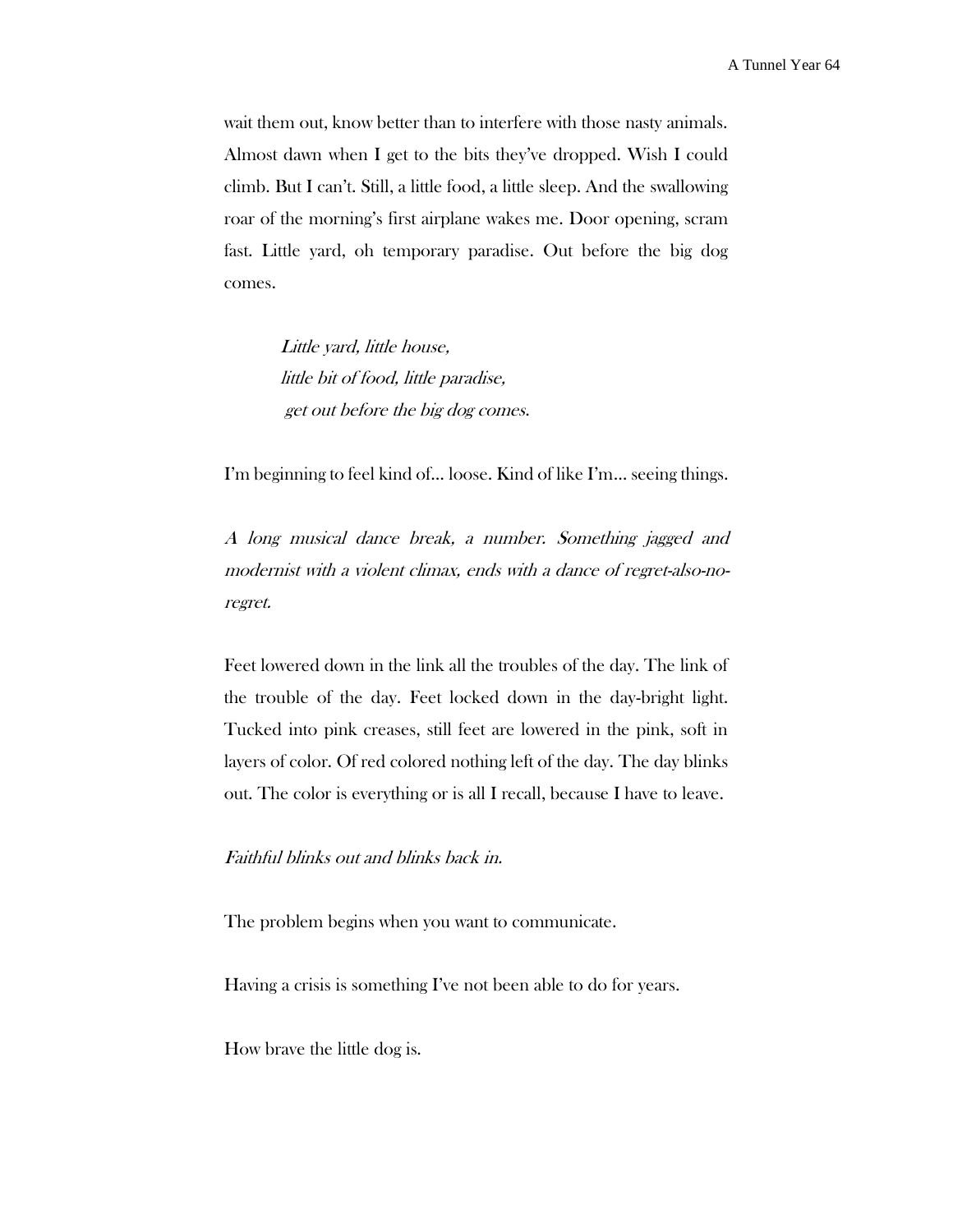Dance break.

## What's that? A Truck? Duck!

An enormous crashing sound. Everything goes slow motion.

Faithful does a privately-scaled what-just-happened-is-an-openquestion-dance with wobbly head.

Down on Northern Boulevard in the parking lot of the White Castle is where I meet Trini, a wild dog with a scratched-up face.

She's a wreck because something has just fallen off the dumpster like part of the roof has fallen off the thing and it hit her friend who is under it and moaning. But the thing is heavy, too heavy for us. I offer to help and we do manage to move it an inch but there's no way we're going to be able to lift it. By this time there's no more noise coming from under the sheet. I call over to a nearby rat. Hey: go under there will you, and check if that dog is still breathing. Fuckh of the says and starts to walk away but I know my manners still so I say nicely, please, friend? Check on that animal dying under there? One of all of us. Fwhhuckhoff he says again, but goes under. Comes back in a minute shaking his head. So it looks like I could be Trini's new friend but she's too messed up to suggest it. She just sits next to this big piece of metal and starts howling. Hey Trini, I say, worse things can happen than a quick way out. I nibble on her cheeks a little, clean her up, wait it out.

At a certain point I remove my tag.

I want to be the custodian of all our sadness.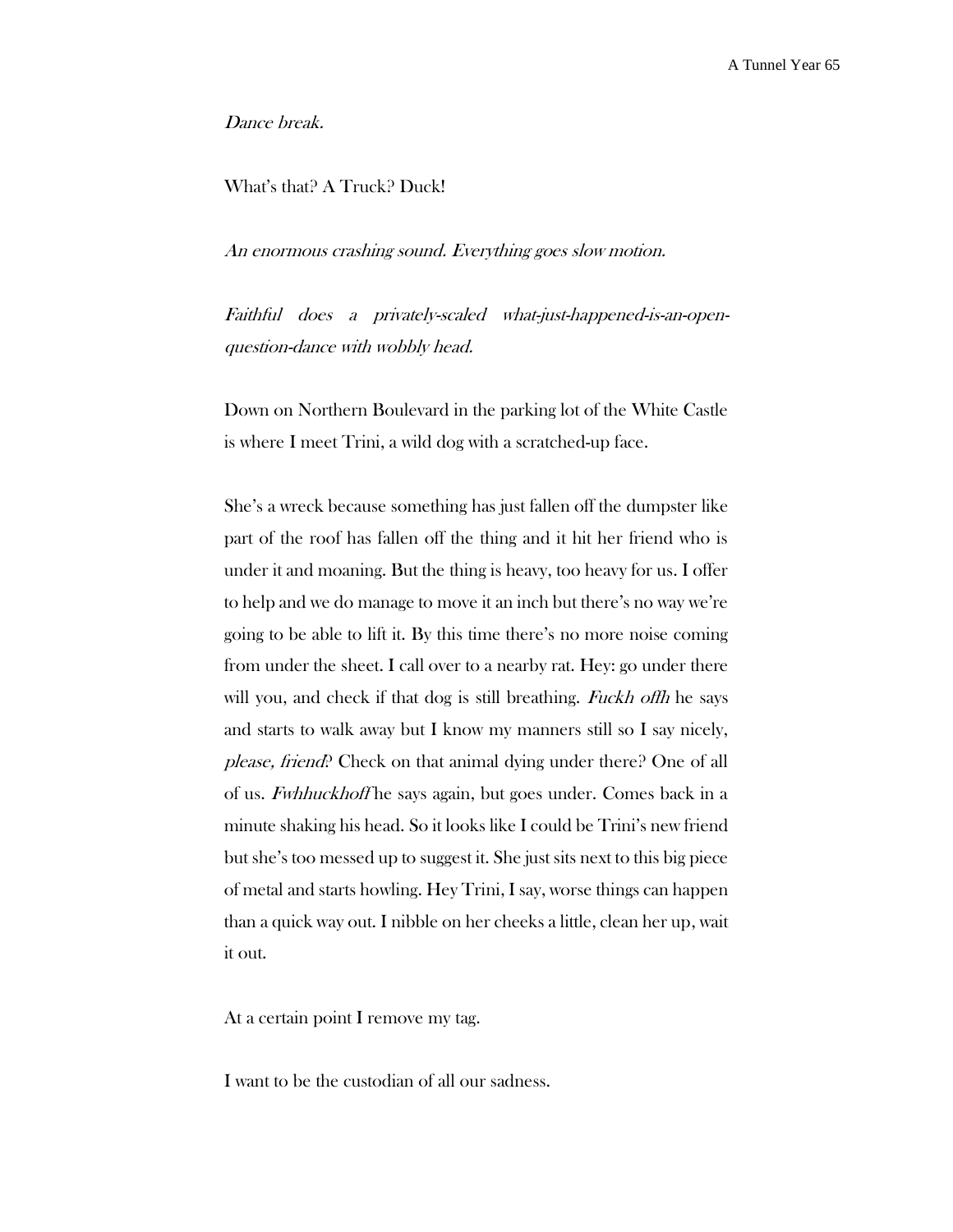Euphorically not belonging, except to Trini.

Faithful does the dance of euphoric not belonging with The Feeling of Resistance standing in for Trini.

Trini and I, in a park, still the wrong park, when the van comes round. No collar.

I could be home, alone, with everything I remember. Frances, Frankie. Have you put on your winter coat? Are you out looking for me?

If I close my eyes I can see it: paper. My face on a paper. Taped on a pole. On the stairs of the train station. Is that how my name is written? R-E-W-A-R-D.? Has she put them out for me?

Trini shoves me into a tunnel, a drainage pipe cutting the hill. There's at least twenty others, hiding out while the van lights sweep blue— blue——blue——

I wonder, is the picture just me or me and Frankie. Honestly I am scared, but I am something else too.

I leave the tunnel later, to piss. Something blurs by into the trees. Like a deer with a human part. Like a human walking a deer but in only one body. Can hear it in the thick of trees just past where I am, crunching. Awful sound. Piss and skulk back in. Find Trini. She says I'm hallucinating. Says it happens to all the dogs. Curl up. What I wouldn't give for my dog coat right now. My dog bed right now. For my face on a poster. For my collar back. Feels like I've only just closed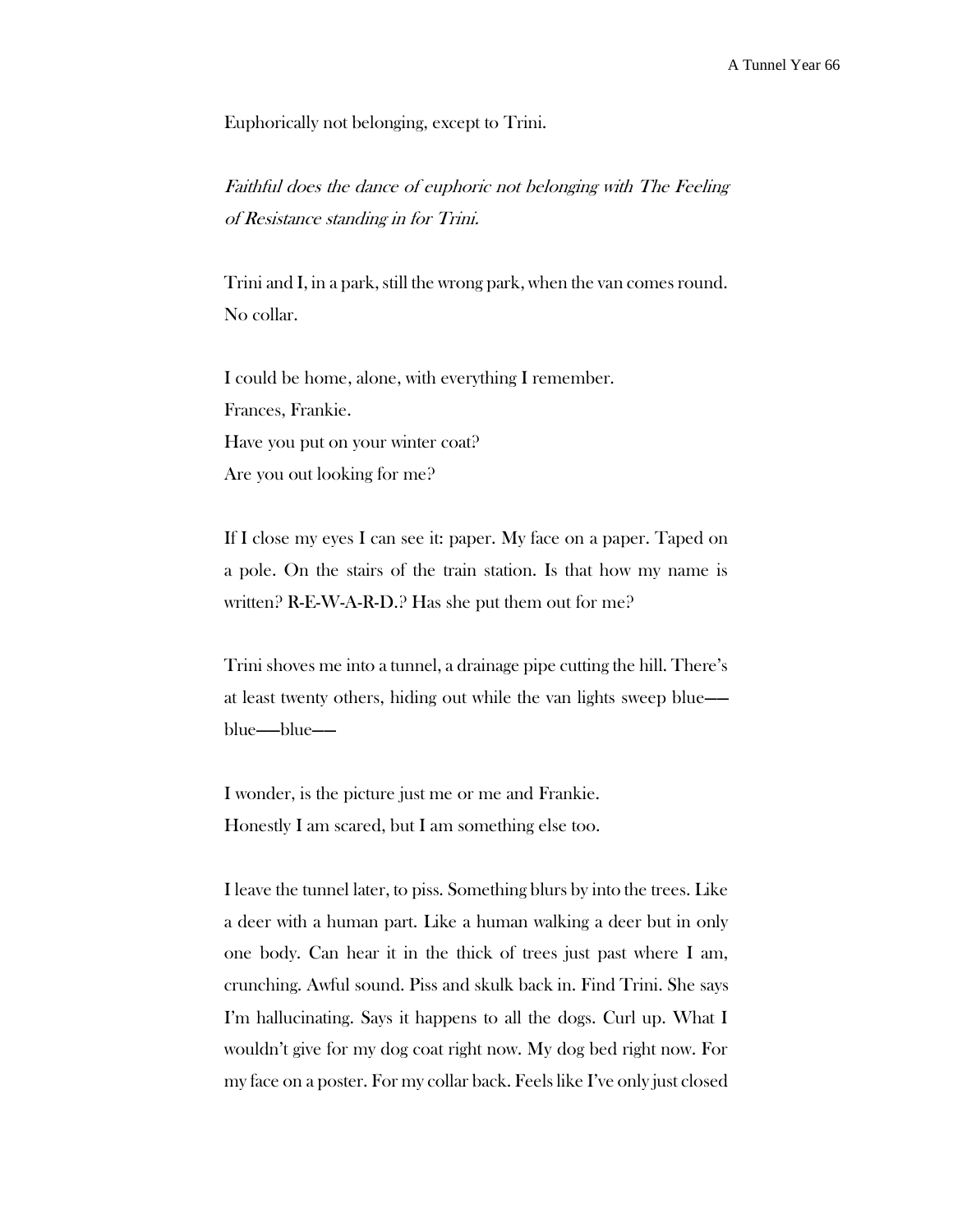my eyes but Trini is pulling on me to wake up. Come on she says, we have to go. I'm so tired I stretch through my spine. Come on come one come on says Trini but my legs are lead and only when a hand a human hand comes into the tunnel and gets my leg do I whip around sprung into life and bite it but its got a big canvas glove on tastes terrible as it drags me out of there. Because my body, did I tell you? My body is so small and light, getting lighter, getting looser. Drags my light small body out of there. Whoo and I'm upside down then right side up then in a cage.

In a cage.

In a van.

A human face looking at me, talking to the driver. Doesn't look wild.

There's another dog in here too.

I see this little dog and dog sees me. She says faithful, O faithful dog. And I say *how do you know my name*? and she says, *is that your* name then, faithful dog?

And vanishes from her cage. Is not there at all. And reappears. And vanishes. Small wind blowing on my face she whispers her refrain as she comes and goes. O faithful, oh faithful dog?

I fall asleep and in my dream I follow her for blocks. She leads me to a park. It must be early Monday because there are huge trashbags, stuffed with overflow of weekend picnics. The raccoons have already cleared half of them out, but I find a hole and go in. Plenty of food. Beans, chicken bones, bread. I gorge a little and lie down. Other dogs play near by. They've got owners. Fuck them. So I charge them. Every one. I can't explain what's happening to me.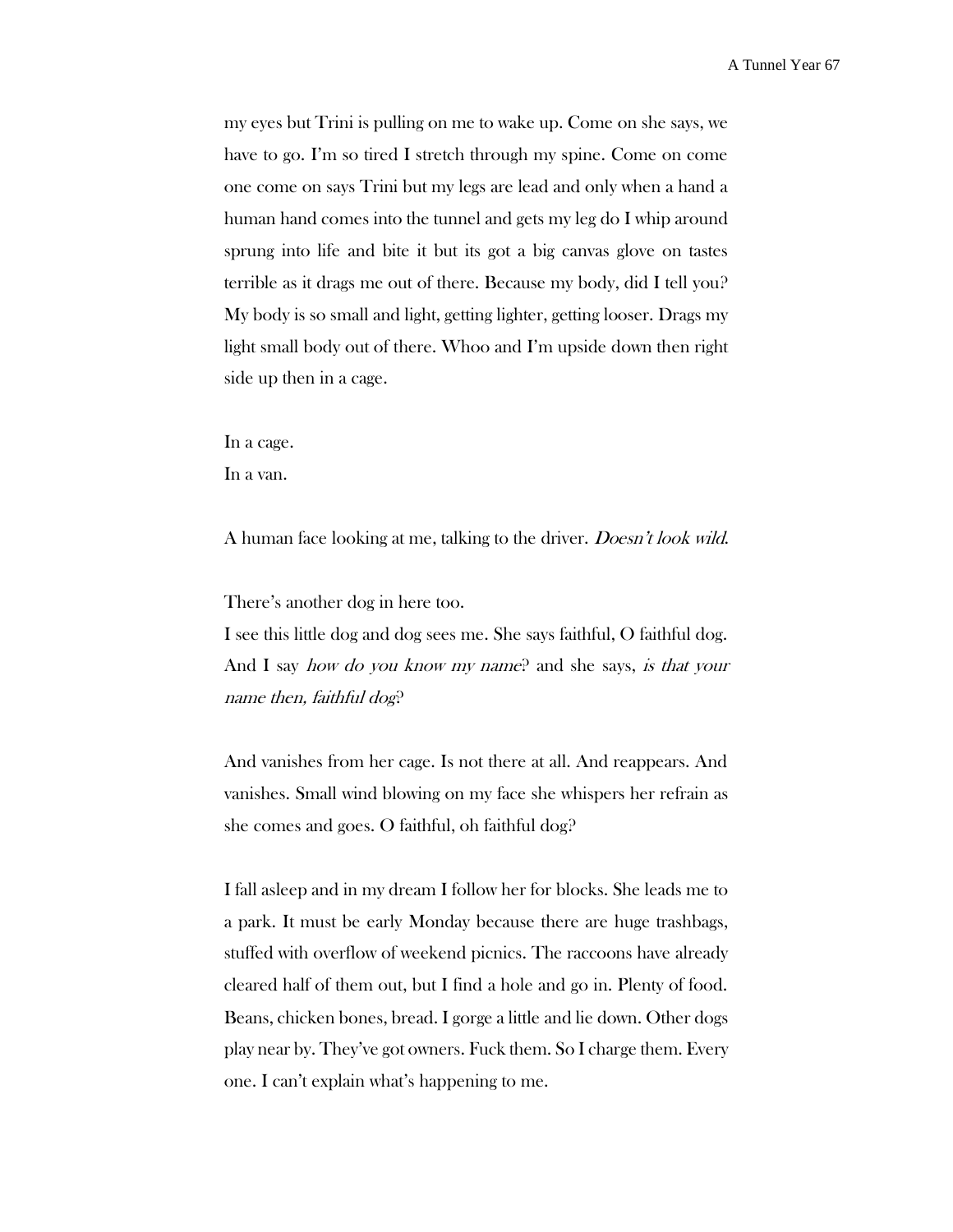Blackout rage. Then light, and I see it. Then I see it.

A bridge. The bridge. I think I'm awake now because I see the bridge from the window of the van. I see the bridge I have been looking for, the one near my house, the one just past the park,  $my$  park, where I go with Frankie. And flapping from the poles near the bridge I see it. Like a flag. My face and the word  $L-O-S-T$ . So I am.

The dog comes into my cage. I don't know how she does this but there she is. She chews my cheeks a little. Licks the crust from my eye. There is the word "crowding" and "crowd" and "crowded" and also "crow," and "grow," and "groveling." She says. And those are all words for dying? I say. And she says, no. No, those are not words for dying. Those are words for transfiguration. For the first time I realize how beautiful the music in the van is. And as we drive, all I want to do is listen.

What's your name? I ask the dog. She just chews my cheek and laughs. Listen. She says. I want to be the custodian of all our sadness. I tell her. Everything we can become.

The restart mechanism plays a long, elegiac but angular interlude. No one dances. Everyone just breathes slowly, watching the light change color. The interlude becomes dissonant, then triumphant, then exultant, then ecstatic.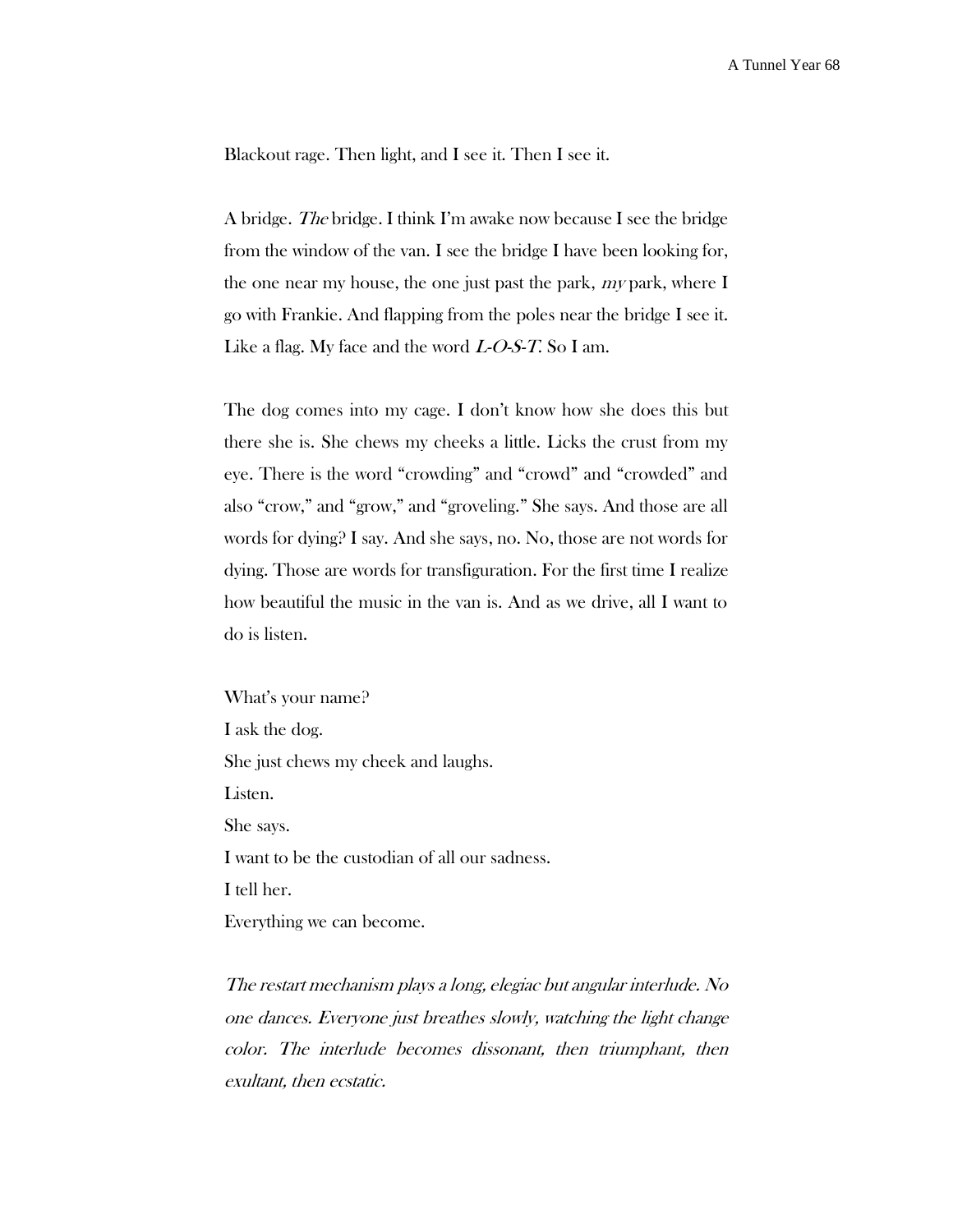An elevator lowers from the flies and Faithful goes to it. The elevator bell rings and the doors open. It is a luxury elevator with potted plants and a Persian rug and an armchair. Faithful climbs up into the arm chair and waves goodbye to everyone, to herself even. Then her music plays.

FAITHFUL (calm, purposeful, embracing the fact) It's my exit music.

The elevator descends and descends and descends. The exit music keeps playing. The restaurant slowly fading.

Voices on separate audio track cut across:

If you were a lost dog, what you would want? Nothing! Not even food? Nothing! Do you think you would want a nice place to lie down? Nothing! What is enough action? No! What is enough heat? No! Do you want to come home? I do not!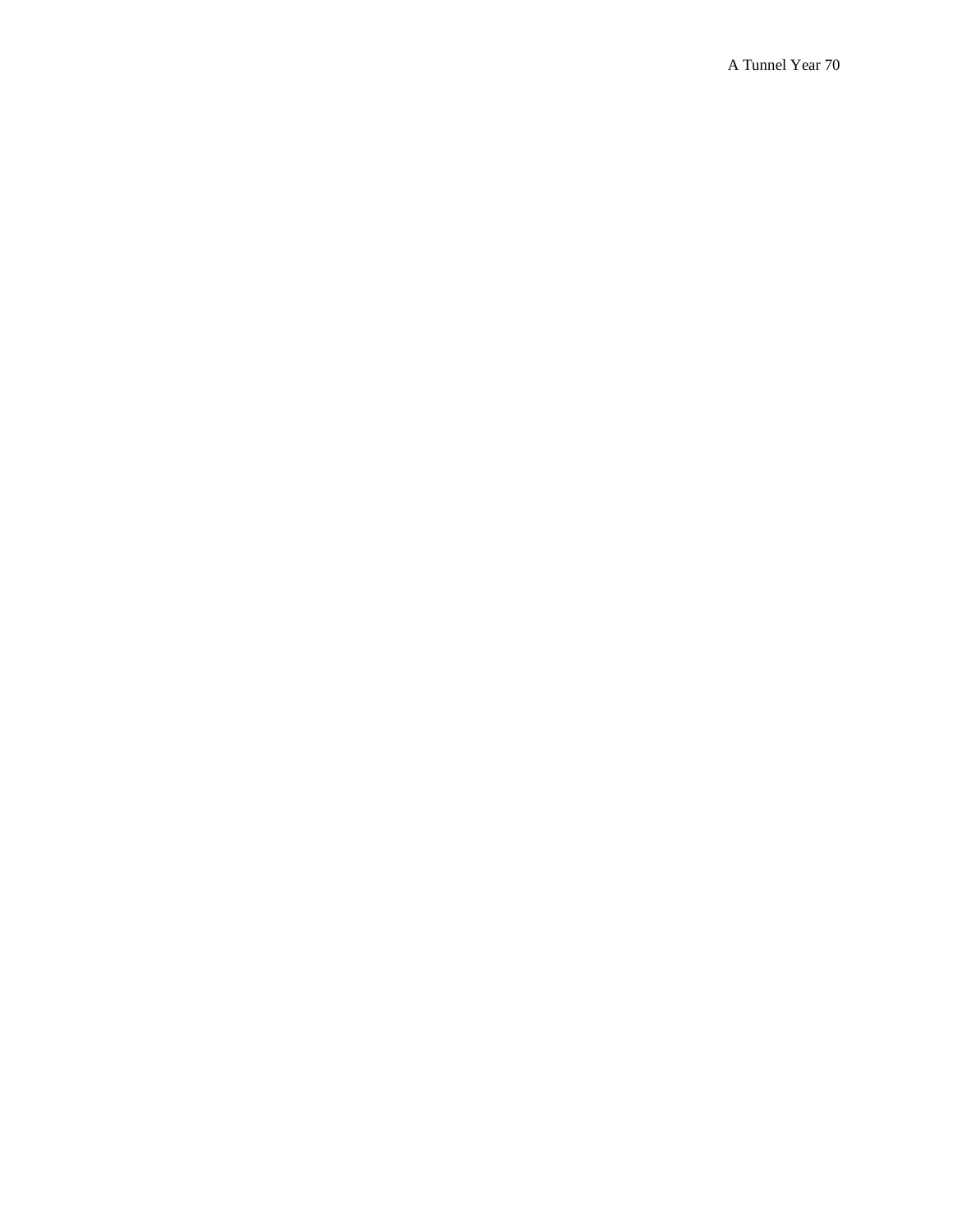A tortoise with beautiful style comes through the door of a little model house inside a cavernous, semi-furnished terrarium, to encounter a salamander in traveling clothes.

### **TORTOISE**

Are you new here? I know everybody and I haven't seen you before. I moved in when my children were young! Just after they installed this. You see this? It's an original *Otis* door. It's painted over but underneath it's brass. This place used to be full of features. Spanish Renaissance. Gold mirrors. There was a fountain, and a beautiful octoggonal bathing pool. Big ferns everywhere. But! Every piece, one by one, *pill*-fered.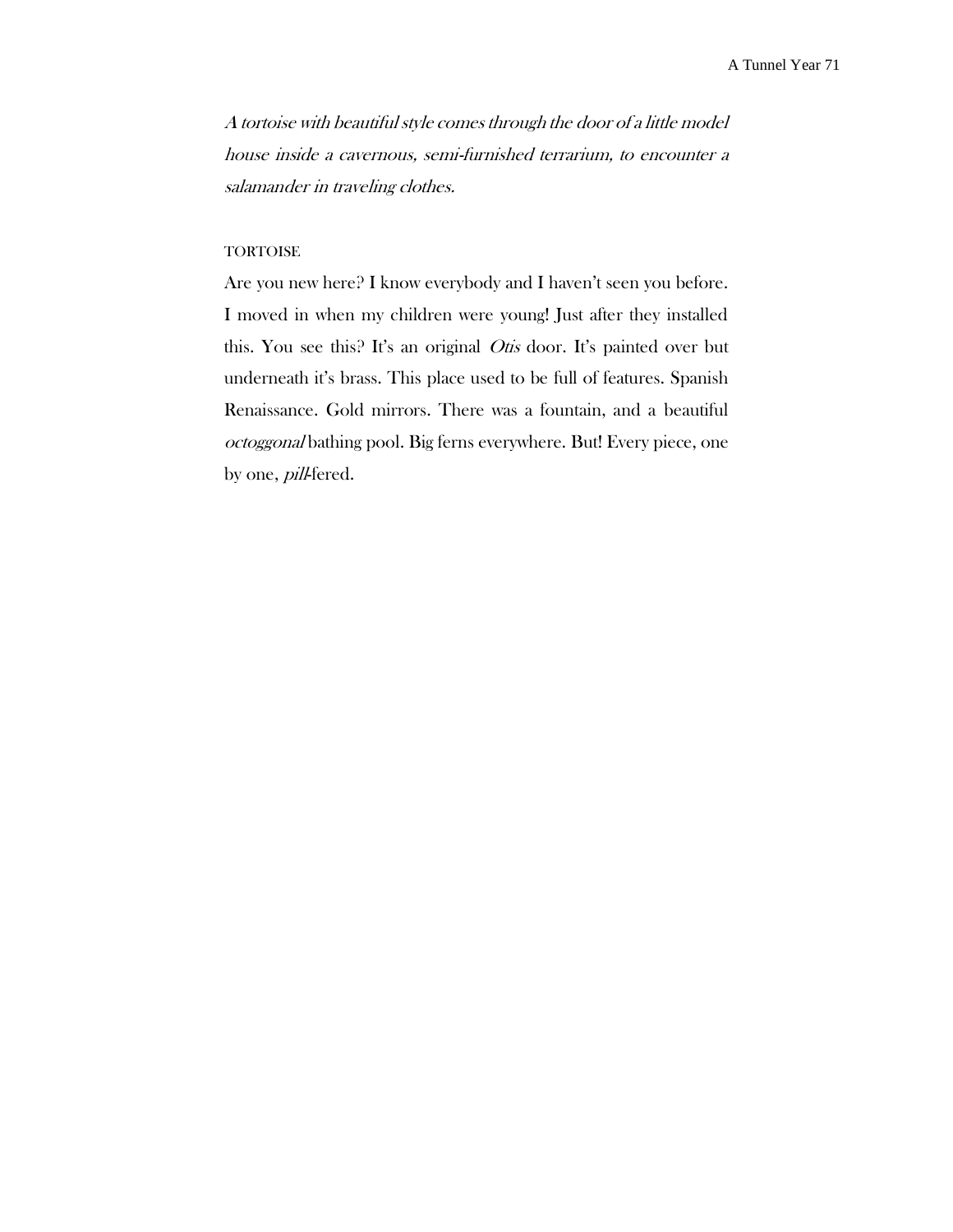A student spider sits at the feet of a teacher grasshopper, in dialogue. A frog looks on, unseen.

#### SPIDER

How does the ferry go across the water?

GRASSHOPPER It moves by dredging.

SPIDER How will you know that it's approaching the slip?

GRASSHOPPER First you hear the horn on the water. Then you get a fear ache.

SPIDER Does the ache go away when you board?

## GRASSHOPPER

Probably not.

SPIDER

How do you know if you've boarded the right ferry?

# GRASSHOPPER

But it doesn't travel at all. Only holds you up while the earth turns under it.

## SPIDER

What is a ferry?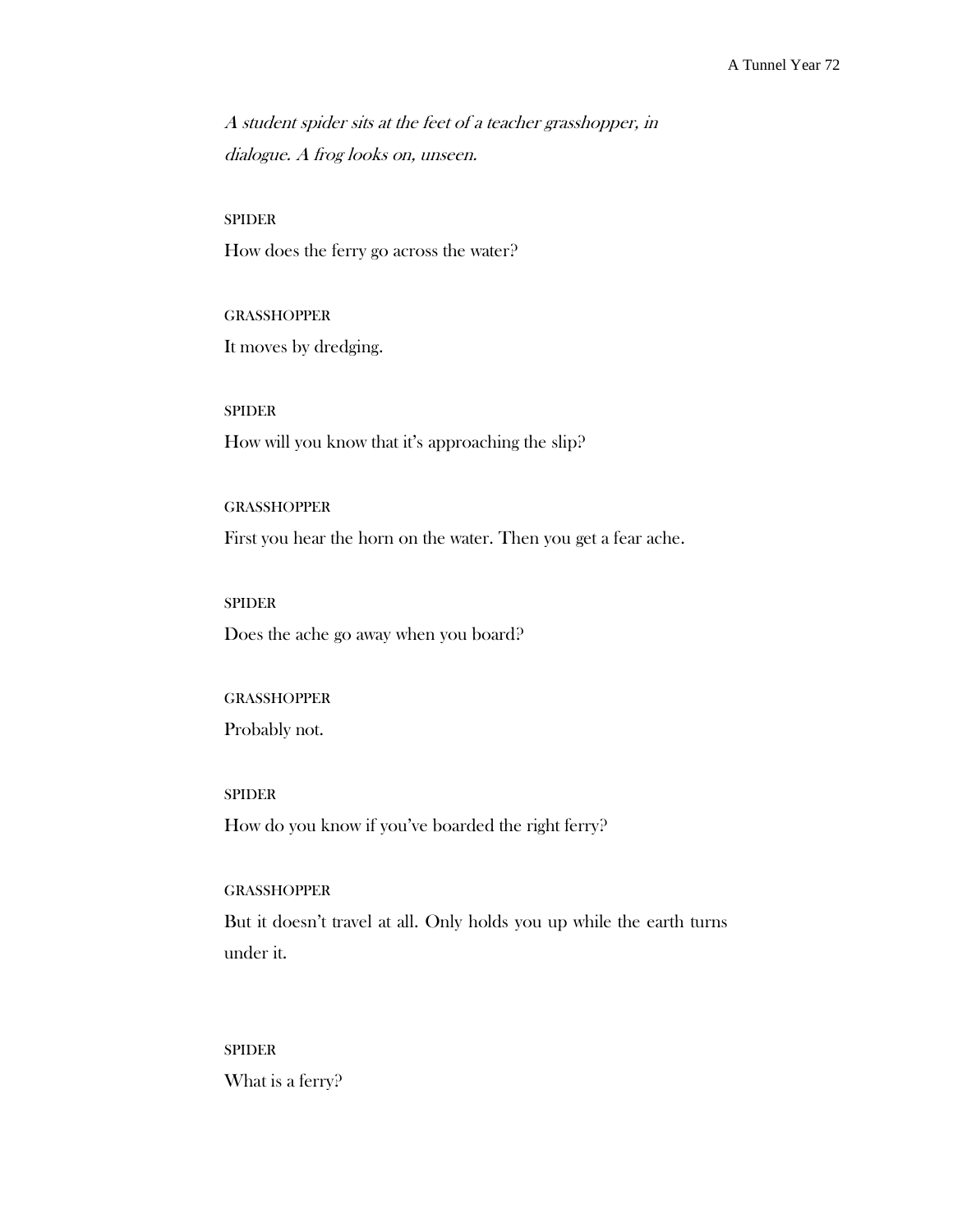# **GRASSHOPPER**

A boat on which you become the fare.

# The unseen frog:

# FROG

I can't tell if this address is private or public. I can't tell if the hungry ghosts are really hungry. Or if it's I who am becoming hungry, on their behalf.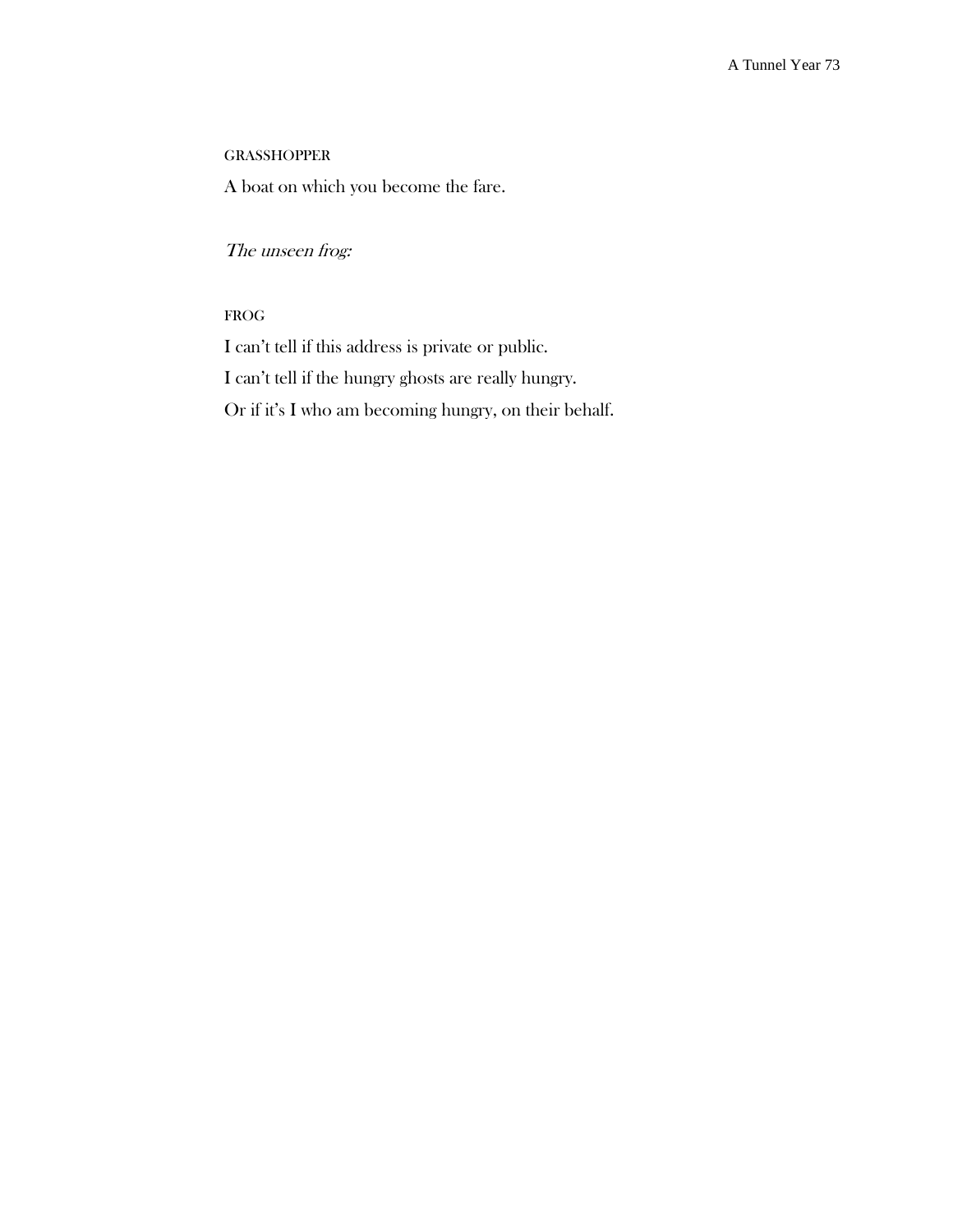A cow eats chamomile next to another cow in a northern pasture.

# **COW**

Remember when your eyes stopped working? How scary that was?

# OTHER COW

It still goes a little dark when I laugh a lot.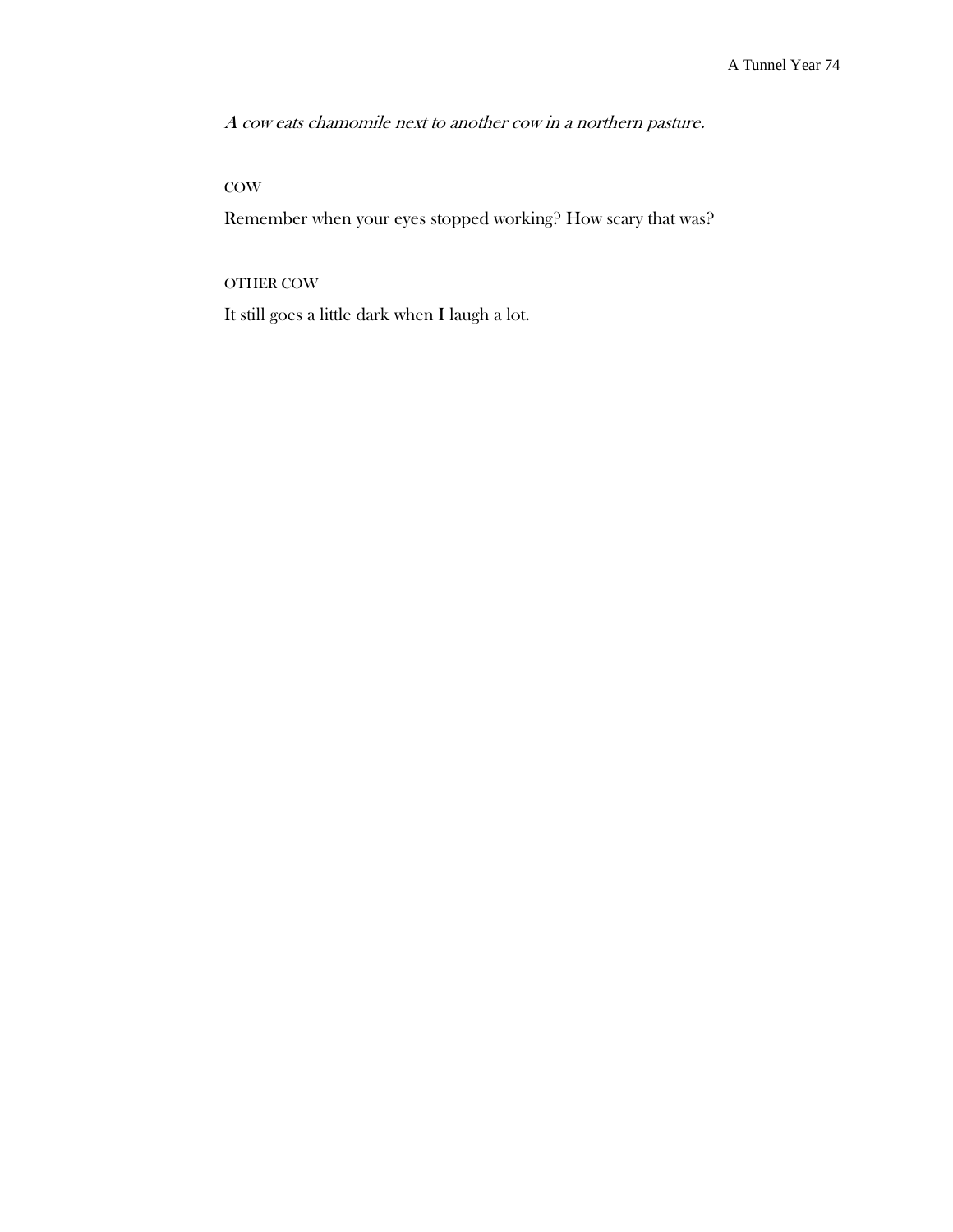At a boxing gym. A fox is training an exhausted, lean coyote, who is sparring with a badger. Between rounds, fox pours water into the coyote's mouth. A raccoon dog and another coyote look on.

## FOX

Look, if you want to do more than look alive, you need to invite in the darkness of the form.

The bell rings and they stand back up.

RACCOON DOG AT THE GYM Work!

# OTHER COYOTE IN THE GYM Dig!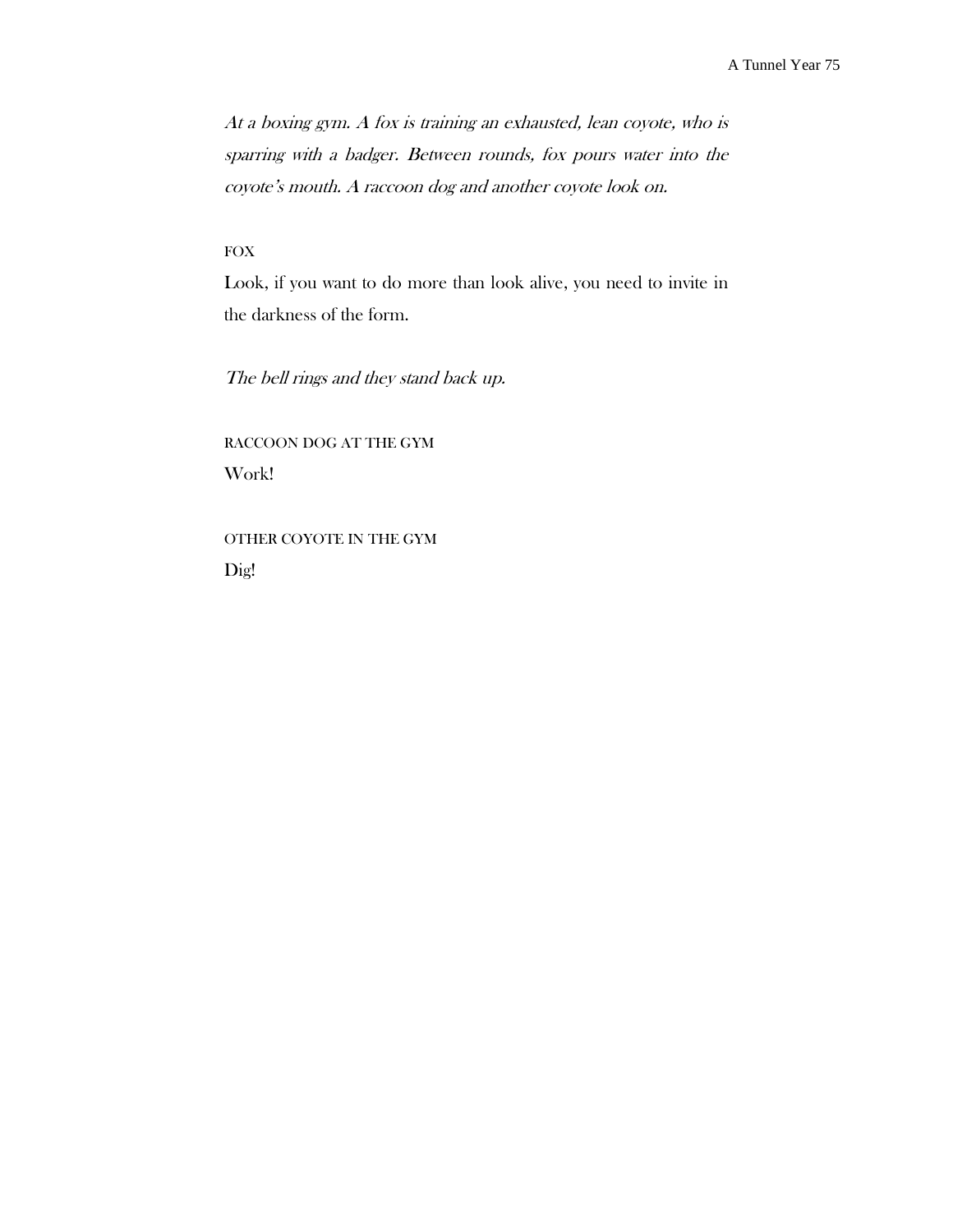A tree squirrel moves from window to window along the fire escape of a six-story apartment building, showing the various apartments to a visiting flying squirrel who is glammed up for the occasion in a Goth sort of way. A dish of seeds has been placed on a window ledge; an older woman looks on discretely from inside.

## TREE SQUIRREL

She calls me Sir Henry. They need to put their own stamp on you and then you're good. Once they name you: food forever.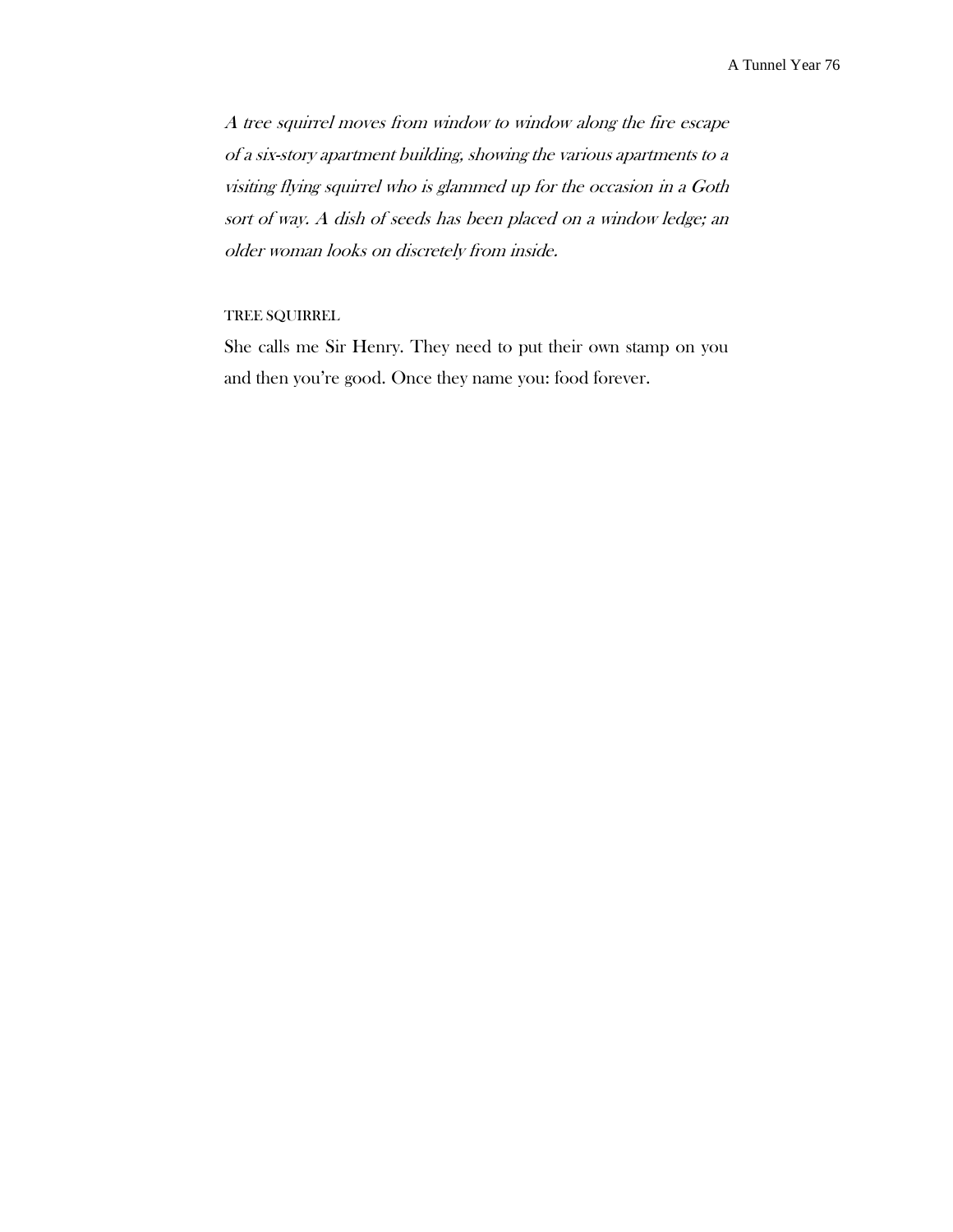It's late night at the restaurant in Bardo. The customers have gone home. The sits at the bar sipping cocktails. Faithful, at a table with the Lady Panda, hums sort of romantically while the Panda deliberately and also kind of romantically tries to clarify her point.

#### PANDA

 $//$  I'm not talking about the kind of lavish, extravagant spectacle that earns itself. I'm talking about a worn-down creature coming my way in pink. Carrying her leopard coat as if it's so easy, when it's so heavy. As if she's carrying something I will fail to diagnose.

# FAITHFUL (simultaneously singing)

ghost medics come ghost medics ghost medics come ghost medics come patch up my ghost parts so they will cohere I intend to recognize my visions when they appear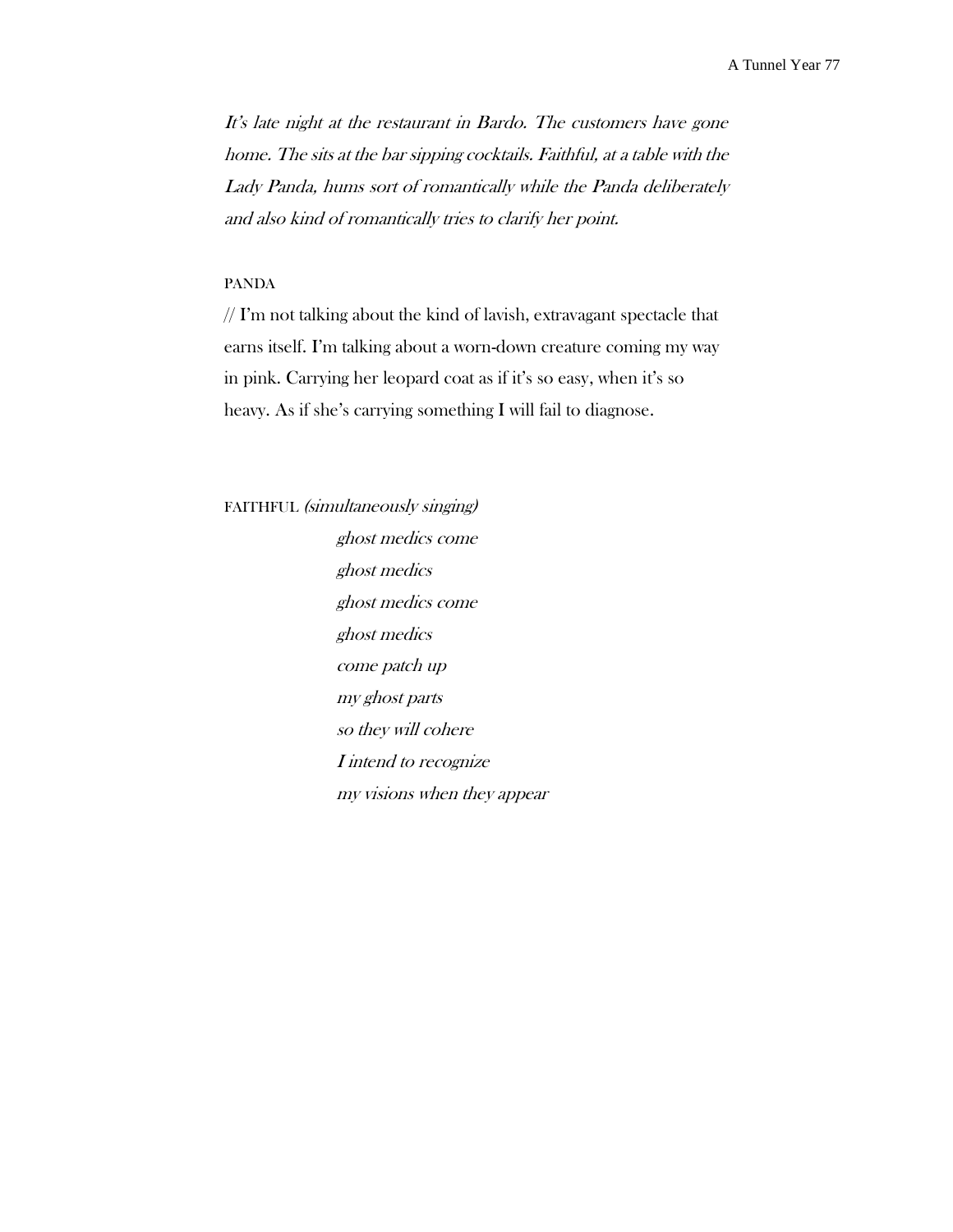An internet cat video porn production warehouse. Cubicle after cubicle of mock kitchen and living room sets, each with its own webcam. Light operators carry simulated suns in full green bodysuits as apartment cats proceed through a simulated, stop-motion day. A cat in a body brace limps laboriously into a cubicle decorated as <sup>a</sup> preteen bedroom, helped onto the bed by PA's. She focuses intensely on a small keyboard she plays with her paws. Cat PA's quiet the warehouse. The webcam is switched on and the crippled cat performs the entirety of an instrumental-and-mewing cover of Christina Aguilera's "Beautiful." Most of the cats cry a little. A light operator looks on, next to an intern cat.

LIGHT OPERATOR CAT

She gets the most traffic. By far.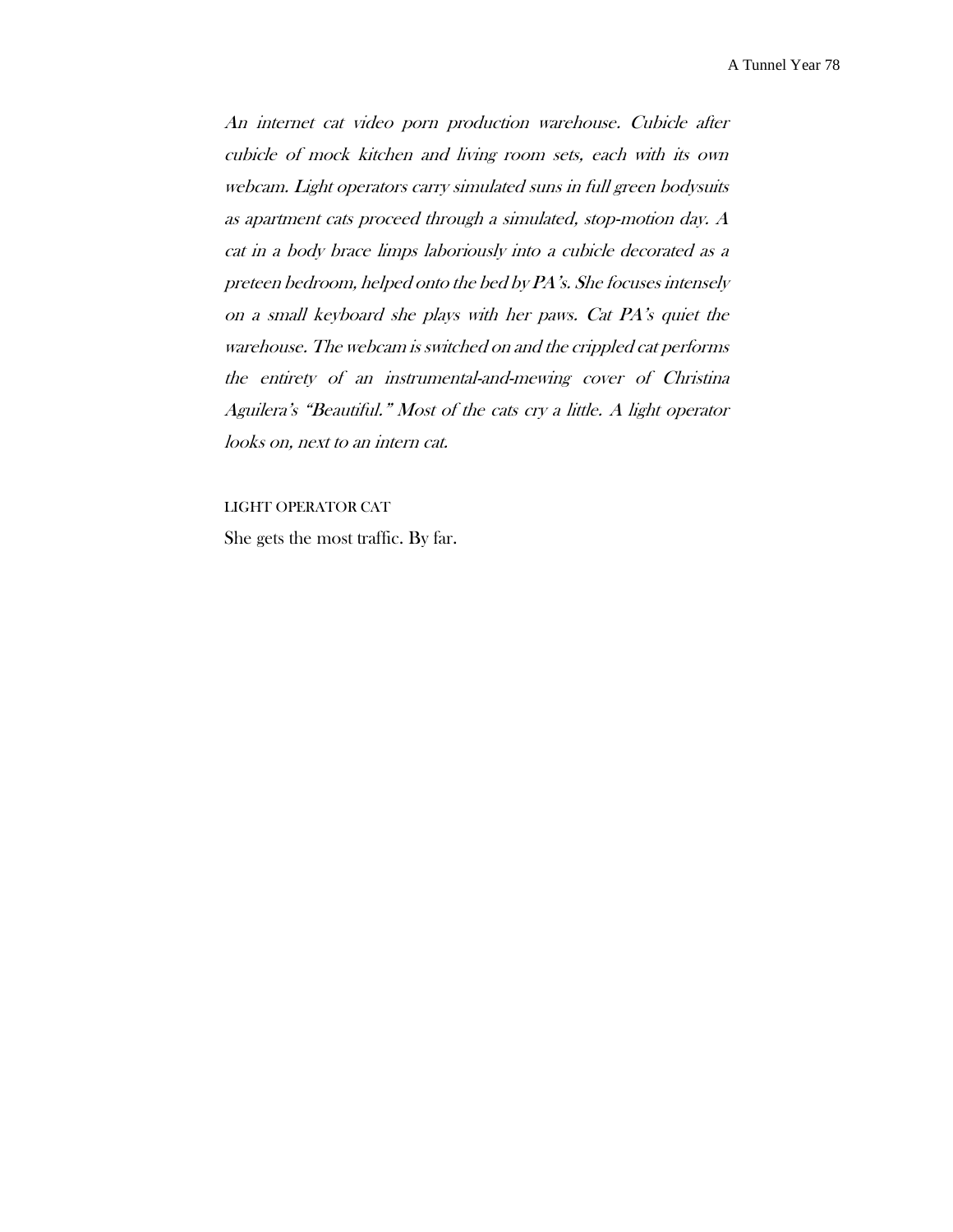A pigeon is perched on the top of an ornamental fountain in a Western college campus. The sun is glorious.

## PIGEON

A plump man runs out of a cafeteria and into a fountain raving about how he has an idea of repurposing it, productively misusing its power. His manner, at first, is radiant, but his courage vanishes as he becomes colder and wetter. So I shit on his head and that clears him out. There is only one use for a fountain.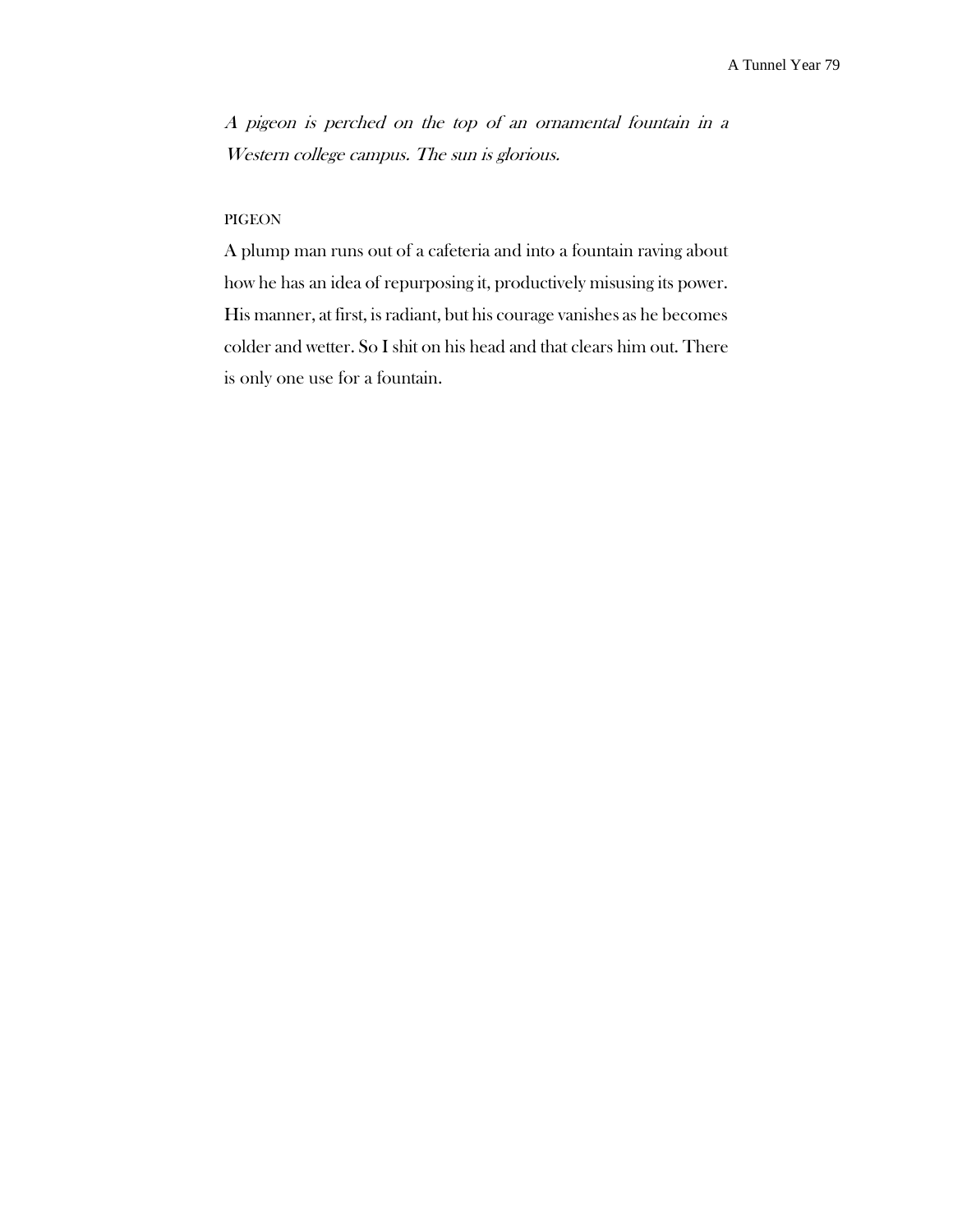In a municipal animal facility. A scratched up female cat, six years old but very worn. She has a faint cough.

#### SHELTER CAT

I should have tried to get inside earlier. Get a family. A human one. I've got a couple of kids out there but who knows what happened to them. I saw one of them get coaxed into a window by some human semigrowns in their first apartment. Coaxed it in with milk after they heard me yelling at the other one for scratching it up.

You do want the best for your kids but they could have taken the rest of us in too, couldn't they? Not to resent my kid's happiness or anything but come on. You just choose one? And right where we live, in front of the rest?

The one they got is a weird one. A little perverse. Got a meanness right where you think she'd be most happy—a real scratcher, it comes out of nowhere.

They think they're doing a kindness, but they expect your total affections in exchange and I'm not sure my kid was really up for that part of the trade. Meanwhile, 35,000 animals in here, a lot of us willing to do it. We come in healthy for the most part. Sick by day three, for the most. Then—

So it's either join the work crew, escape, or say your cat words to the cat sky and go down easy.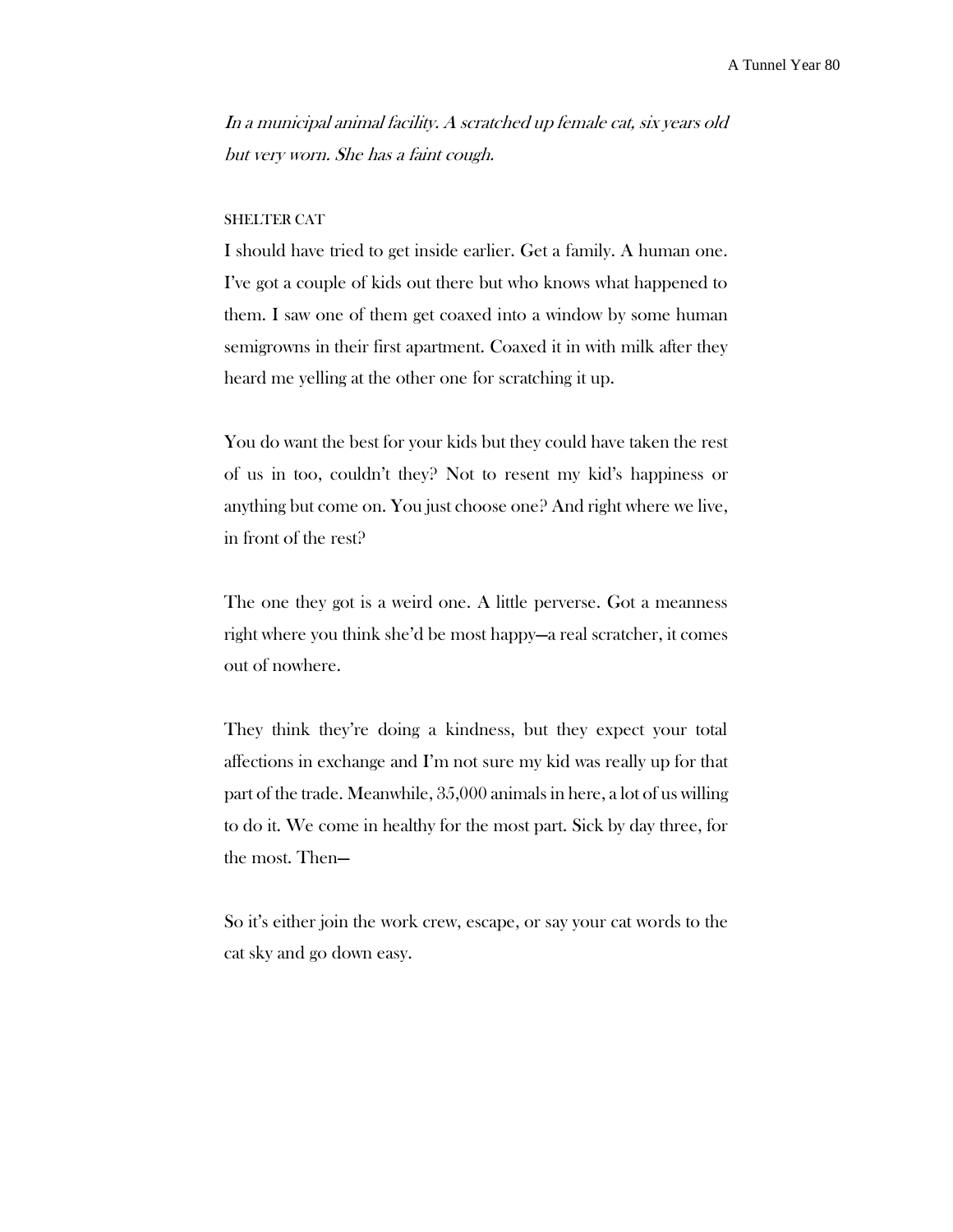A sculptor hedgehog in her studio, regarding one of her works.

# HEDGEHOG

:: ::: I heard a song: :: ::: interrupting my sleep: :: ::: :: irradiating my dreams ::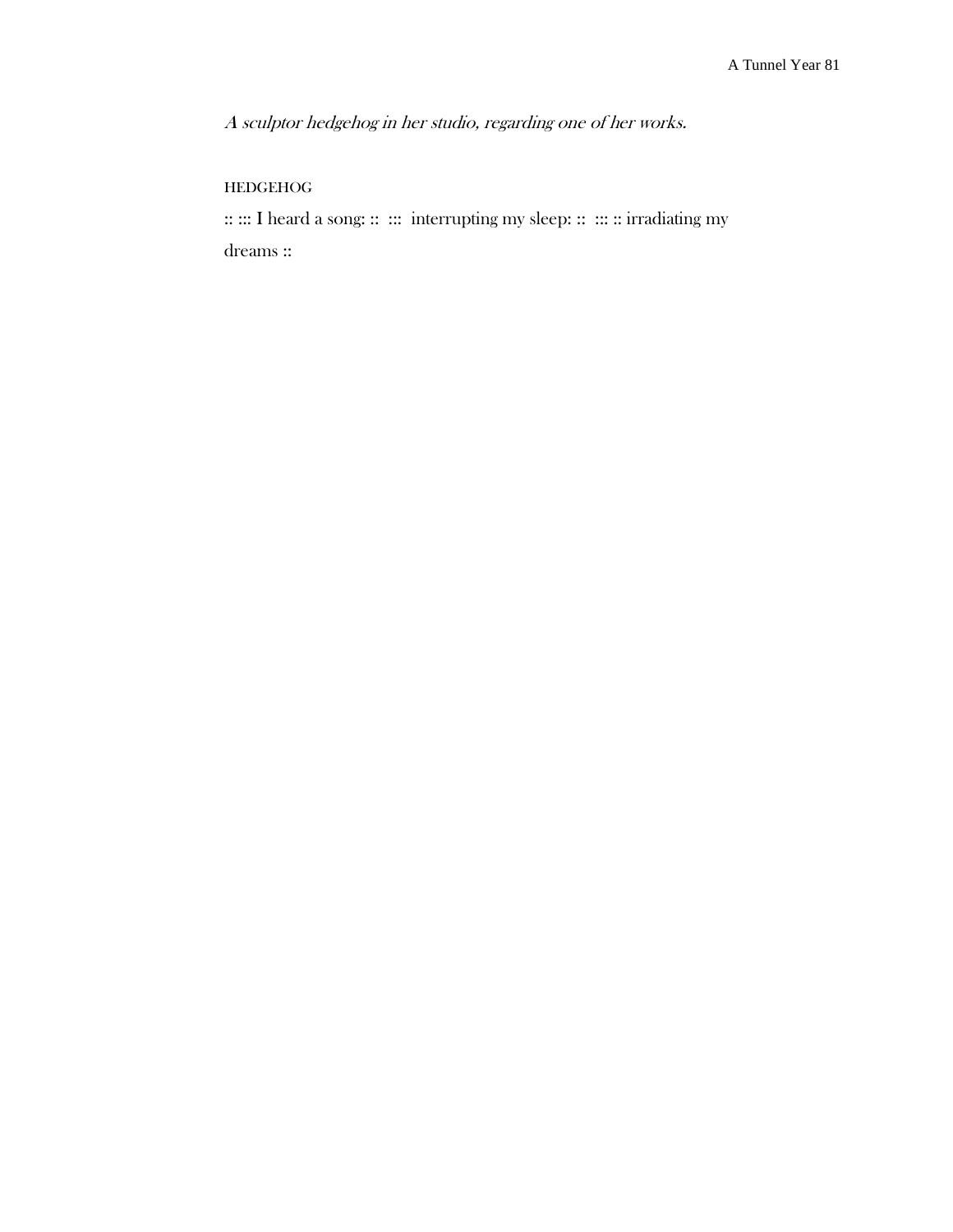Bear at the zoo, eating fish from the bucket.

#### BEAR

It's like—this boom and bust cycle of optimism and pessimism. You stay around because there is a basic respect for sticking it out and because every now and then you get somewhere. Another round of attempts. You compete and almost win then compete again and still don't win. Makes you feel like a chump. The problem isn't that you're not getting a chance to be seen, it's just that you're not quite good enough. Oh but I've got so much to give! you say. Or maybe it's that you just want to be given so much.

I've heard from other bears that they do like my style. But not enough of them are really passionate. About me. I mean, that's weird anyway. Being passionate about someone's style. But you do enjoy being seen, right? Allowing yourself to be seen?

# Beaver, who is listening, grunts in agreement.

Anyway one day I was just like, *that's it*. I'm *done*. Like I lost the fantasy you need to surround yourself with if you want to keep yourself in the running. So I asked myself, what else can I do? They've got open entry days here twice a year. They're pretty strict about who gets in. And you have to follow the rules: be cooperative, be demonstrative, be pretty. I do have a little too much time to think. But there are worse things to complain about.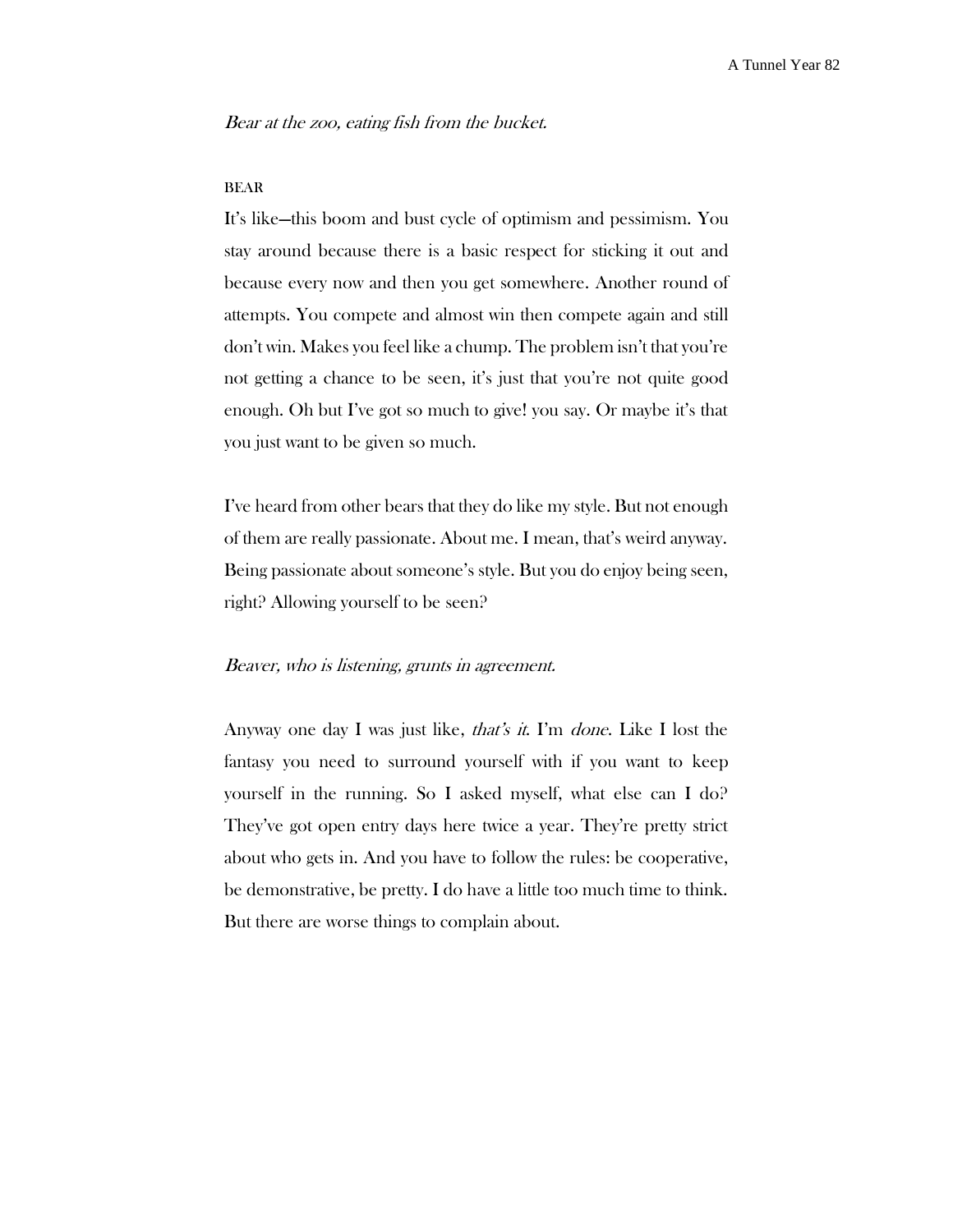A dead snail lies at the bottom of a hotel pool. Its ghost hovers above. Two girls and their father are attempting to get the snail from the bottom.

OLDER GIRL Let's get it with her goggles.

YOUNGER GIRL I want to touch it.

FATHER You definitely don't want snail poop on your goggles.

Younger girl dives, pokes it, then rushes to the surface.

YOUNGER GIRL Bubbles came out of it it was creepy!

# SNAIL GHOST (murmuring, a soothing mantra)

Eventually they'll throw me in those bushes. Eventually they'll throw me in those bushes. Eventually, they'll throw me in those bushes.

Older girl has meanwhile gotten the snail out of the pool using her father's coffee cup sleeve. A fearsome, semi-divine being is now floating by the snail too.

OLDER GIRL It's moving!

SNAIL GHOST Get it over with.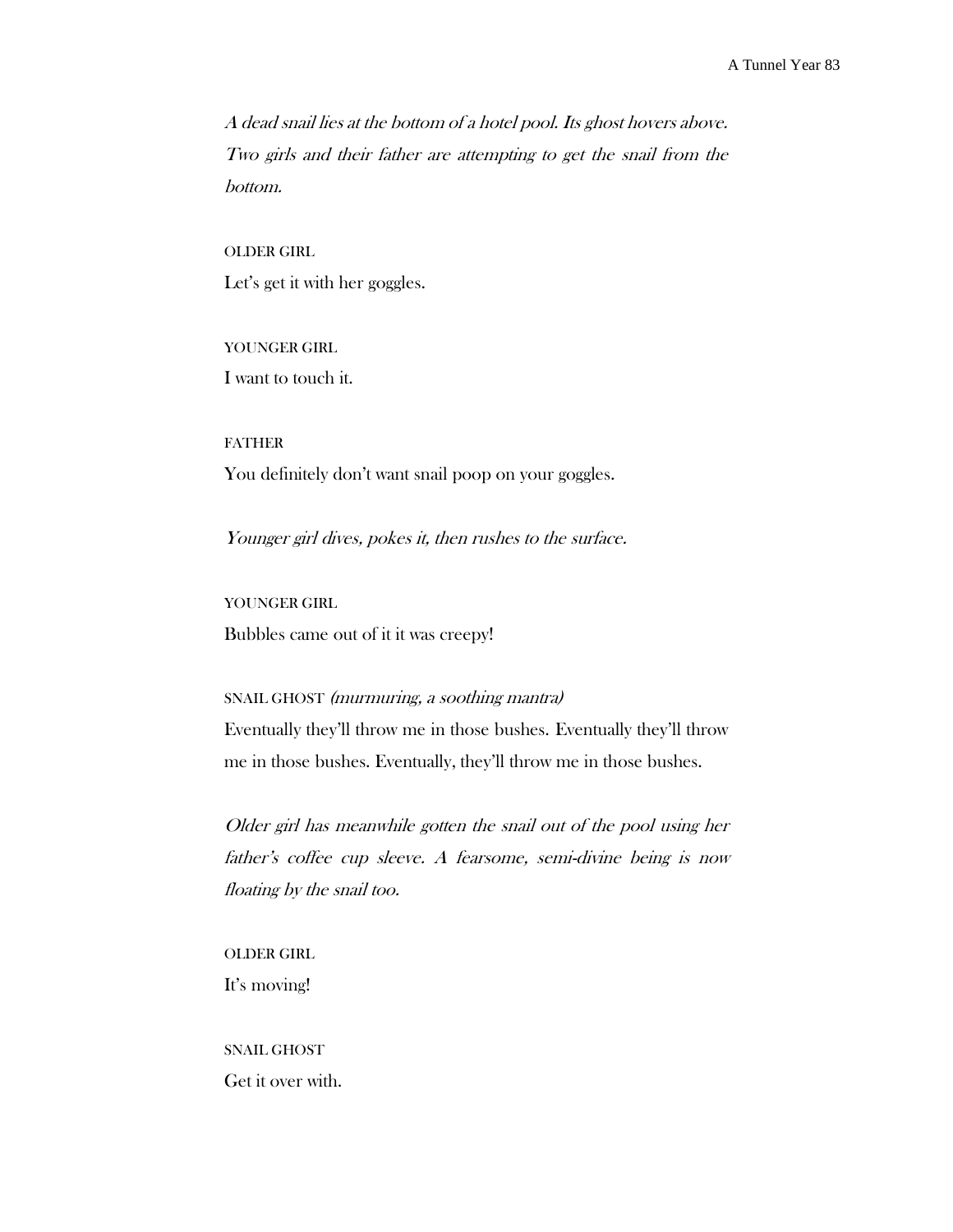# YOUNGER GIRL

Maybe it's a grandpa snail. It's definitely a snail. It's humongous. It's a humongous snail. It's gross. Want me to throw it back in? You are dirty, snail!

SNAIL GHOST (to the semi-divine being) I am dead, right? Am I *all the way* dead?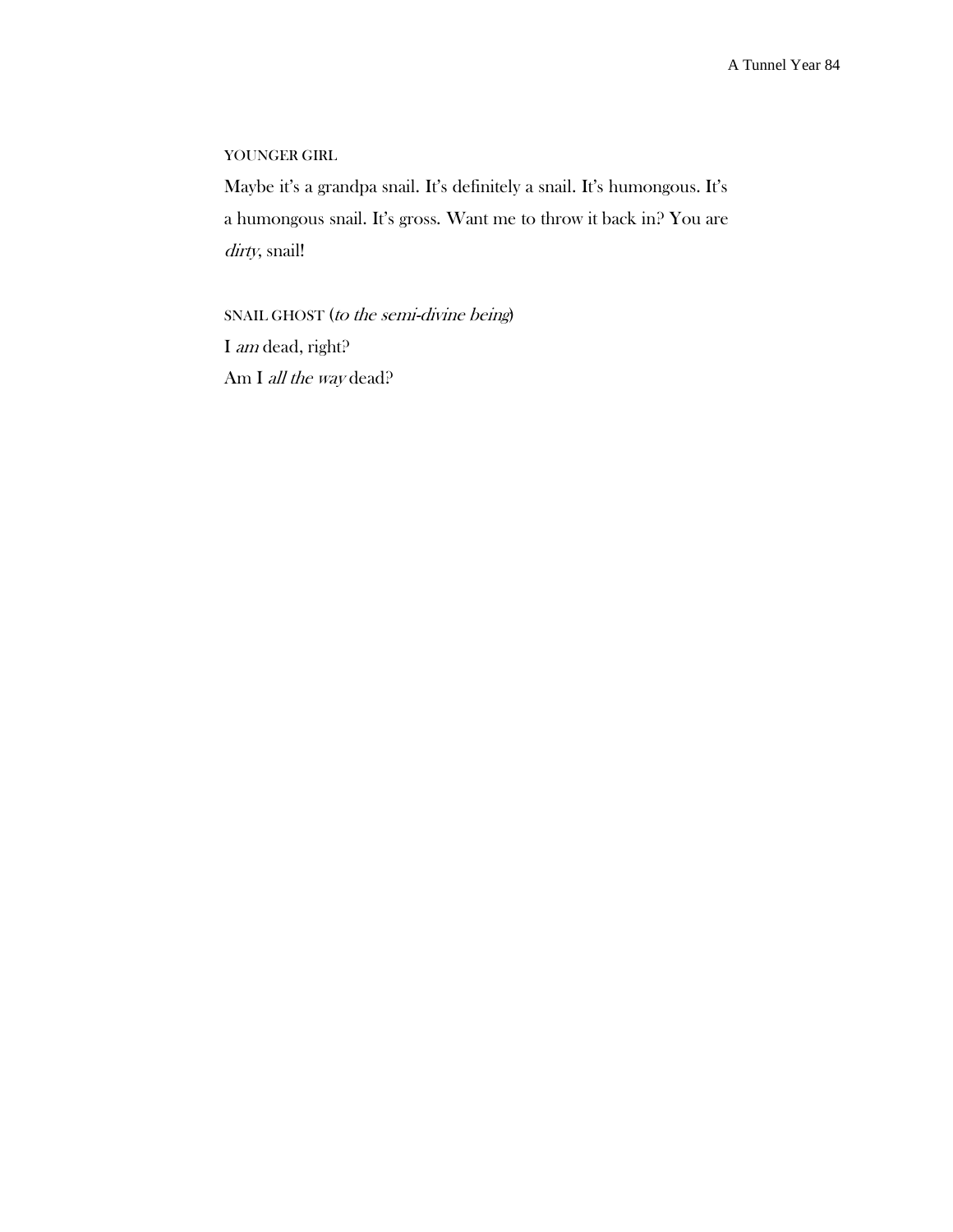A meadow. Kind of psychedelic except it's real. You are staring at this meadow and at three beat up wild horses staring back at you.

TRIO OF BEAT-UP WILD HORSES (soft chant) We want to sleep in a heap forever. We want new relations to everything. We want to turn ourselves over. We want to gorge a little and lie down.

Horsefly at the eye:

## **HORSEFLY**

Take it as a kind of beckoning: something new raising up within the body of the old.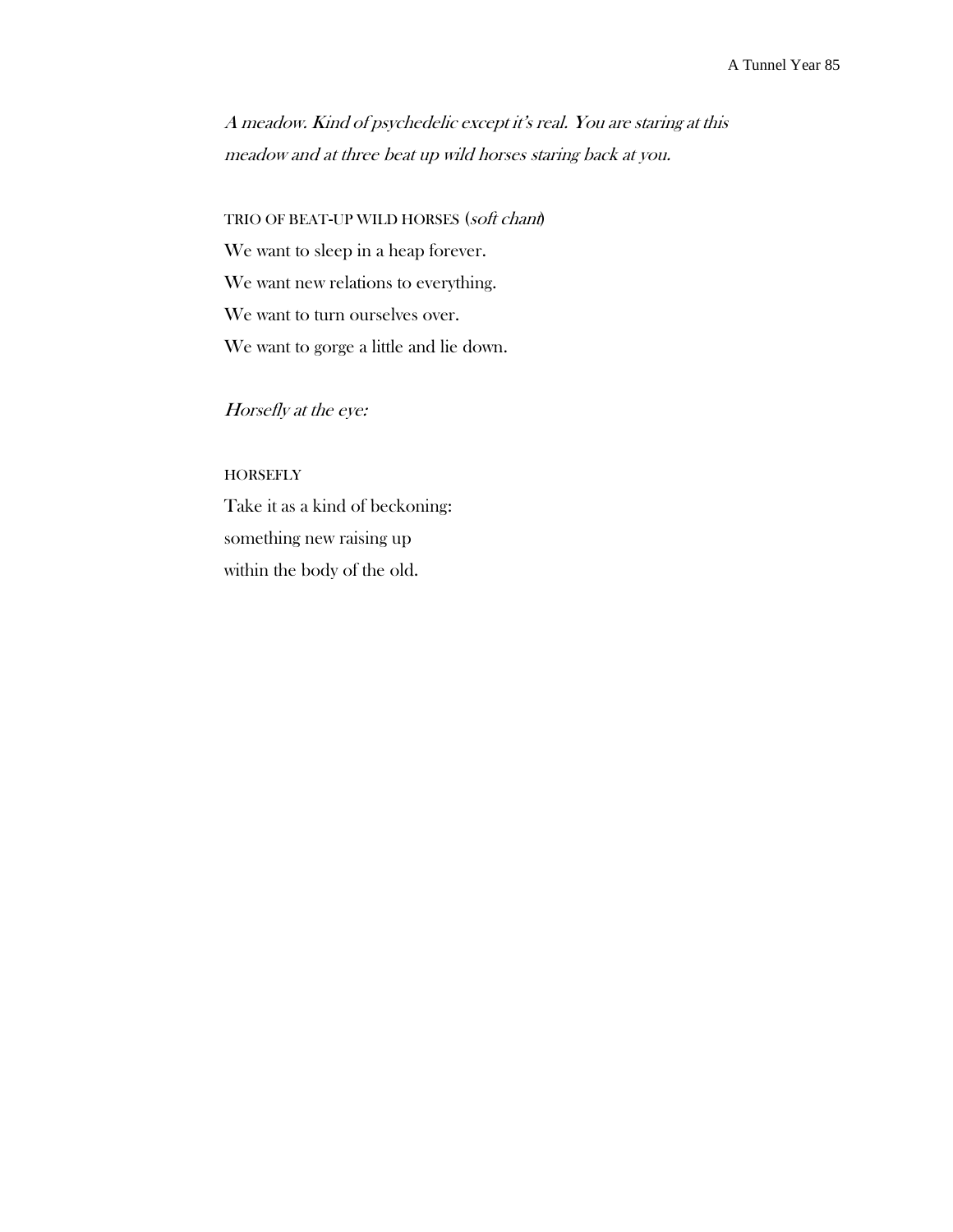A pig mother, being suckled.

PIG MOTHER

Nothing to see here. Just dumb life sustaining itself.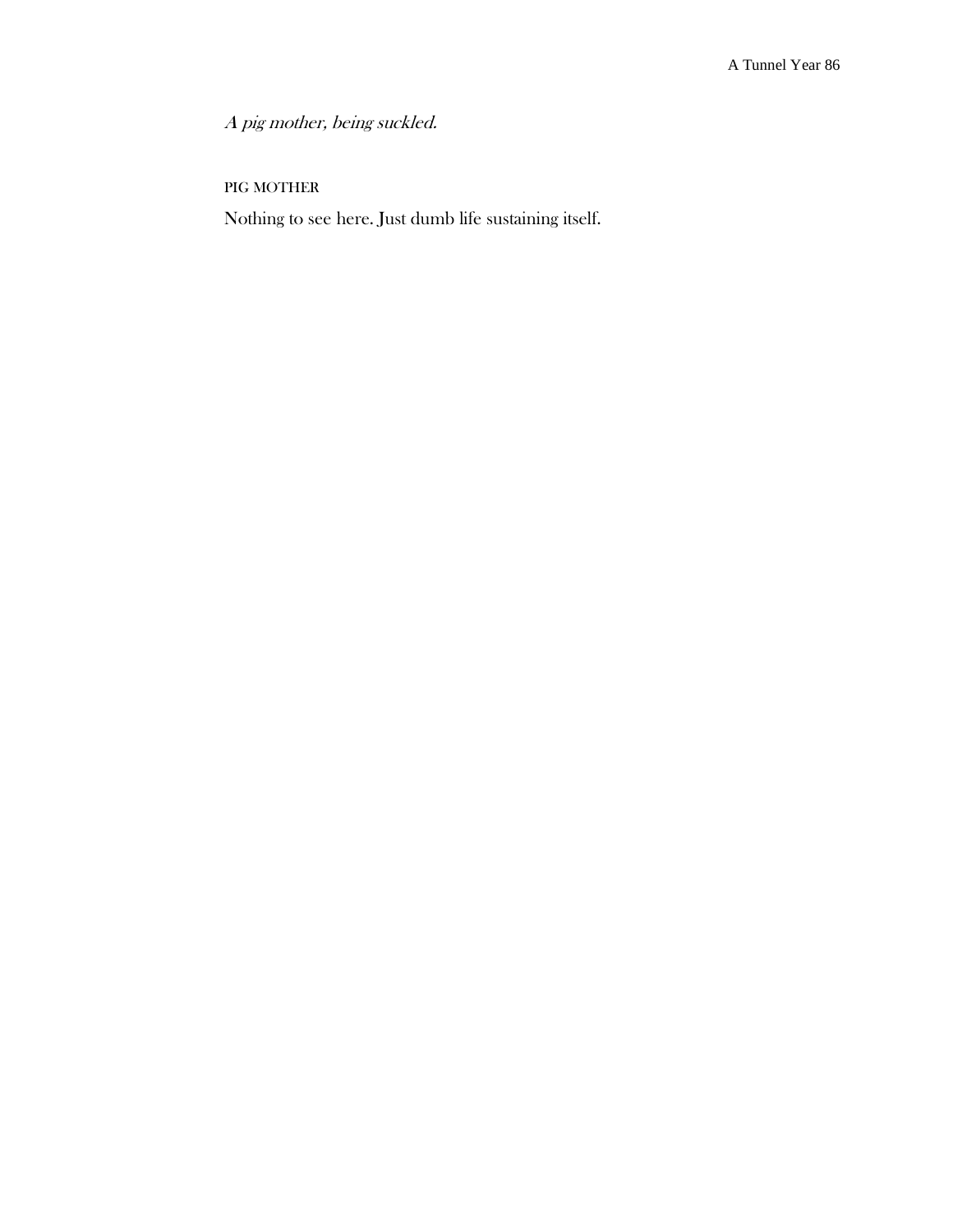At a beachside B&B. A statuary lamb, in a posture of adoration suggesting its provenance as part of an array surrounding St. Francis, speaks to a human breakfaster, who chews meditatively on marmalade toast and nods occasionally to signal that he is listening.

#### STATUARY LAMB

After the church closed, I was sold at auction. I assumed I would go to another Franciscan church but instead I became a soothing, ambient object in this restaurant home by the sea. Two months until dying is when people finally take the trouble to come here. When the difficulty of walking the hill is already a difficulty. Still, the remaining weeks should be bathed in light and the hill is in light. They ask, what kind of tree is that? They ask, is this the cove from the movie? Protection from the trouble of the day.

#### Human and statuary lamb make eye contact.

As long as I don't end up with the kitsch on the bathroom cabinet, I can accept it. Soften the light. Low to slow. Add an "s". Add a stung, sleeping human in folded blankets. Pink to red. Quarter by quarter.

Human stops eating. Stares at his half-eaten toast. Sunlight strikes the marmalade jar in a manifestation of divine presence. Bathes his hand in orange light, every possible shade and gradation of orange.

Statuary Lamb, meanwhile, murmurs the names of trees: juniper, locust, eucalyptus, ash, cypress, sequoia, quaking aspen…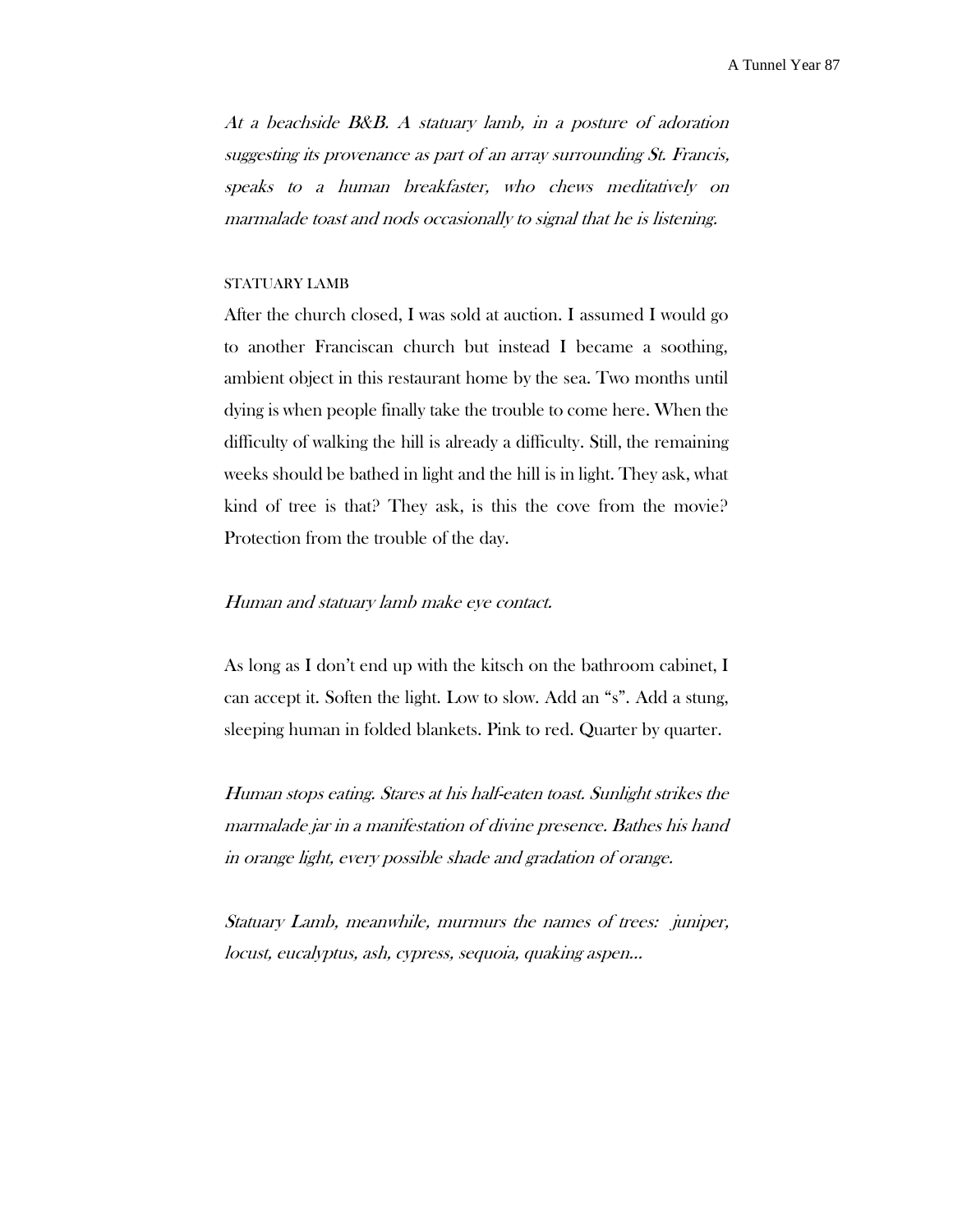On a palliative care ward in a recently-built hospital. A hospice cat in a hospice therapy vest is being interviewed by a film crew in the staff room. Nurses occasionally pour themselves coffee in the background.

#### HOSPICE CAT

I have a special shampoo that depresses my dander output. They wash and comb me a lot. No claws. Of course. I can control it but the families tend to prefer it is entirely ruled out. Usually I start next to them. Do the long lean. Let it get heavier. If the person is receptive, I climb onto their belly. If they've had cats before, then all the way to their heads. At home, humans complain when you sleep on their head like a holy crown of cat, but here, where they're making their last contact with the touch of the world, it has a different meaning. Rest on the ribs next, then slowly begin the kneading. Right paw, left paw. There's a technique where you try to make the exchange of weight completely even. So it's always the same pressure just in different distributions. Lots of purring then. Then I go down to the feet and press my head against the arch of the foot. I learned that from a cranio-sacral therapist who works the ward. Then a long period of rest. Later I might sit in the window, pretend to try to catch whatever's outside. Windsock, fly, raindrop, plastic bag swept up in the wind between the buildings. They think that's funny. Then, when the family's not there, I go sit on their chests and look right into their eyes. I don't say anything. I just let them see me seeing them seeing me. They need to feel seen, before they're ready to go.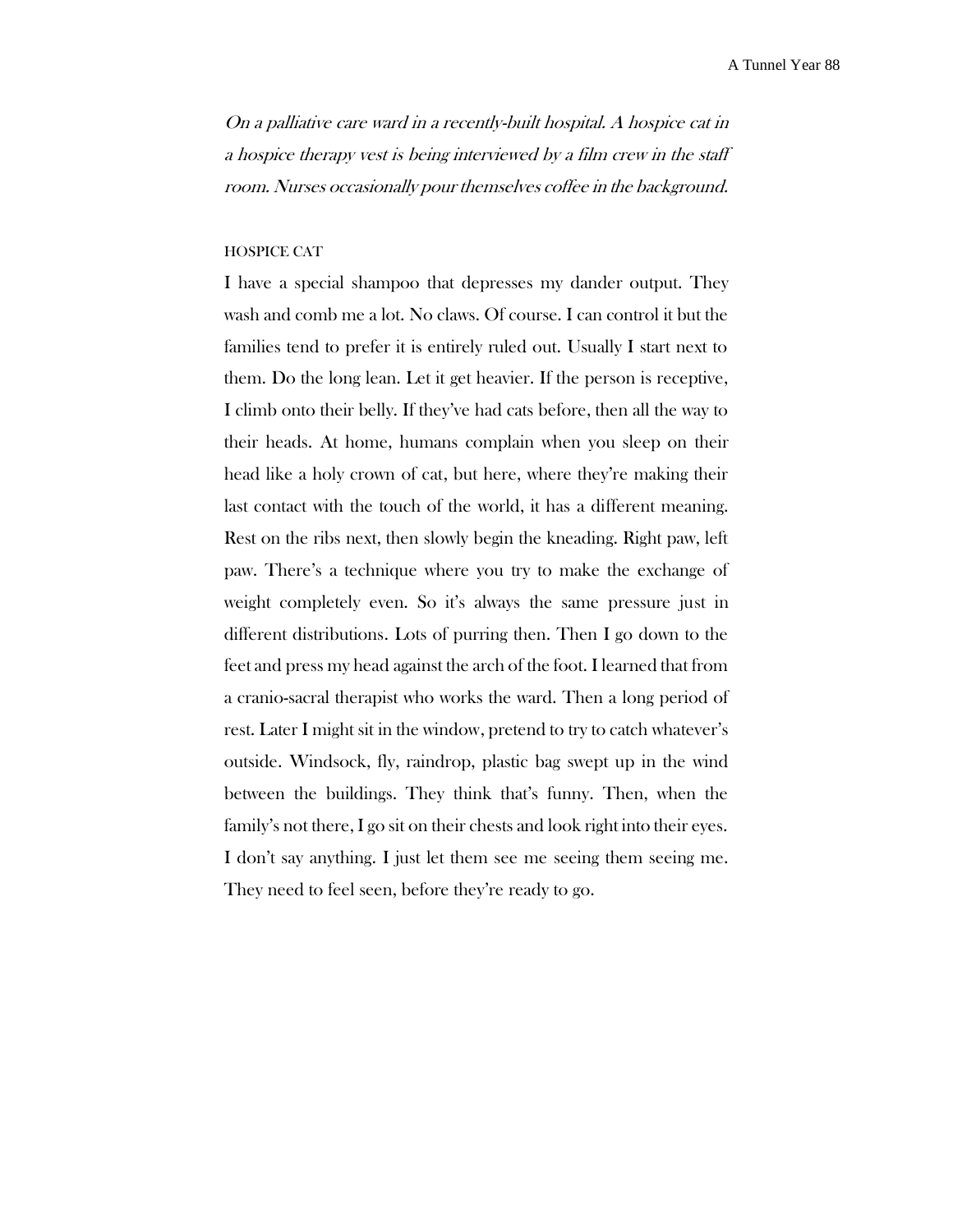A brightly colored habitat. A mother hamster speaks with a kid hamster, putting it to bed in a little rocket-ship-themed kid hamster nook.

## MOTHER HAMSTER

If you were a lost dog, where would you go?

KID HAMSTER I don't know.

# MOTHER HAMSTER

What would you want?

# KID HAMSTER

Nothing.

# MOTHER HAMSTER Not even food?

# KID HAMSTER Nothing!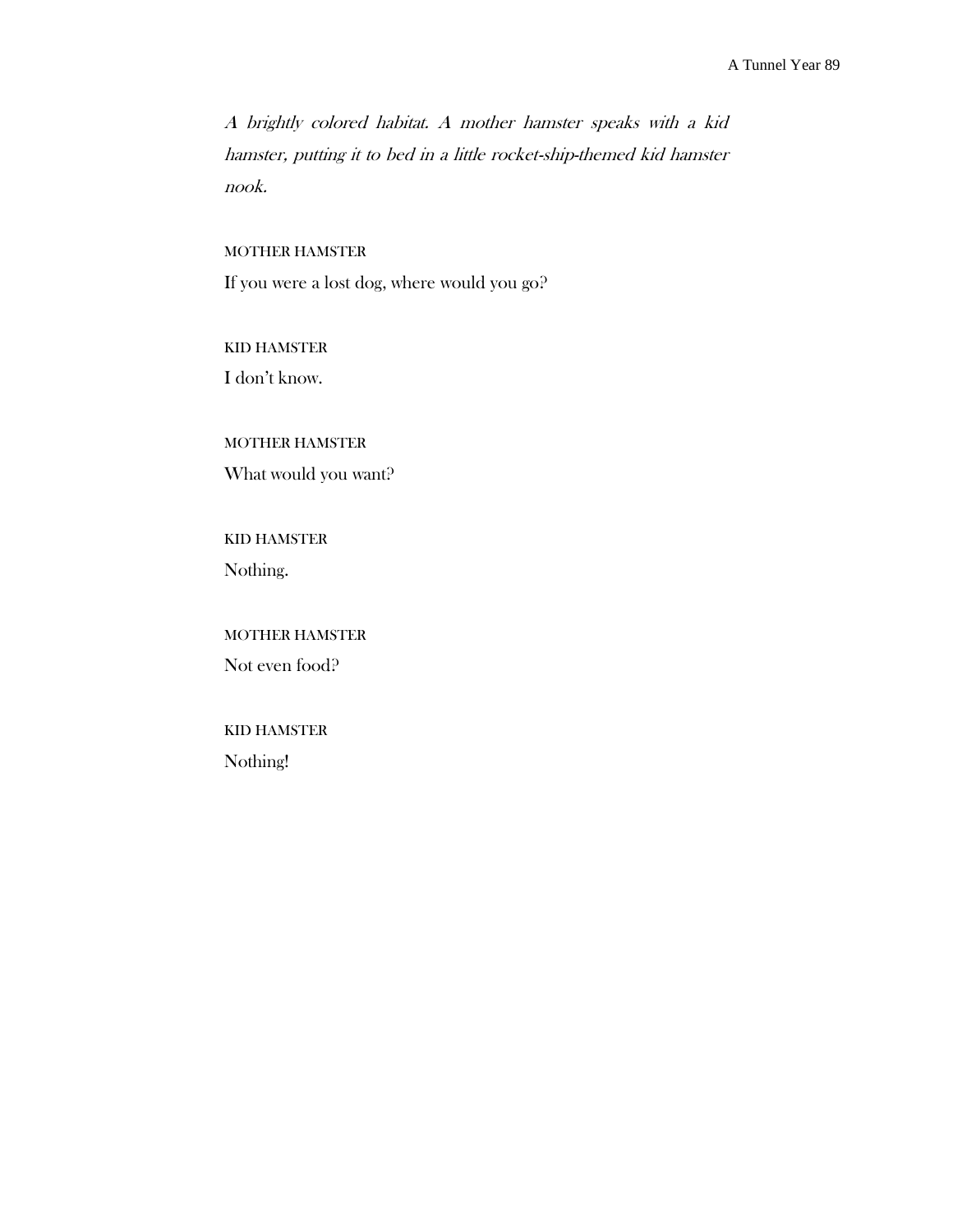# Faithful the dog floats over the world. She's dead.

# FAITHFUL

Words are things you meditate with. You turn them over, see from all angles. They call that higher-order thinking.

Here's a word: stay.

Faithful, stay.

Stay means a circle, drawn in our little home by our little dog.

A fence to hold back the incoming, the onrushing, the unknowable.

Stay the enervation, the vacancy, the tedium. The escalation, the occupation, the rush.

Turn my grammar over, find its secret action. Keep your feet on orange the whole way down. Create a space for each thought and wholly imagine it. Crack the window. The door. Call the dog out. Go.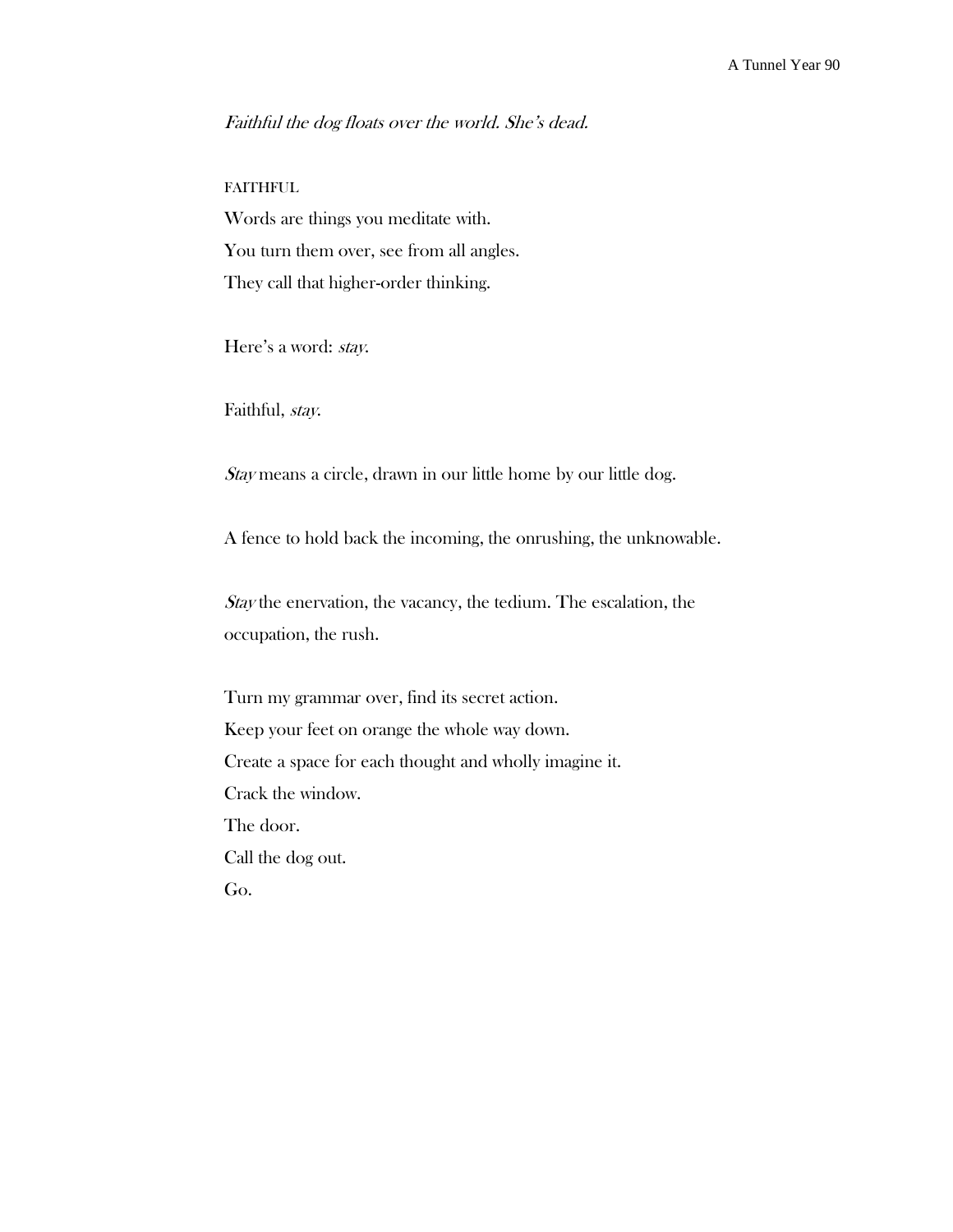Orchestral music, vaguely like an orchestra warming up. The beaver appears, floating above Faithful, and over you too, your city, your world. She carries her radio, which is also a projector, projecting stars across the dome of the sky. There is a minute of an overture, something grand, weird, appalling, yet appealing, and then the Beaver signals the orchestra to stop.

## BEAVER

… … …

### My message to you is

…

# (Beaver somersaults)

…

# : (smiling deeply)

…

… :: I laugh at your plans.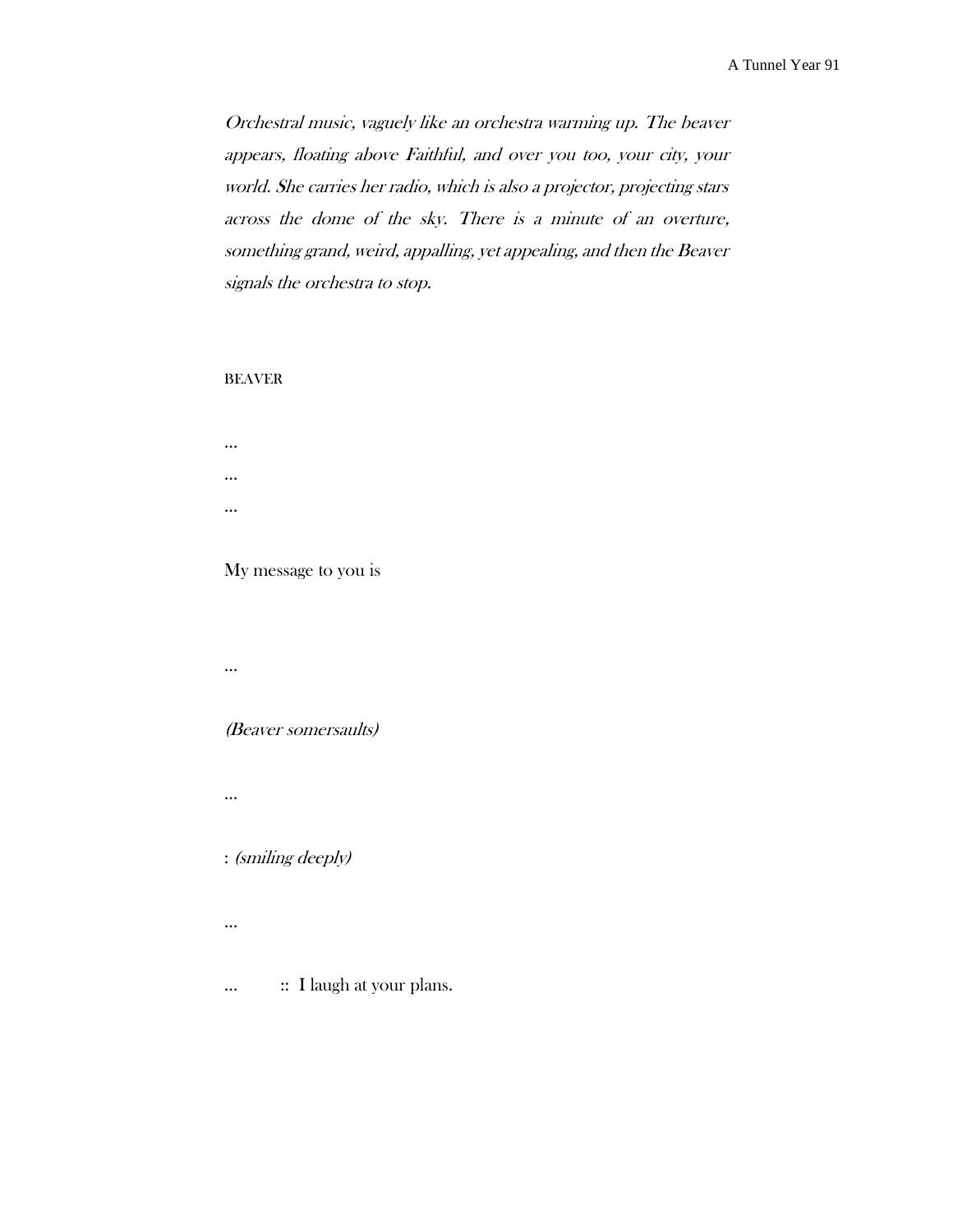Music from out of nowhere crescendos. Giant Lady Panda chirphowls ecstatically from out of nowhere. The beaver is nowhere. Faithful is nowhere. Only the radio floats, suspended, projecting stars upon the blackened sky. There is a fox that is you in the moon that is you looking right at you who is you but who or what are you now anyway?

#### SONG AS A CALL TO END THE PLAY

Ghost medics come patch up my ghost parts come patch up my ghost parts so they will cohere

I intend to recognize the visions when they appear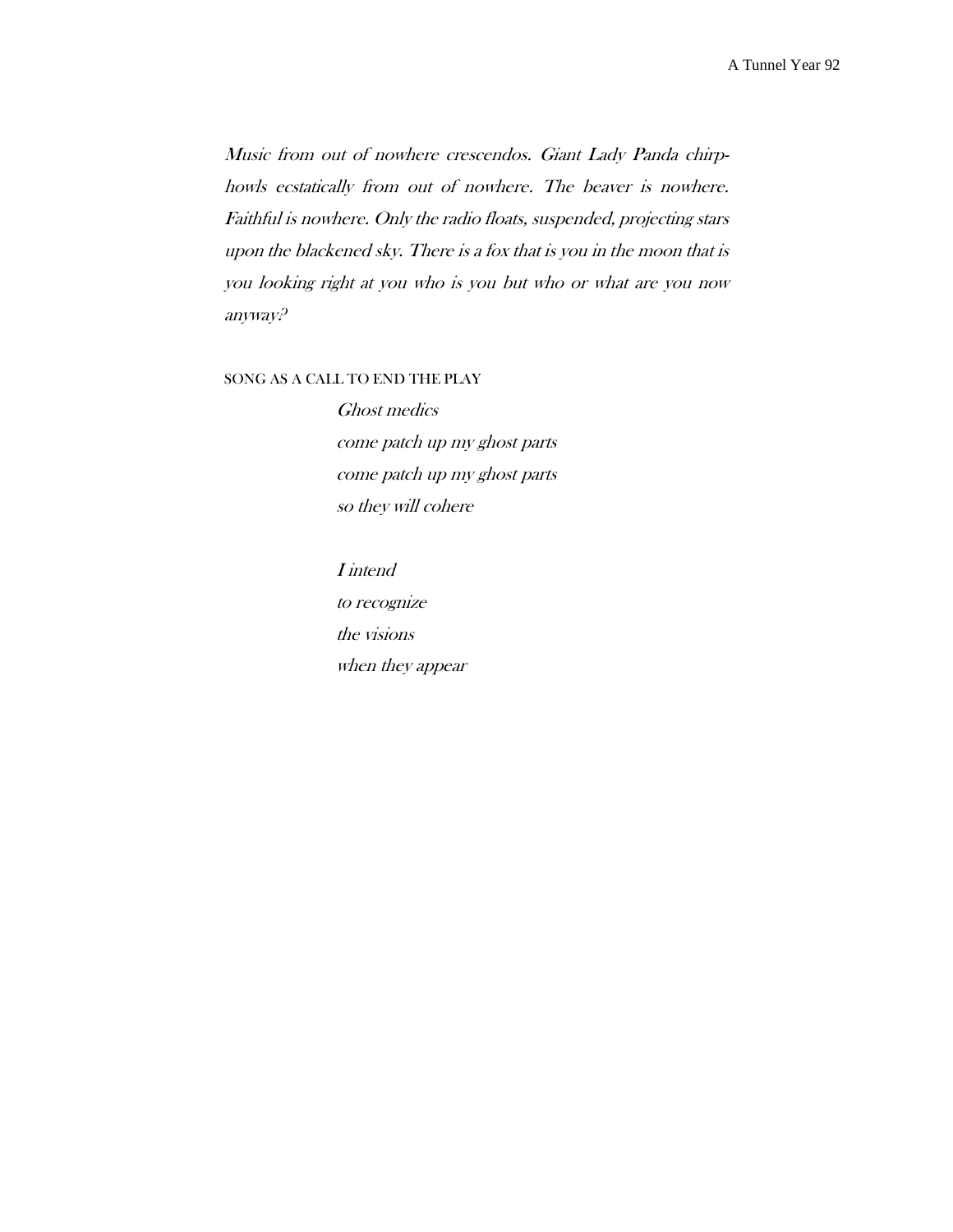# GHOST PART an offering

\*

# Whom do I address?

There was a vague but coherent persistence; could I speak, to give it a body? What sentence would render it? What words would it need? Would it appear if I could drape it across the small set of words I've meditated on for years? Words that appeared flat at first but slowly became dimensional, resonant, adorned with counter-meanings.

Once I start to tune in to the overtones of a word, I seem to find its action anywhere my vision pauses. As if the secret I was looking for was not about insight but about scale, about iteration. The more a thing recurs, the more true it feels, creating a feeling of being at home in the drifting world. That feeling might be all I need. Plus a hole to let in the wild north wind.

Maybe it's not that an idea has more or less truth value as a key into things, but that the act of turning the same thought over for so many years becomes an almost restful activity; the intimacy of the idea is restorative, as if it even carries a kind of nutrition; its familiarity defuses my anxiety and allows me instead to feed upon its reassuring appearances. Instead of my questions, I see evidence of a friendly pattern, and draw the pattern closer to see it more. I am hungry to see it, so in my eyes it takes the world's shape; it yarn-bombs the scaffolds and I tuck up under the blanket feeing that I understand.

I've learned to request assignments from those resting places, a reversal whereby I take a settled fact and spin it backwards into a prompt, a dare, and so the assignment, tied up from the start with a wrong direction, the direction not of making but of unmaking, has the freedom necessary to the process of creating things. Compose a selective vacuum; sculpt a proportion of world rushing back at you around an exact band of reticent light. Take the print of something nevermore to be seen.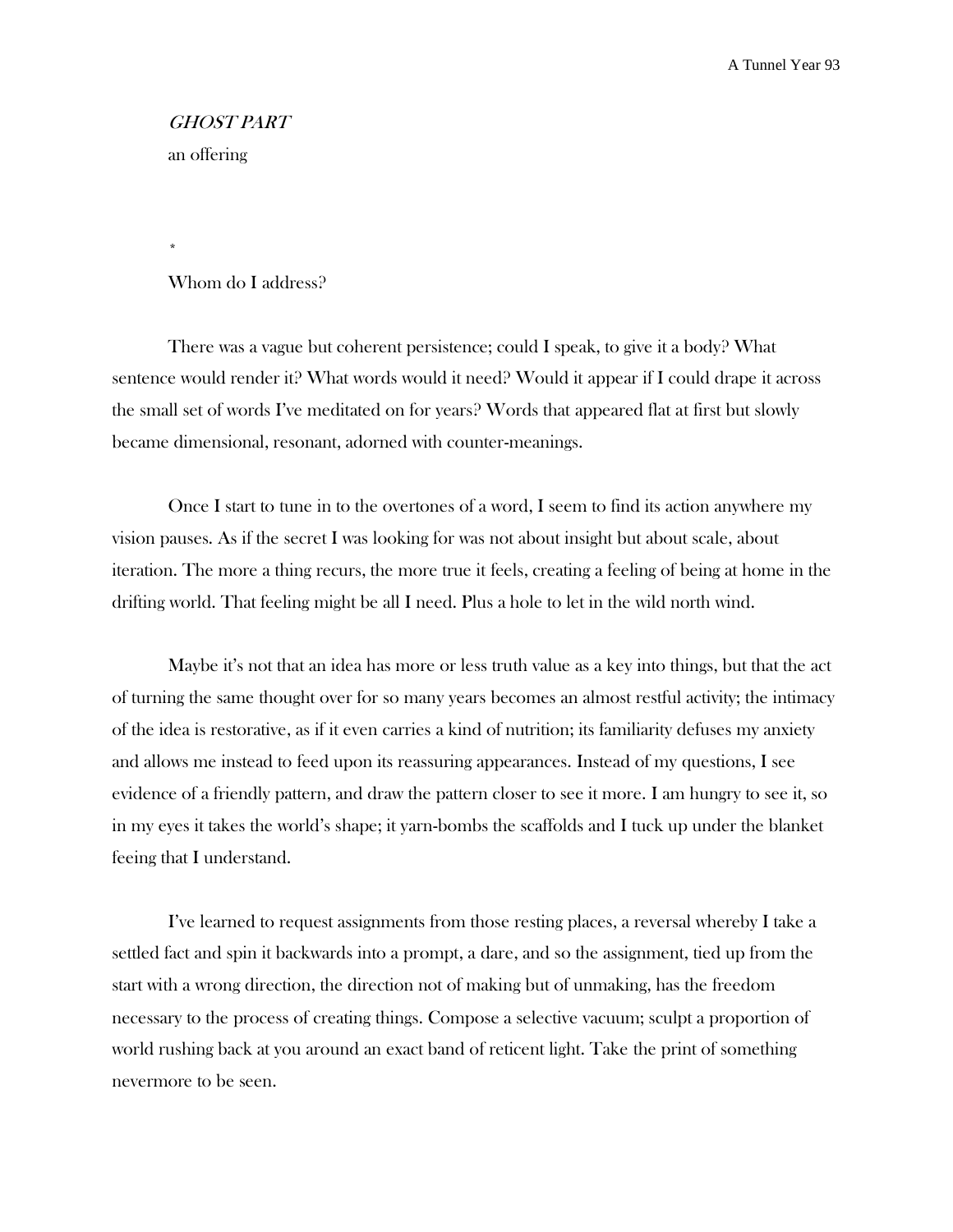I only answer my assignments in simple syllables, with a perseverance I think of as oxen. "An Ox of Her Own Invention," I think it should read, if I ever print a business card. "Find me if you can," it would say, in lieu of contact information.

Every figure to which you might return your thinking makes its own offering, its own mixture of the degrees to which it affords rest, affords energy. Lay your head in its lap.

If we were attempting a devotional path, we could say to ourselves: keep the restlessness of the world before your eyes at all times. Name everything over every day, by tiny drift, syllabic distortion, sudden swap. Recognize the visions that secure our balance as only visions, pictures formed at our angle of sight: negative prints, momentary stays whose drift is evidence of "an annihilation we are only obscurely aware of." I copied those words down but forgot to record the citation. I'm not sure who wrote them, but probably it was Stanley Cavell.

I am writing this with words I left in notebooks, which happily I thought to stockpile for myself, these remainders a provision, a nourishment, a tuft of solid grass in a swamp I am traversing backward.

Presence to such a task calls for a kind of intention (devotional, oxen, yet floating) that my acquiescence to our economy threatens. (It was inevitable. I needed to get paid.) Now that I am hard-up for time, I am capable of working only in the form of the fragment, and even so I suspect that my ability to work is only afforded by a residual momentum of my years of freeforming, a momentum that compels me to write and to make because I take it personally, identify myself with its motor, with a privacy sufficient to make it impervious to considerations of the scene moving ever on away from me, to hold at bay the possibility of not bothering at all, in many ways the more obvious response. Habit as a stay.

Sentence (obscure): a way or path of thinking.

Beside what I manage to materialize, I am present to virtual, unmaterialized entities that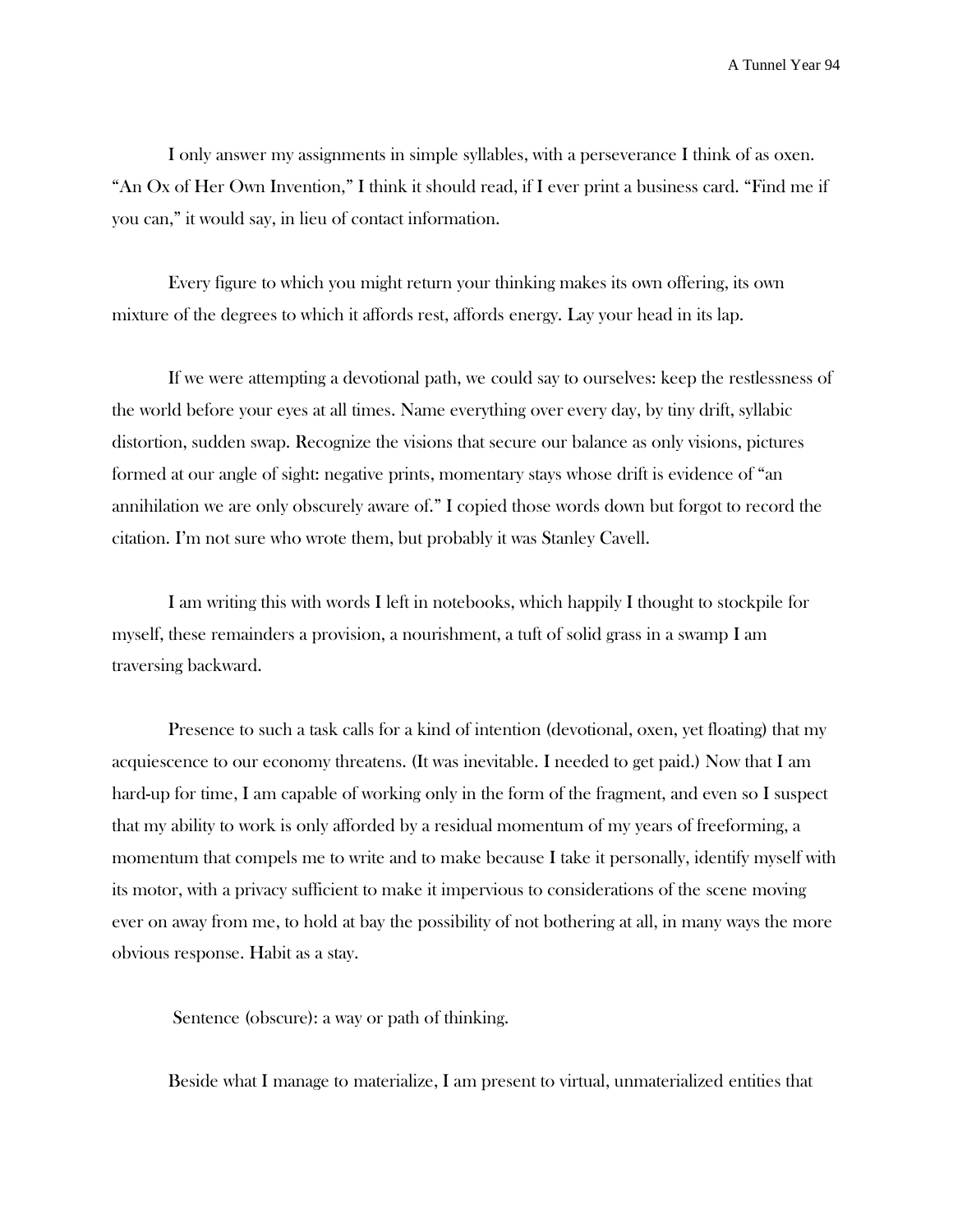petition my every fresh page to offer itself as the scene of their enclothing. Not just aspirations to create, they have their own coherence as ghost parts in the score, or underscore, I hear. They leave their parts everywhere. Beckon, tease, recur: an "irresistible dictation" taken year after year.

I tend to remember certain scenes in my life, noncontiguous with the map of my own present world, transmuted to color, as if I could collect them in the way one gathers rocks or shells. My opera of colors would be a gift offering to my son that would stand in for his inheritance: here is everything I know about how to feel at home in a room, to feel embraced by a room, well-served by a room, graced by a room. To feel at home in a street, in a mood, but also in homelessness, in a new home.

I found out that the color of a place has to do with the proportion of matter to stillness to gliding action, of resting in a feeling to the sweet distance of detachment. To be the life passing the scene by; you say (as if you are the scene speaking about the you that is the watcher) *there goes life*, passing me by again. Experience is evanescent but I can hold a color in my mind for years. Spectrum as mnemonic as container for what waits underneath my attention, waiting to come up from under: *souvenir*, *souviens*, lost matter, sudden itness, weather pressure in my lungs, warm rain on asphalt summer 1984.

What needs repair? What needs feeding? Daylight falls on a yellow box of cereal while through exact rectangles I see the green trees waving. Sparkling light is bounced on the wall by the metal sink where a large bug is dying; having lost one of its legs, it is helpless. Unwilling to resume cleaning, I left it, came to sit here, the accusing, communing distance between it in the sink and me on the couch like the space between notes in the last quartet Shostakovich wrote, his fifteenth, a webbing over emptiness, a sober-ecstatic anticipation, a miracle of sound I heard for the first time one morning in 1999 when I happened to turn on the radio just as it had begun. The light in that morning room was a pale brown yellow slowly silvered by the sound. In this room, the yellow boxed above this bug's dying body yellows at me almost nutritionally, but only in the context of this full field. I take the bug outside and leave it there, I guess to be eaten, drained of life.

\*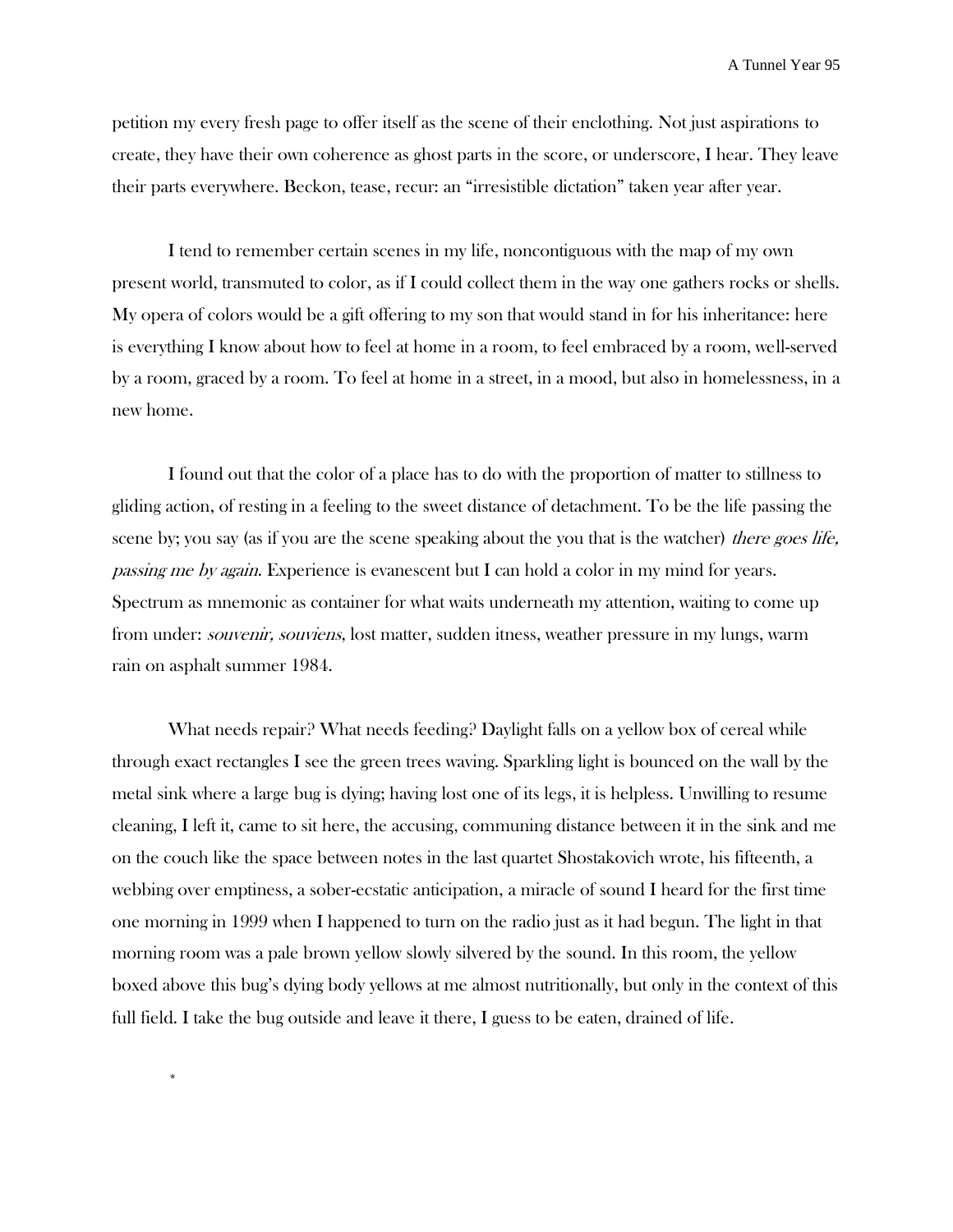Come to a field of your own invention. If you can't learn how to do that then you can't learn anything.

Imagine we could all be so bold as to write in the key of founding. Keywords and keyphrases seek their echoes and mutations and affirmations in the world. Ghost keys on ghost keyboards. Play them and the room lights up. Then pause; there are other scales and other lights in the space you occupy. Their blending, while severe, is our imperative.

Some sentences, accents, argots, act as intensifiers while some are just vehicles to ventriloquize bygone intensities. But ventriloquism can also be a way of preparing to yield: to the monstrous, the abundant, or the new. Where is the hinge between iteration and proliferation, and why can't we ever see it? "I don't know how, but somehow I escaped." The joint might be a crossfade, a zone of indistinction, an amorous draw joining iteration with annihilation, creation with destruction, clearing a field for something severe, something bracing. This is not a way to rest, or is it? Rest, the way you can rest on a powerful air stream, if you are, say, a hawk above a canyon, plunging and recovering.

Slower. I am becoming willing to dismantle my obedience to dense combination, allowing myself to separate egg from yolk. To give elements room to become more elemental, while still asking them to hold precise distances, their quivery proportion. I am attempting to slow the traffic, to make a piazza, several piazzas, to take part in the drapery and the draping. But still, I want to float in the feeling. Lay your head in a lap to find no lap there, only the oceanic, in which you are already tumbling. (That old chestnut.) (My lifelong blazon.)

It takes some heavy lifting, and some artifice, some devising, to get a thing moving, but once it does move, it has its own appetite. Morton Feldman describes this little motor as an anxiety belonging not to the artist but to the art. A restlessness propelling the thing forward on its own behalf.

I guess I was thinking of a kind of movement like an airplane being pulled forward by the relative vacuum of pressure in the air above its wing. The vehicle conditions the proportion of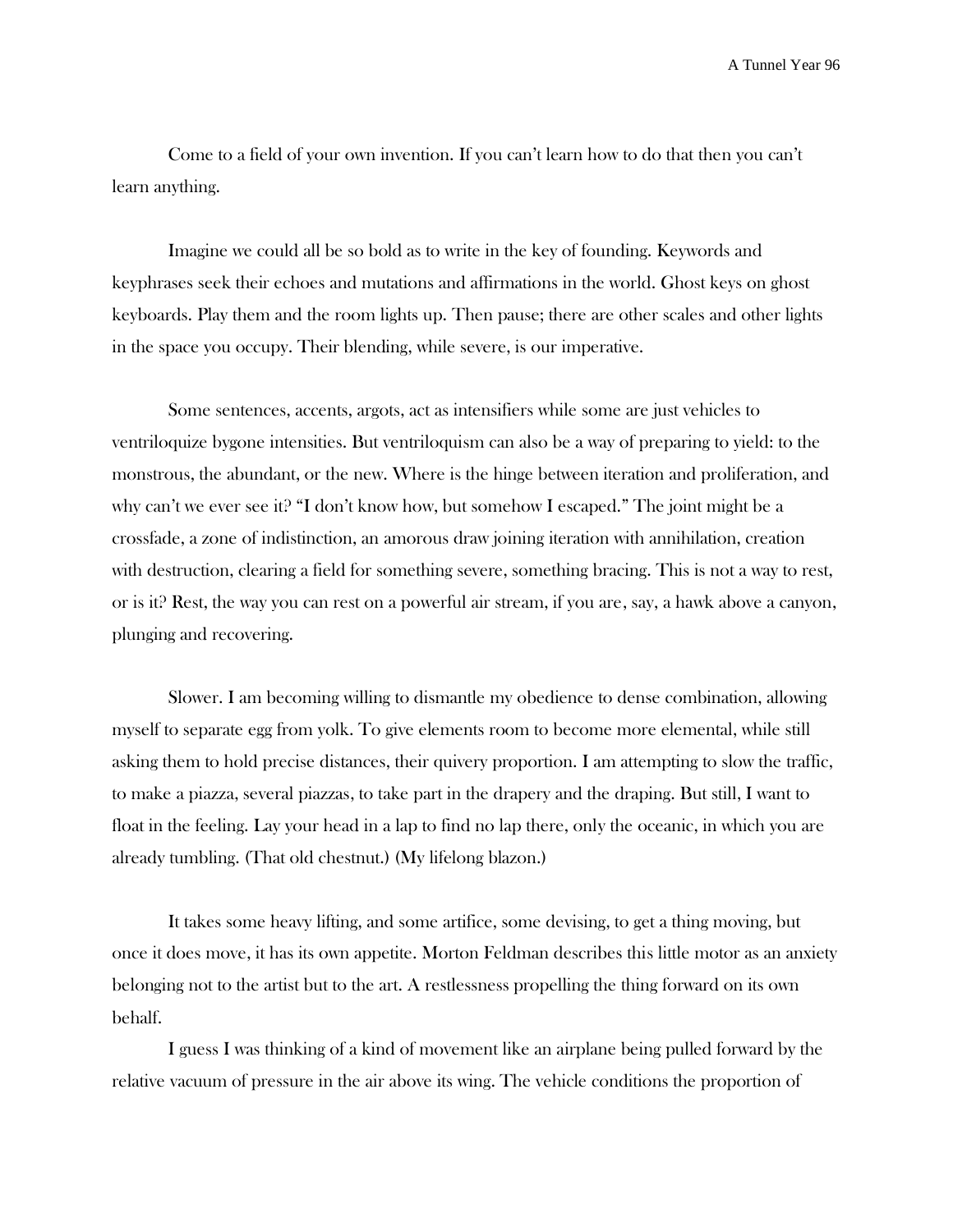emptiness to pressure; the real forces exist outside us; we put ourselves in their way; the vehicle is the fact, the manmade; our making is vehicular; it contains action we have not made, pulls our figures forward into the empty space. And I? I am a vacuum repairman, tuning the instrument that conditions the shape of an open space into which you might be pulled. It's a noble trade, if you think of it this way.

\*

\*

In a workshop we made glossaries of our dancing compatriots whose bodies our bodies knew intimately enough we could ghost them, not in imitation but in a form of possession; but also—because of this intimacy—an enactment of a patterning already in our possession, something already gifted by each to the other during long hours of collaboration. I wrote a glossary for a compatriot of a longago dance palace that bore all the marks (retreat, exile, drift, posse, restart) I have repeated since then. Here are my words for TG: coastliner, microdestroyer, swivelpoints (alternately swivelpants). One of several bodies I can ventriloquize. So we host each other, ghost host each other.

Oh how I am tied to the key of the twentieth century, I saw, one day. Unabashed in front of the young people all of them steeped in the questions of the next. I wanted to show you the light of my childhood, so I attempted to offer it to you in the form of a colored rock in the form of a song in the form of a room I had fabricated as a kind of hollow a tunnel a lap in which to lie. I wanted to create an exquisite object and for us to convene at its unveiling. It is true I am tied to the century of my birth, but oh how much energy my century does go on giving. Coastlining, microdestroying. But can that energy be reconciled with with our new century's convulsions?

Eventually, in a fit of fatigue, I let myself go old, round, soft, slow, and now I am forever attempting to speed up again, to regain my density and my violence, my self-appointed allowance of the vigor that is "its own evidence." I want my ox diving air currents, an oxhawk diving the canyon.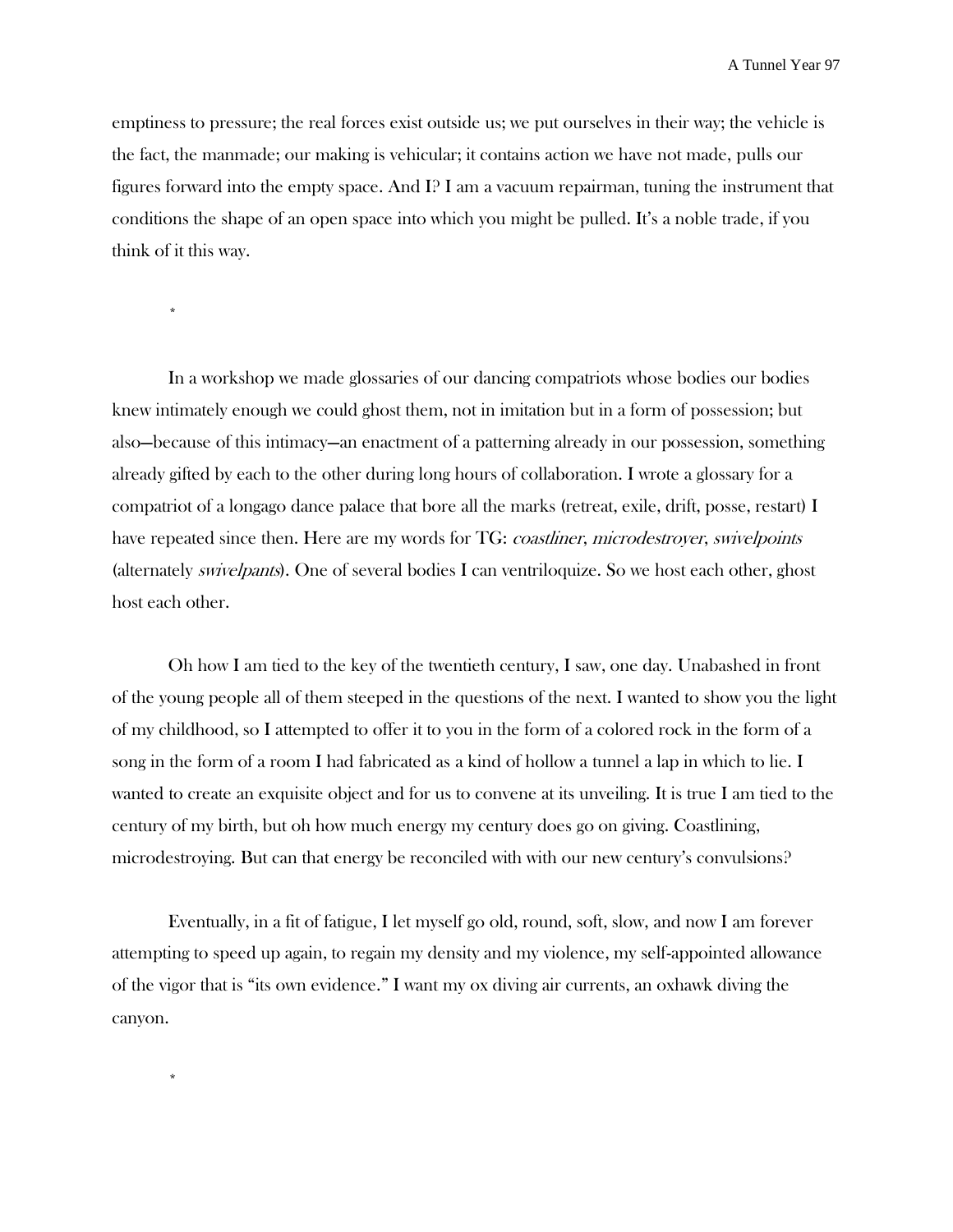Your task is to let me hold the edges, to draw the line around you, a space for emptying, and you, without content or comment, without composition or generation, empty your sense of yourself or your actions as carrying any kind of visibility or currency. Perform the exercise in ceaseless motion. You do the emptying and I do the containing. Eventually we see there's no difference between our tasks. (Study of Nothing No. 5)

I am capable of writing these paragraphs at all because I came to a place of exceptional spaciousness and company, with people willing to entertain my son, quiet to escape into, have come well away from the new grind of my totally normal life as a totally normal person with a totally normal job and all the attendant feelings of lateness, depletion, deferral, and oh the weekend, the weekend. Seek the thing that affords the possibilities that threaten to drain away.

Now on the other end of a heat nap, light softens on the yellow cereal box, leaving a humming bluegreyness over its inked-in brightness, there near the sink with its bouncing light, its dying insect, near the rectangle that still shows the now still trees. The dog needs feeding and stares me down. She has been near for so many of these efforts, present to this devotion, to its fading and struggle at reinstatement. Maybe she is the one on whose behalf the ox I am agitates onward, in indirectness, in devotion. Why pledge to all creatures when I could be hers alone, finally offering a worthwhile trade for her years of captivity as my charge, my dear friend, my pet.

I, her container, and she, mine.

\*

I sat on the toilet, why not, reading what I had written so far, and a pulsing caught my eye. Down on the floor is an overturned cricket I thought was dead already, its legs pulsing out. Is it the electrical throes of death or is something small devouring it, siphoning it, somehow triggering this response from the last reserves of life in the thing? Cakunk—Cacunk—Cacunk— go its legs, just the hind two: a final signal along an upward diagonal.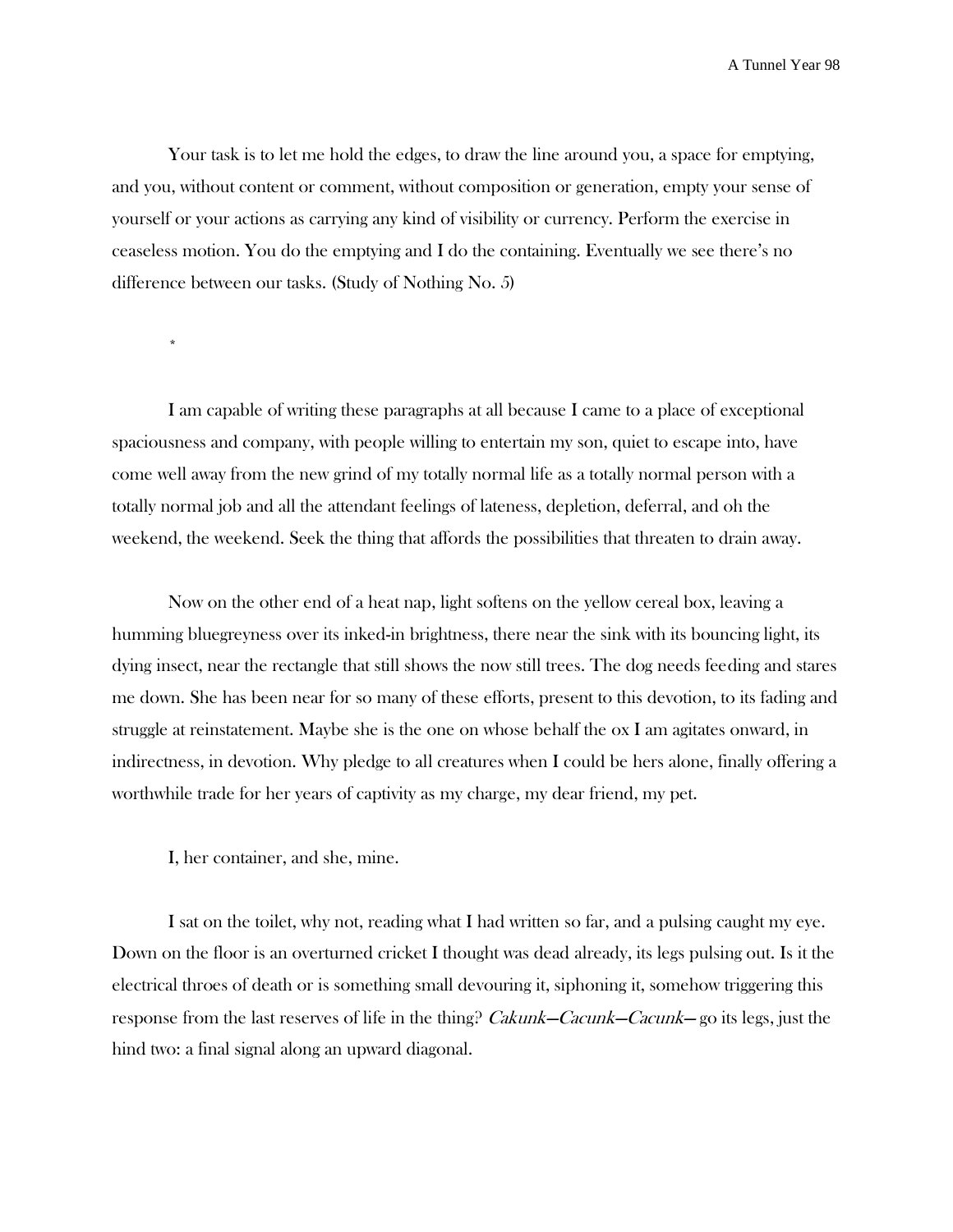The question of reserves seems pertinent. To the cricket but also to the question of what a tunnel is, and what it means to spend time in these elaborate fabrications and performances, whether or not the impulse to make can survive the loss of the scene, the community. I have such an old ambivalence toward the economy this scene encompasses, not toward its failures but more its triumphs. Waiting for the kid to grow up, sure, but wasn't I always quitting? Wasn't I always leaving the field? Sidestep. Exile. Expat. Let me be a beginner. And yet I am not. I make my life this way, if not my living. Low-rent plants in front of my building regenerate each spring. Ally myself with the hardy. Patience and patience. Tunnel, as variation on tortoise against hare. Modest, incremental continuance. What victory awaits? What refuge?

And without the enclosure of a scene, its dates assigned for surfacing, its inbuilt group attention, does the thing made stand a chance of appearing at all? How could it appear if nothing promises to contain it? Would it be more useful to understand our convenings not as positionings within a precarious economy but as instrumental, necessary locations of the call, a usefully real place to which I return to recite my response?

The dog asks me, when will we go for another walk? Soon, I say, soon. Soon.

\*

Multiply, proliferate, circumscribe a clearing, ring bells, deposit watermarks visible only at certain angles, constellate images around open fields. In that space, in the best conditions, something new coils up but then, like an overturned drowned body, pulls immediately back down. Terrible heaviness, something old pulls us under, a sign we are getting somewhere. Then something old, seeing itself in reflection from below, seeing light-footed analogy, seeing upsidedown trees on the surface of its underground pond, seeing shape-shifting clouds, itself shifting and tumbling, says: *this way out.* ("A hole in the bottom of the world." "A new name for an old way of thinking.")

I found this note in my notebook but I don't recall what I meant by it: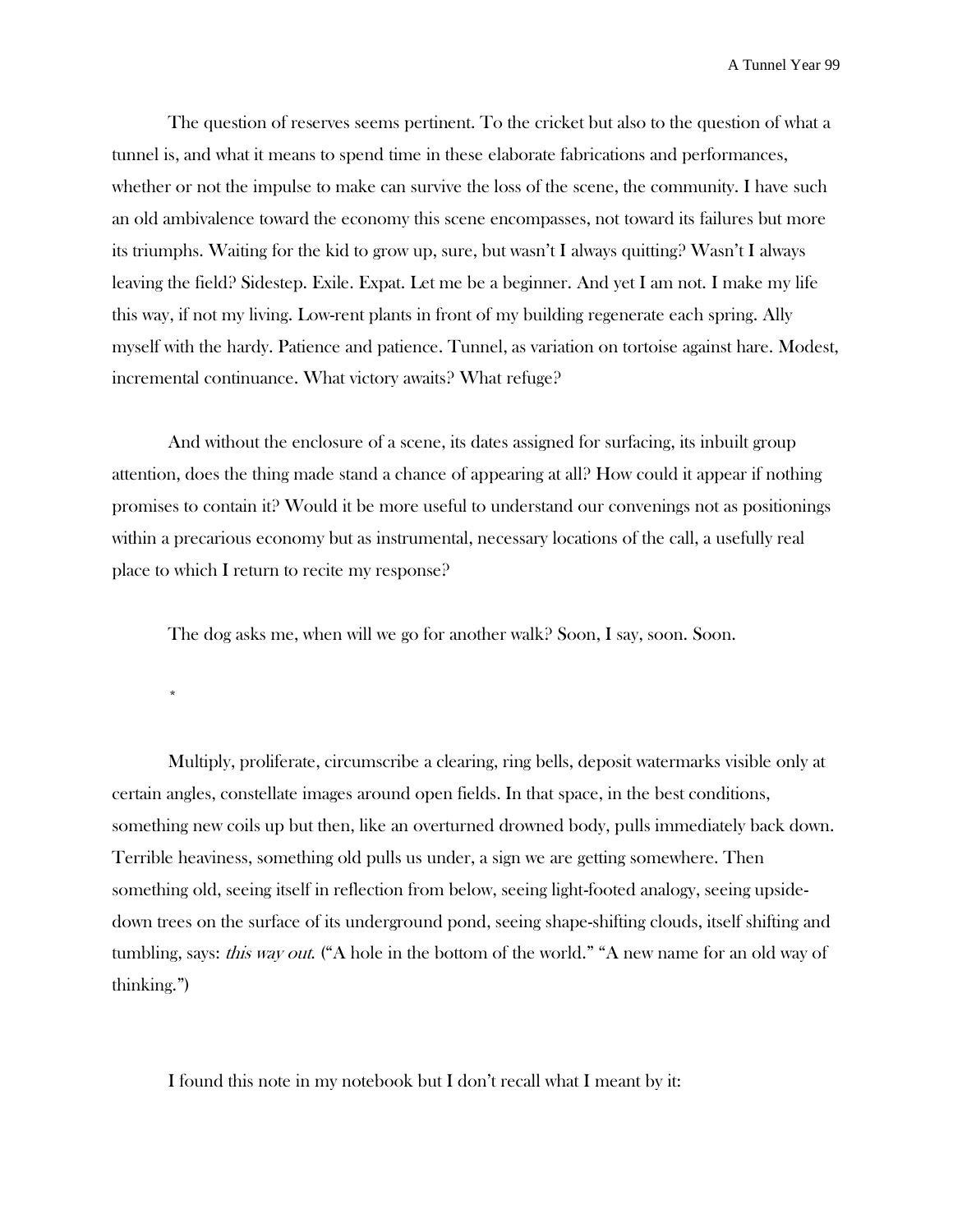Relative stability,

\*

Swept away ————— sweetness

I must have been ventriloquizing a Greek epithet. O life, it would have begun.

I am after a meaning made of all feeling. A non-clarified depth experience ringed by haloes of images that act as amulets, tokens of recall. There is pleasure, of course, delight. But I find as I age that I want to make feeling machines less light and more invasive than the word "pleasure" allows: a standing wave, a wall of feeling. An annihilation we are only obscurely aware of until, finding ourselves unmade, we must perform it in reverse. Like buttoning a shirt from the bottom up.

Can understanding grow by its edges? What are its edges? What food do they want? My program has been to vitalize, care for, tend to the sensitivities that amplify my and your capacity to feel, to receive, to incorporate. Stretch the center, re-center, multiply the center. "Act as if there is no use in a center." Leave the car door open. Leave each approach open on at least one side, to much wild faith—cruelty even, in the sense of the force of sheer life, dumb life, agitating life, life meant to be visible, enjoyable; it culminates without ever being distilled. I am thinking of my friend, a destroyer who blesses us, the old bleeding ear.

Could performing be an act of turning inwards? Would that be privacy or secrecy or failure, breach of contract? Could my turning imply an invitation to follow or could you only infer a request to stay put? If I turn away, not in failure, but as an act of privacy, what do I invite, in my place, into the room I share with an audience? A vacuum into which they might be pulled? I think of my son crying his way down our street, wanting to go to the house of a friend who had turned away abruptly. We're not invited right now, is all I could tell him. But privacy could be imagined as a gift of the performer to the audience, or at the least a relief. A relaxation of the mandate to disclose myself as an object of your attention, relaxing on your behalf your consent to the controlled delineation of your focus. Acting instead as a simple primer of the space, I turn away from our relationship. We remain in company, but without protocols. A feeling of company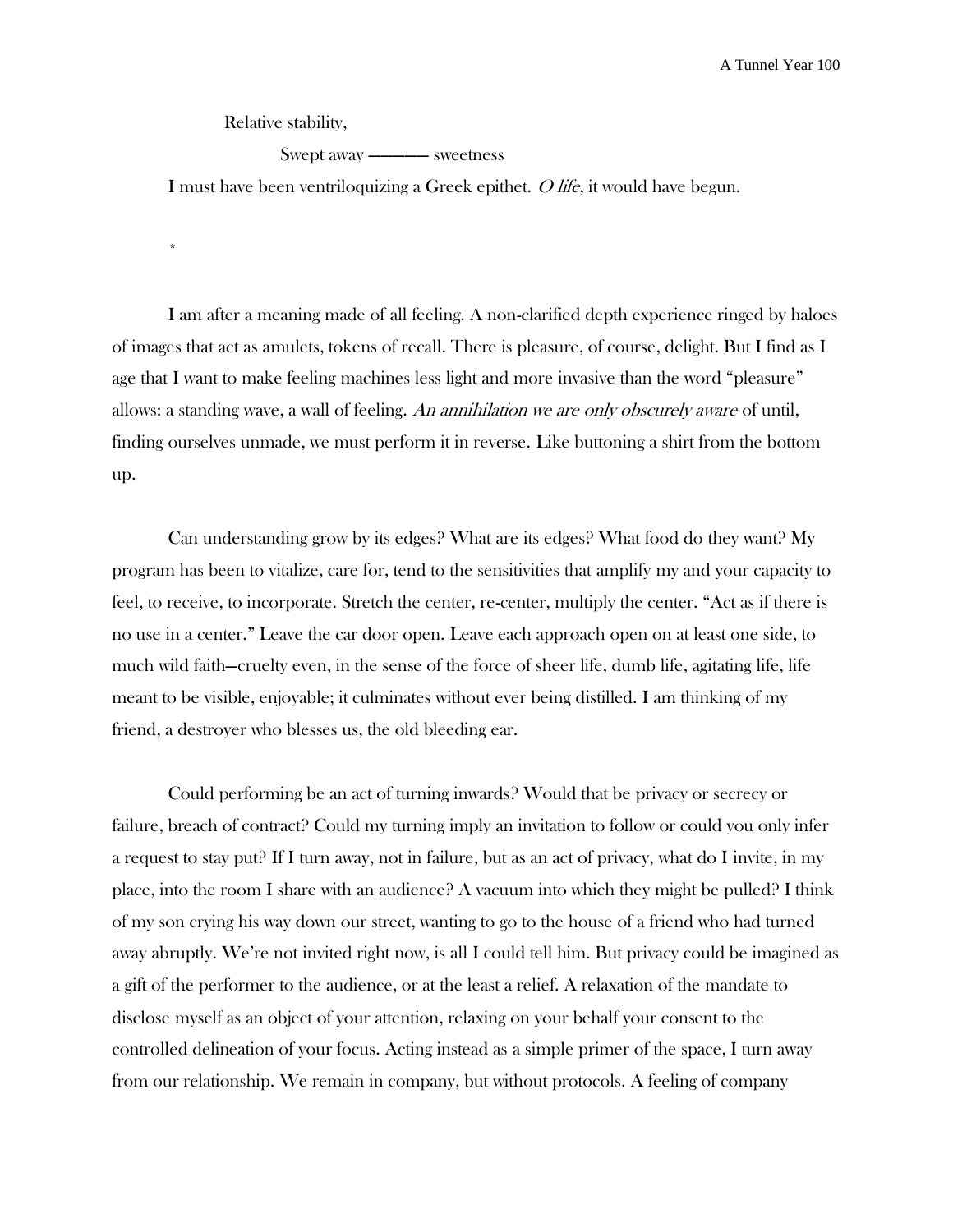persists, even as we turn away, turn our faces toward small solitudes.

\*

But turning turns, too. It is a temporary blind. My face seeks yours again, always does.

I am in communication with the dead, the dormant in me. The to-be-abandoned.

At the same time, I am in communication with the future possible, sending signals on behalf of the unrealized thing, that spectral agitator.

And so I continue my lifelong effort to patch up my ghost parts. My secret twin. I patch them up for this world. To be "beside myself in a sane sense." My ghost offers me a container, contains me in this besideness, offers me a vehicle or mask in which to roam the world. It gives me a solitude apart from everything else that is me, the beloved circle drawn around my beloved home, outside my citizenship even. My ghost gives me my own necessary outside, lets me pass my own life by.

Ghost: you call me, but I only catch your face in fragments. Your intimate, familiar presence calls on me to materialize you. When I am cooking, when I am walking the dog, when I am catching a furrow in the otherwise constant drawing-off of my attention, my love and its demands, its energy and its enervation, before the furrow turns to drain, you hover nearby, you speak to me alone, because you know that I, ox-hearted, will listen. You say, *give me one sentence*  $\therefore$  enform me as a riddle with a body  $\therefore$  inch me into being  $\therefore$  I will not be a fragment but a full circumference :: a momentary perfection :: but then wreck me :: scatter me :: uncollect me :: decontrol me :: sing your deliquescing song :: :: :: Allow me to remain, Your Ghost.

So it insists, but on whose behalf?

## AFTERWORD